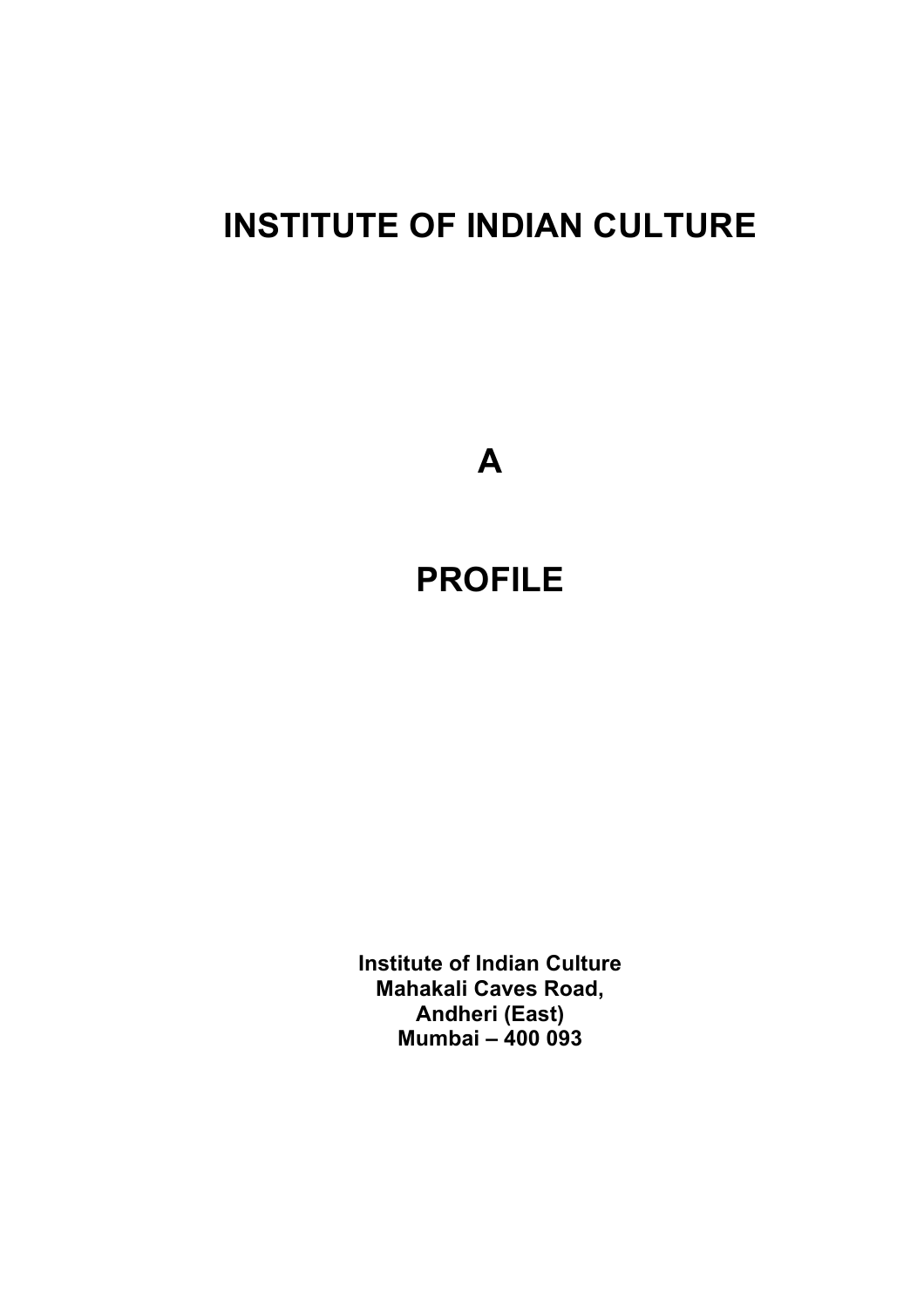# **Institute of Indian Culture**

# **A Post-Gratuate Research Centre**

**In Anthropology and Sociology Recognized by the University of Mumbai**

# **Founder Director: Dr. Stephen Fuchs SVD**

# **Current Staff and Faculty**

Dr. S.M. Michael svd Director Dr. M.T. Joseph svd Assistant Director Dr. Mrs. Vasundhara Mohan Programme Director Br. S. Swaminathan svd Procurator Dr. Charles Vas svd Staff Fr. Jossie Fernandes svd Staff Fr. Joe Prabhu svd Staff Dr. Bernd Pflug Associate Staff

## **House and Library Maintenance** :

Ms. Vimla, Ms. Chambabai, Mr. Anil, Mr. Rukmini, Ms. Luiza Ms. Mangal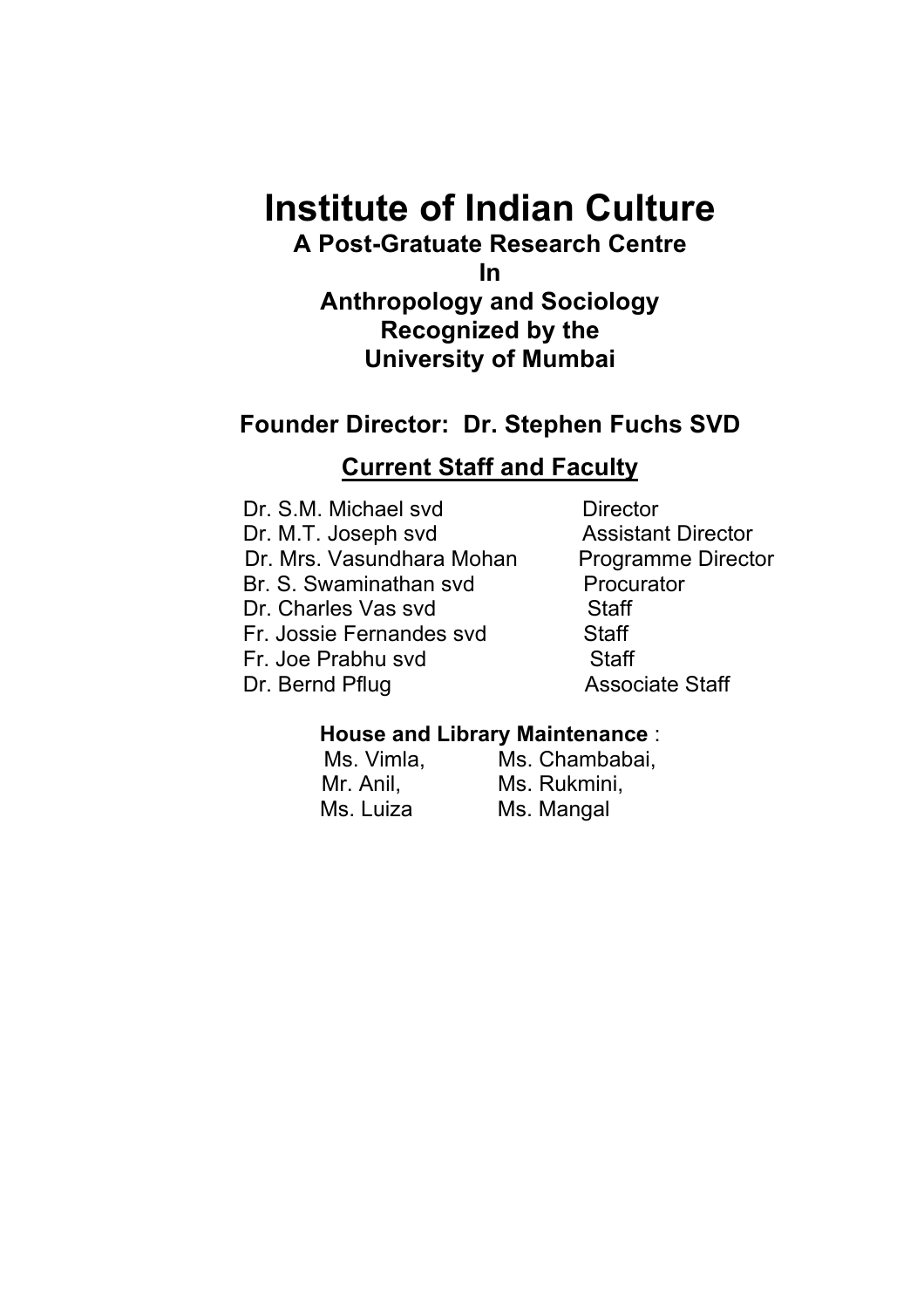# **INSTITUTE OF INDIAN CULTURE (IIC) A POST-GRADUATE RESEARCH CENTRE IN ANTHROPOLOGY AND SOCIOLOGY**

The Institute of Indian Culture is an academic institution run by the Society of the Divine Word or SVD, a religious organization well known for its research on culture, society and religion. In keeping with this goal, SVDs are encouraged to study Anthropology, Sociology and other human sciences.

The Institute of Indian Culture was founded by Dr. Stephen Fuchs svd, in Bandra in 1950, along with Dr. Mathias Hermanns svd. At the initial stages it was known as "*Indian Branch of Anthropos Institute*" of Germany. Dr. Fuchs had received his anthropological training in Germany from Prof. Dr. Wilhelm Schmidt svd, who founded the Anthropos Institute, Germany, to provide an alternative theory of diffusionism and a historical approach to cultural studies in contrast to the unilinear evolutionary theory that was prevalent at that time. It was hoped that a similar research emphasis would be carried out in India initially as a Branch of Anthropos and later as an independent Institute. In 1967 this Indian Branch of Anthropos Institute was established as an independent Institute and renamed 'The Institute of Indian Culture'. The Institute was initially located at the Diocesan Pastoral Centre at Mount Mary, Bandra; it was temporarily relocated to Gyan Ashram, Andheri in 1974, and later, on August 15, 1976, was shifted to its present premises at Andheri East, where it began to function as a fullfledged Institute.

#### **Recent Achievements:**

The Institute has come a long way from its simple beginnings. In 1997 the Institute of Indian Culture was recognized by the University of Mumbai as a postgraduate Research Centre in Anthropology and Sociology for offering M.A. (by research) and Ph.D. degrees in the above disciplines. The Institute started publishing an Occasional Paper with the intention of providing an academic understanding and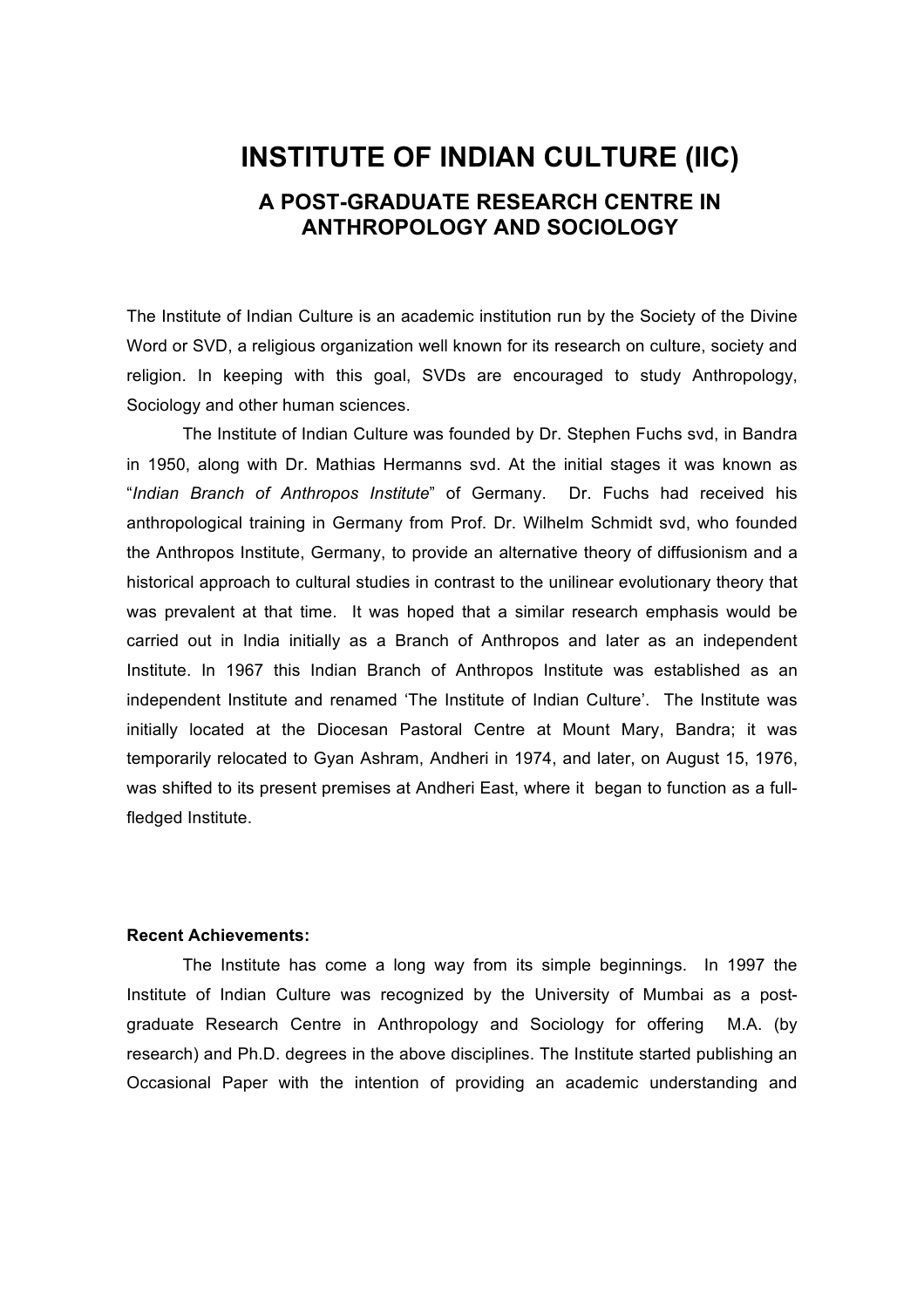clarification of current issues and events. Two Occasional Papers have been published on 'Anthropology of Conversion' 1999, and 'Culture and Nationalism: Clarifying the Cultural Reality of India' 2000. The Institute has been publishing a Newsletter biannually from 1996 onwards. The Institute has also been collaborating with the Department of Sociology of the University of Mumbai and other organizations in conducting Seminars on various issues of academic interest. Over the last few years several Seminars have been organized. These include Seminars on 'The Sociology of Western India', 'Marginalized Communities in India', 'Socio-Economic Inequalities: Constitution and Empowerment of Weaker Sections and Minorities', 'Social Movements in Western India. Issues and Perspectives' (Univ. of Mumbai); 'A Dialogue of Cultures– Cultural Issues in Mission in India' (CCBI); 'The Indigenous Cultures of India (CBCI Commission for Education and Culture); 'Electoral Reforms: Opportunities and Constraints' (Social Science Centre, St. Xavier's College); 'Feasts and Festivals in Hindu Christian Dialogue' (CBCI Commission for Inter-Religious Dialogue) and many more..

#### **International Collaboration with Other Scholarly Institutions:**

The IIC collaborates with other Research Institutes who share the same vision. These include the Anthropos Institute at Sankt Augustin, Germany; the Anthropological Institute at Nanzan University, Nagoya, Japan which publishes Asian Folklore Studies; Tamle Institute of Inter-Cultural Studies, Ghana; San Carlos University, Cebu, Philippines; and Fu Jen University, Taipei, Taiwan.

#### **New Academic Block:**

In order to facilitate its purpose of Research, in January 2000, a new Academic Block of the Institute was inaugurated by the Hon'ble Pro-Vice Chancellor of the University of Mumbai, Dr. Naresh Chandra. His Eminence, Cardinal Ivan Dias, Archbishop of Mumbai, blessed the new building. The new annexe, which is an extension of the Old Building which was built in 1976, in addition to a spacious library, a reading room and a reference section, also provides a Conference Hall, a Seminar Room and Administrative facilities The well-equipped Library, which is now housed in the New Academic Unit, contains a comprehensive collection of books in the areas of Culture, Society and Religion, with special reference to India. The Institute also has a large number of Indian and foreign journals. About sixty thousand volumes have been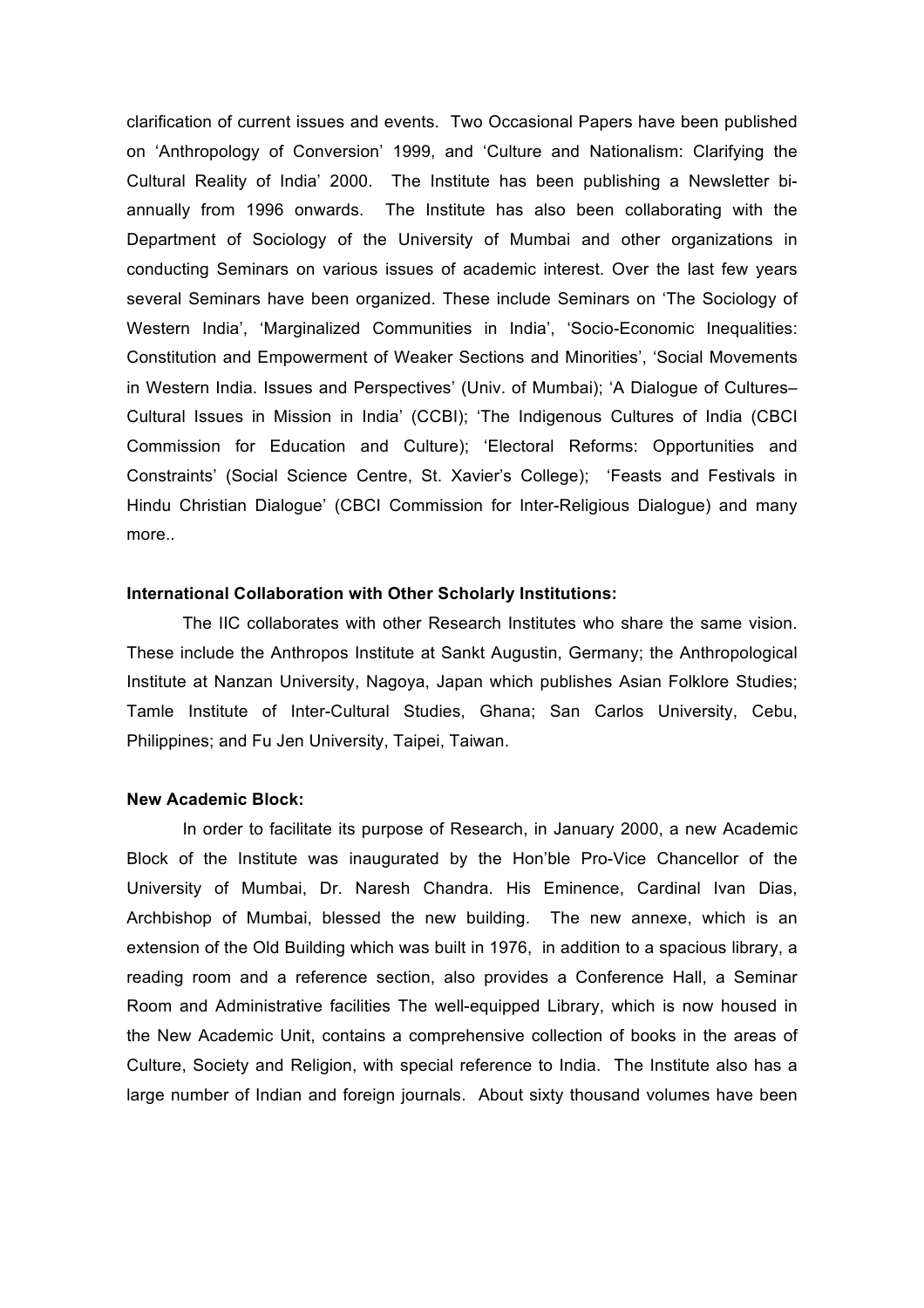slowly and painstakingly accumulated over the years. The library continues to grow with carefully selected contemporary books on the above subjects.

#### **Significant Contributions:**

The Institute of Indian Culture was started in order to encourage and facilitate scientific research in India. Over the years the staff affiliated to the Institute, many of whom have made significant contributions in their fields of specialization, have been working with quiet resolve and dedication in order to provide reliable and researched data with the goal of building a just and humane society. They have carried out extensive research in the areas of Anthropology, Sociology and Indology specifically related to Culture, Religion and Philosophy. The Institute has been a pioneer in studies on Tribals and Dalits. From the very beginning, the Institute has been collaborating with lay people in its research programmes. The past and the present Faculty members of the Institute have published more than sixty books and about six hundred articles.

Dr. Stephen Fuchs svd, the Founder-Director of the Institute, has published several monographs on the Tribals and Dalits of Central India - he has done extensive field work among the Balahis, Gonds, Bhumias and Bhilalas of Madhya Pradesh; among the sweeper caste of the Nimar district; among the Korkus of the Nimar district and in Melghat, Maharashtra. His twenty-two books and about hundred and fifty articles are a significant contribution by the founding scholar of the Institute. Fr. Mathias Hermanns svd, who was one of the first Faculty members of the Institute, was a renowned scholar. He has done extensive studies on the Indo-Tibetans and the Mongoloid Problem in the Southern Himalaya and North-Northeast India. His other works include 'The Origin and Development of the Chinese Culture' and 'The Nomads of Tibet'. His works have been recognized as a major contribution to the studies of Nomadism. Dr. Wilhelm Koppers svd, a renowned anthropologist and co-scholar with Dr. Wilhelm Schmidt svd, the founder of the German School of Diffusionism in Anthropology, was closely associated with the Institute. Dr. Koppers and Fr. Leonard Jungblut svd did a detailed study on the Bhils of Jhabua, Madhya Prradesh and the adjoining territories. Fr. Leon Jungblut lived among the Bhils for an extensive period of time and was the first scholar to compile a dictionary on the Bhili dialect. He died at the Institute of Indian Culture on May 1, 1979.

Prof. J.V. Ferreira, who was the Head of the Department of Sociology, University of Mumbai between 1976-82, was a close associate of Dr. Fuchs and Faculty at the Institute of Indian Culture ever since his retirement from the University. Dr. Ferreira had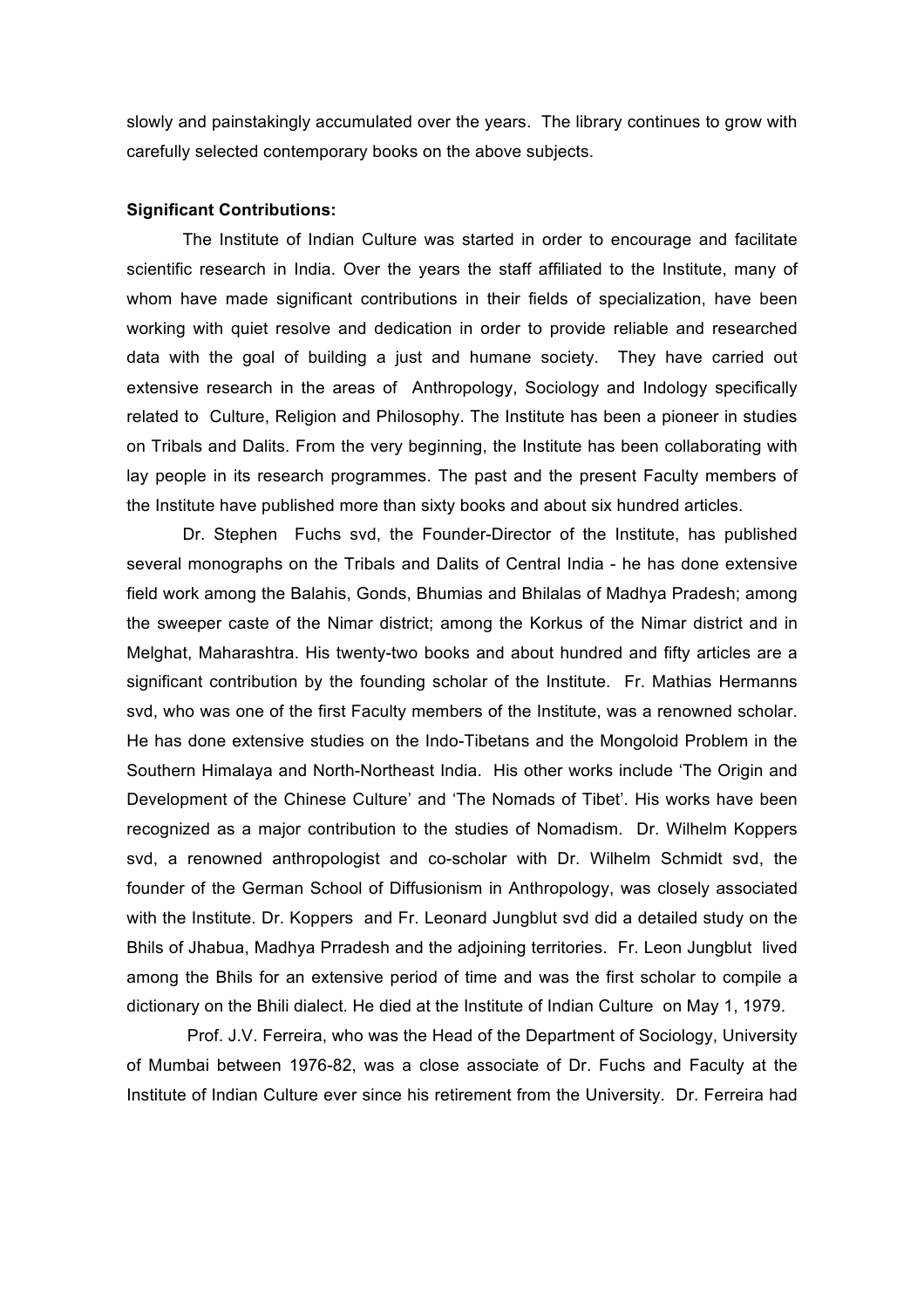his scholarly orientation from the Vienna School of Diffusionism and did his doctorate under Dr. Wilhelm Koppers on Totemism in India. Professor Ferreira contributed to anthropological theory and methodology through his well-known work, 'Totemism in India'. He was the founder-member of the Indian Sociological Society. He joined hands with Dr. Fuchs and Dr. Klaus Klostermairer to bring out the contributions of a large number of German-speaking scholars in a book entitled 'Essays in Ethnology'. Dr. Clement Godwin svd, an associate-member of the Institute, did his doctoral studies under Prof. J.V.Ferreira on 'Change and Continuity: A Study of two Christian Village Communities in Suburban Bandra'. Dr. Joseph Peringalloor svd was associated with the Institute for some time after his Ph.D. He published his book on 'Salvation through Gita and Gospel'. Dr. Othmar Gaechter svd, the present Editor of Anthropos Journal from Germany, was also a Faculty Member of the Institute before he took up his new assignment at Anthropos. He did his doctoral studies in Indian Philosophy from the Banaras Hindu University and has also done extensive studies in Sanskrit. His works include a critical investigation into hermeneutics and language in Purvamimamsa, a study in Sabara Bhasya. Dr. Traude Pillai-Vetschera who is a Professor at the Department of Anthropology, University of Vienna, has been a very long associate of the Institute of Indian Culture. She has carried out extensive research on the Mahars of Maharashtra, on the 'Hijras' or 'eunuchs' of India and on the Devdasi system in India. Dr. Augustine Kanjamala svd, at present Provincial of the SVD South Indian Province, has been associated with the Institute for several years and is a Ph.D. guide at the Institute. He has studied the interaction of Religion and Modernization especially among the Tribals in Orissa. Dr.A. Bopegamage, was Professor in Gokhale Institute, Pune. After his retirement he is now one of the Ph.D. guides at the Institute. His field of specialization is Industrial and Urban Sociology; his work on Delhi is well known. Dr. S.M. Michael svd, the present Director of the Institute, has been associated with the Institute since 1976, and is also Reader in the Department of Sociology, University of Mumbai. He has studied the origin, development and political implications of the Ganapathi cult in India, and also has investigated the relationship between Ecology and Culture to Urbanization. His work on "Dalits in Modern India: Vision and Values" has been published in three countries simultaneously - in India, England and United States. It was declared the best seller of Vistaar (Sage) publication for the year 2000. Dr. S. Lourdusamy svd, presently Director of 'Sanskriti', Indore, has also been associated with the Institute for several years. He has studied the Chamar community in Uttar Pradesh.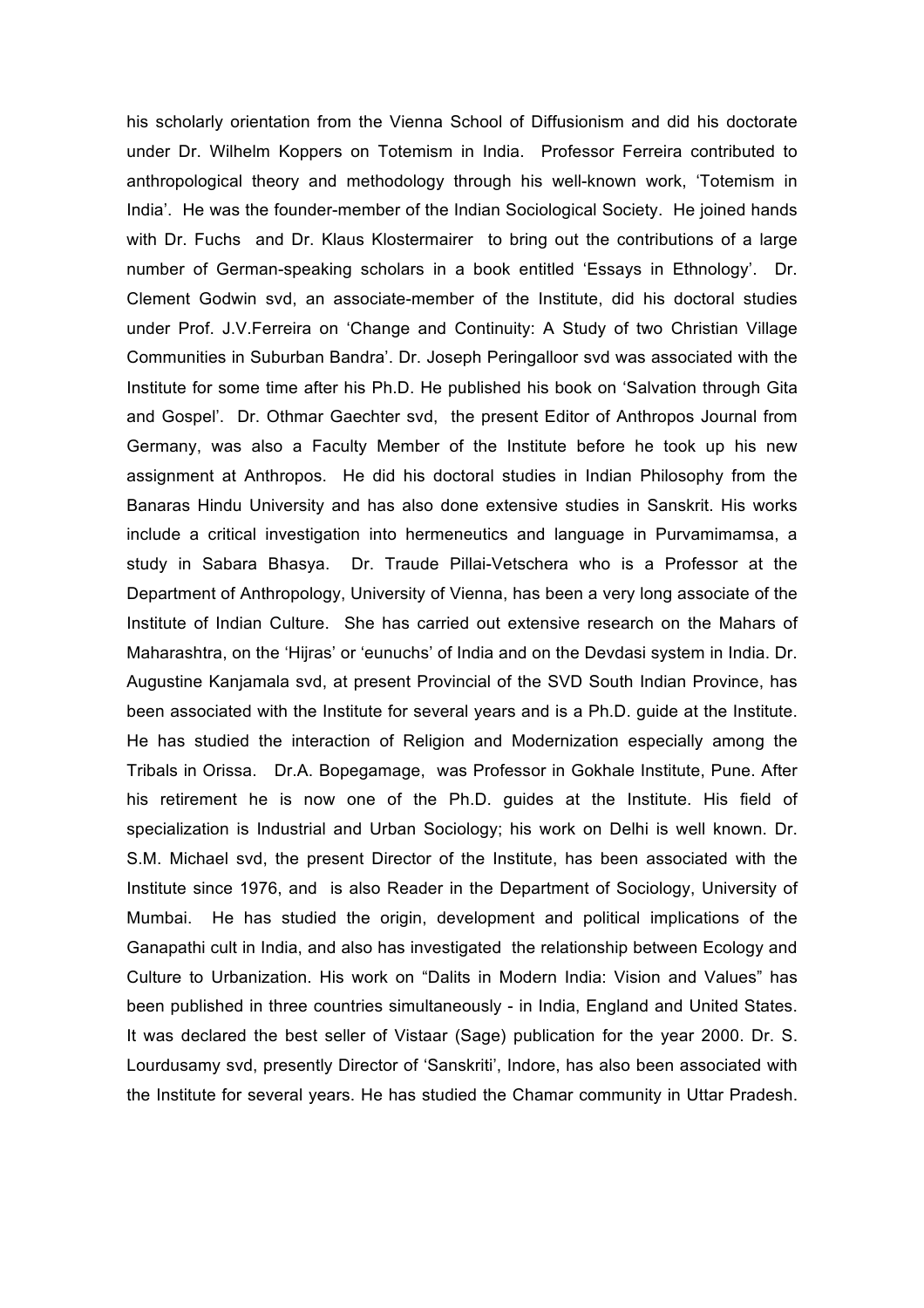He has also recorded the culture of different tribals in Central India using modern technology of Videos and Tape-recording. Fr. Mahipal Bhuriya from Indore Diocese has been a long associate of the Institute. He has done extensive studies on the Bhils of Central and Western India. Dr. Leela D'Souza has been associated with the Institute for several years and is a Research Guide for the course in M.A. (by Research). She has specialized in the Sociology of Religion, specially 'The Reversal of the Secularization Process: Emergence of New Religious Movements'. Dr. E. Varghese svd conducted his studies in the field of Ethno-Botany among the Khariya tribes of Orissa and the Ethnomedical Lore of the Paharias. Dr. M.T. Joseph has done his studies on Neo-Buddhism and its relevance in today's India. Dr. P. Scaria svd has done a philosophical analysis on the relevance of Marx in contemporary times. Dr. Vasundhara Mohan has done a lot of work on Muslim women and on other minority communities. Her specialization lies in Euro-Asian studies.

#### **First Post-Graduate Degree from the IIC:**

On this occasion of the Silver Jubilee of operating from the present premises, we are glad to announce that one of our students has successfully completed her M.A. (by Research) in November 2001. The Institute of Indian Culture is pleased to award the M.A Degree (by Research) to Ms. Sunita DeSa, who submitted her thesis on 'The Process of Modernization among the Bhil tribe of India'. There are 15 students who have completed their M.A. (by research) and Ph.D. degrees in Sociology and Anthropology.

#### **Current Research Projects:**

The Institute has currently undertaken two research projects. One is on "The Social and Cultural History of Ancient India" and the other is on "Religious Pluralism and Communal Harmony". These Projects are being carried out by the Faculty of the Institute and by Research Associates affiliated to the IIC.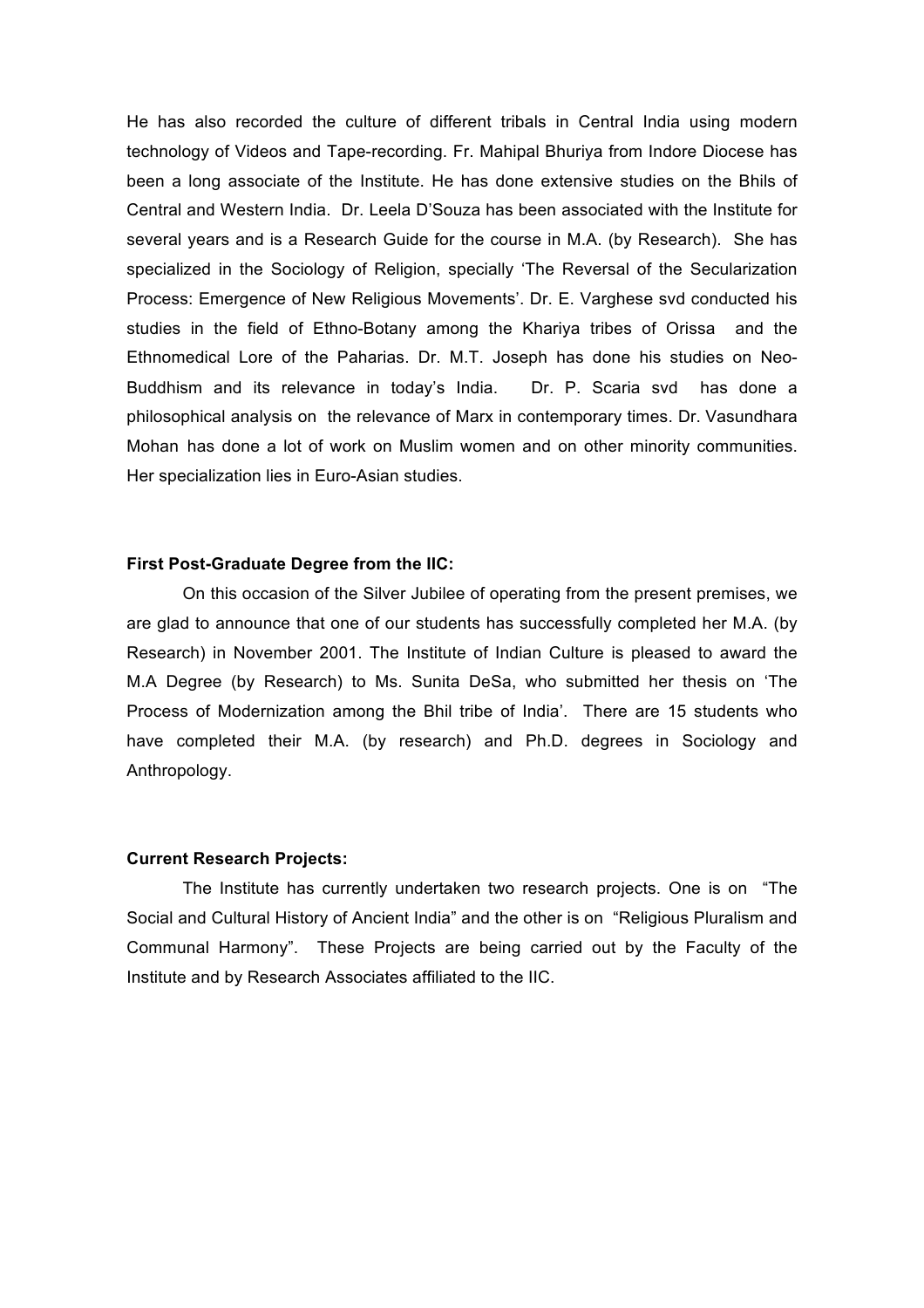# **Publications of the Faculty of the Institute of Indian Culture**

### **Dr. Stephen Fuchs SVD**

#### **Books**

- 1945 The Great Synthesis. Ranchi: Catholic Press. (The Light of East, 32)
- 1947 Non-Christian Parallels in the Christian Religion. Ranchi: Catholic Press.
- 1950 The Children of Hari. A Study of the Nimar Balahis in the Central Provinces of India. Wein: Verlag Herold. (Wiener Beitrage zur Kulturegeschichte und Linguistik, 8)
- 1953 Jivan Srot [Am Quell des Lebens. Eine Erklarung des Taufritus]. Indore: Satprachar Press.
- 1957 Social Origins. Bombay: Gyanayatan Publications.
- 1960a The Gond and Bhumia of Eastern Mandla. London: Asia Publishing House.
- 1960b Tales of Gondavana. Bombay: Dhawale Popular. (Nandi Books, 3)
- 1963 The Origin of Man and His Culture. London: Asia Publishing House.
- 1965 Rebellious Prophets. A Study of Messianic Movements in Indian Religions. Bombay: Asia Publishing House. (Publications of the Indian Branch of the Anthropos Institute, 1)
- 1968 The Gond and Bhumia of Eastern Mandla. Bombay: New Literature Publishing Company.  $[2<sup>nd</sup>, rev. ed.]$
- 1972 Sagen and Geschichten aus Indien. St. Augustin: Steyler Verlag.
- 1974 The Aboriginal Tribes of India. Delhi: The Macmillan Company of India.
- 1975 Origin of Religion. Introduction into History of Religion. Alwaye: Pontifical Institute of Theology and Philosophy. (Pontifical Institute Publications, 19)
- 1977 The Aboriginal Tribes of India. New York: St. Martin's Press. [2<sup>nd</sup> ed.]
- 1979 Anthropology for the Missions. Allahabad: St. Paul Publications.
- 1981 At the Bottom of Indian Society. The Harijan and Other Low Castes. New Delhi: Munshiram Manoharlal Publishers.
- 1983 The origin of Man and His Culture. New Delhi: Munshiram Manorharlal.  $[2^{nd}]$ . rev. ed.]
- 1988 The Korkus of the Vindhya Hills. New Delhi: Inter-India Publications. (Tribal Studies of India Series, T 124).
- 1990 Das Leben ist ein Tanz. Lieder der indischen Ureinwohner. Ausgewahlt, aus den Stammessprachen ubersetzt und eingeleitet von Stefan Fuchs. Zurich: Benziger Verlag.
- 1992a The Aboriginal Tribes of India. New Delhi: Inter-India Publications. (Tribal Studies of India Series, T 152)  $[3^{rd},$  rev. ed.]
- 1992b Godmen on the Warpath. A Study of Messianic Movements in India. New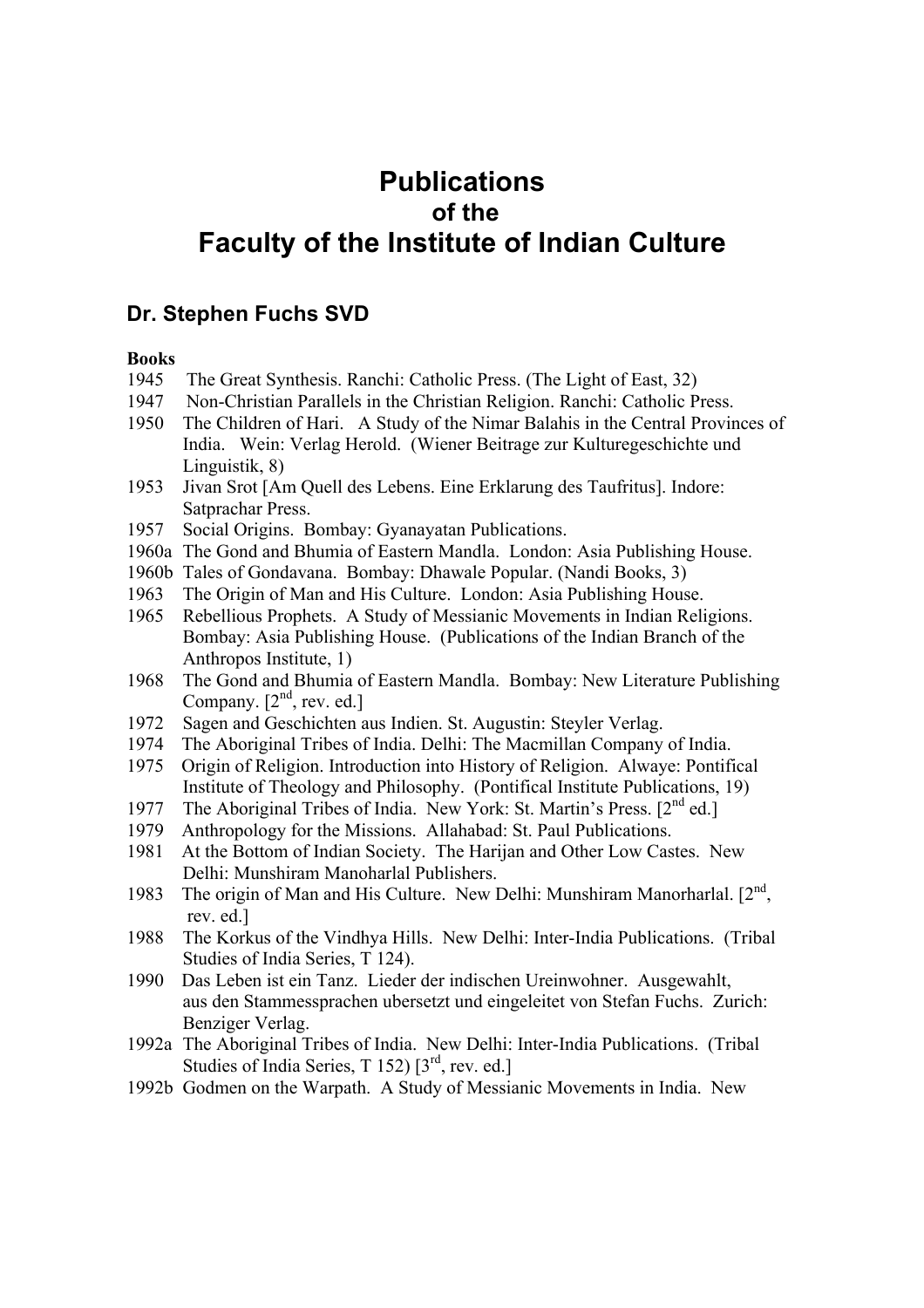Delhi: Munishiram Manoharlal Publishers.

1996 The Vedic Horse Sacrifice. In Its Culture-Historical Relations. New Delhi: Inter-India Publications.

### **Articles**

| 1937              | Die Hochzeitsgerbrauche der Balahis. Anthropos 32:885-904.                      |
|-------------------|---------------------------------------------------------------------------------|
| 1937-38           | Het Problem der Kastenlozen in Voor-Indie. Studien ('s Hertogenbusch)           |
|                   | (november): 388-394, (januari): 20-29.                                          |
| 1939a             | Birth and Childhood among the Balahis. Primitive Man 12: 71-84.                 |
| 1939b             | The Origin of the Idea of God. The New Review, Calcutta (November):<br>397-409. |
| 1940a             | The Cult of the Dhaj Mata. The New Review, Calcutta (October): 341-347.         |
| 1940b             | The Funeral Rites of the Nimar Balahis. Primitive Man 13: 49-79.                |
| 1940c             | They Make Vows! The New Review, Calcutta (November): 392-398.                   |
| 1940d             | Tracing Monotheism in India. The New Review, Calcutta (August): 120-<br>129.    |
| 1941a             | Anthropometric Measurements of Barelas. In: Census of Central                   |
|                   | India; vol. 16: Holkar State, Part I: 307-310.                                  |
| 1941b             | Anthropometric Measurements of Bhils. In: Census of Central India; vol.         |
|                   | 16: Holkar State, Part 1: 301-306.                                              |
| 1941 <sub>c</sub> | Anthropometric Measurements of Nimar Balahis. In: Census of                     |
|                   | Central India; vol. 16: Holkar State, Part 1: 291-299.                          |
| 1941d             | Calling the Monsoon. The New Review, Calcutta (July): 54-57.                    |
| 1941e             | Changes in the Low Castes of Central India. The New Review,                     |
|                   | Calcutta (November): 370-377.                                                   |
| 1941f             | The Cult of the Earth-Mother among the Nimar-Balahis.                           |
|                   | Internationales Archiv fur Ethnographie 40/1-3: 1-8.                            |
| 1941g             | Holi. The New Review, Calcutta (March): 208-214.                                |
| 1941h             | Of Princely Blood. The Sweeper Caste of India. The Christian                    |
|                   | Family and Our Missions (Techny): 373.                                          |
| 1941I             | Priests of the Earth-Mother. Strange Cult of Kali-Mata among the                |
|                   | Aboriginals of Central Provinces. The Bombay Chronicle (February 23).           |
| 1942a             | Clan-God Myths and Worship among the Nimar Balahis. In: J. P.                   |
|                   | Mills et al. (eds.), Essays in Anthropology Presented to Rai                    |
|                   | Bahadur Sarat Chandra Roy; pp. 194-205. Lucknow: Maxwell.                       |
| 1942b             | The Hand-Loom Industry in the Khandwa Tahsil, District Nimar, C.                |
|                   | P. Journal of the K. R. Cama Oriental Institute Bombay 35: 52-57.               |
| 1942c             | The Marriage Rites of the Bhils in the Nimar District, C. P. Man in             |
|                   | India 22: 105-139.                                                              |
| 1942d             | The Matriarchal Elements in the Ethnography of the Nimar Balahis.               |
|                   | New Indian Antiquary 5/4-5:1-18.                                                |
| 1942e             | Mysterious Islands. The New Review, Calcutta (July): 63-73.                     |
| 1942f             | Property Concepts among the Nimar Balahis. Journal of the                       |
|                   | Bombay Branch of the Royal Asiatic Society 18:79-89.                            |
| 1942g             | Racial Problems. The New Review, Calcutta 15/85 (January): 9-28.                |
| 1943a             | Aboriginal Education in Central India. Princely India (August 22                |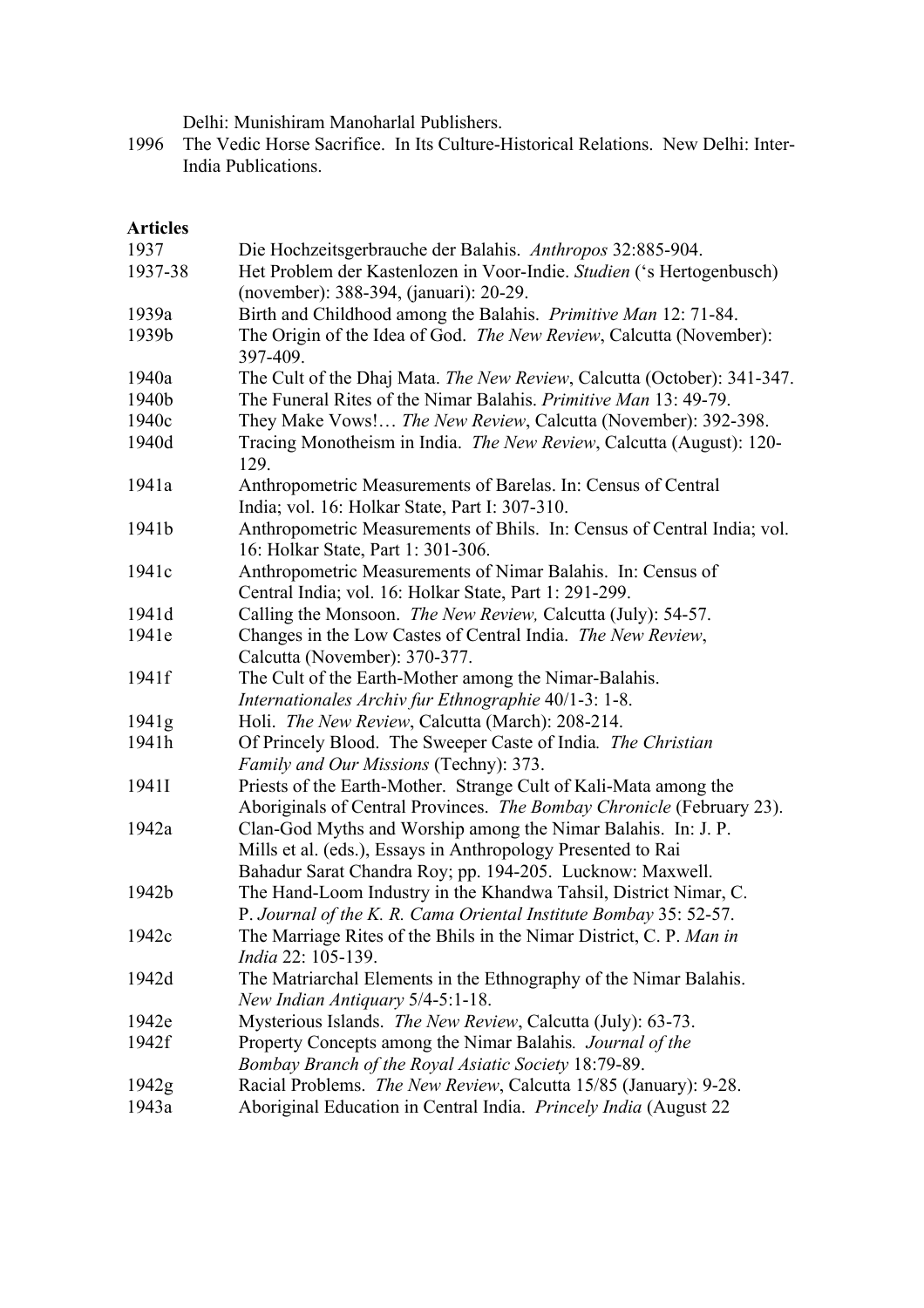|          | and 29, September 5, 12, and 19): 4-5.                                                                                            |
|----------|-----------------------------------------------------------------------------------------------------------------------------------|
| 1943b    | Aboriginal Uplift Work in Hyderabad State and Elsewhere, Princely                                                                 |
|          | <i>India</i> , Khandwa 22/37 (October 31): 1-2, 22/38 (November 7): 1-2.                                                          |
| 1943c    | Is India a Nation? (by Mr. Straight Forward) Princely India,                                                                      |
|          | Khandwa 22/33 (October 3): 1-2, 22/34 (October 10): 1-2.                                                                          |
| 1943d    | The Nimar Balahi Code of Caste Laws and its Enforcement.                                                                          |
|          | Primitive Man 16: 81-104.                                                                                                         |
| 1943e    | The Primitive Culture. The New Review, Calcutta 18/104 (August): 105-<br>121.                                                     |
| 1943f    | The Primitive Family. The New Review, Calcutta 18/108 (December):<br>436-448.                                                     |
| 1943g    | The Scales of Sitala Mata. The Christian Family and Our Missions<br>(Techny): 454.                                                |
| 1943h    | The Secret of the Mask. The New Review, Calcutta (February): 146-158.                                                             |
| 1943i    | The Vikings of the Pacific. The Examiner, Bombay (May 29): 256-257.                                                               |
| 1944     | The Nimar Sweepers. The New Review, Calcutta 20/115: 54-69.                                                                       |
| 1945     | Property among Primitive Peoples. The New Review, Calcutta 22/127: 5-<br>12.                                                      |
| 1946-49a | Changes and Developments in the Population of the Nimar District<br>in the Central Provinces of India. Anthropros 41-44: 49-68.   |
| 1946-49b | What Some Tribes and Caste of Central India Think about God.<br>Anthropros 41-44: 883-887.                                        |
| 1950     | A Snake Ceremonial Cure of the Bhumia. <i>Primitive Man</i> 23: 1-13.                                                             |
| 1951a    | Ancient Cultural Links between America, Asia and Oceania. The<br>Journal of the Anthropological Society of Bombay 5/2: 51-75.     |
| 1951b    | Ancient Links between Asia and America. Bharat Jyoti (Februrary 4).                                                               |
| 1951c    | Anthropology and the Missions. The Word 10/7: 197-200.                                                                            |
| 1951d    | The Original Wedding Ritual of the Bhil. Anthropros 46: 256.                                                                      |
| 1951e    | The Scavengers of the Nimar District in Madhya Pradesh. Journal<br>of the Bombay Branch of the Royal Asiatic Society 27/1: 86-98. |
| 1951f    | Tattooing among the Baiga. The Word 10/8: 229-230.                                                                                |
| 1952a    | Another Version of the Baiga Creation Myth. Anthropros 47: 607-619.                                                               |
| 1952b    | Ansatze zu einer einheimischen christlichen Kunst in Indien                                                                       |
|          | Zeitschrift fur Missionswissenschaft und Religionswissenschaft 36: 127-<br>133.                                                   |
| 1952c    | The Fourth International Congress for Anthropology and                                                                            |
|          | Ethnography at Vienna 1952. The Journal of the Anthropological<br>Society of Bombay 6: 47-53.                                     |
| 1952d    | The Parrot. Indian Folk-Tale Retold. The Word 11/5: 161-165.                                                                      |
| 1952e    | The Social Organization of the Gond in Eastern Mandla, Central                                                                    |
|          | India. In: Wilhelm Koppers, Robert Heine-Geldern und Josef<br>Haekel (Hrsg.), Kultur und Sprache; pp. 204-217. Wein: Verlag       |
|          | Herold. (Wiener Beitrage zur Kulturgescguegte und Linguistik, 9)                                                                  |
| 1953a    | Changes in Soviet Marriage and Family Law. Sociological Bulletin 2/1:<br>$35 - 46$ .                                              |
| 1953b    | The Contribution of Anthropology to Indian History. In: B. G.                                                                     |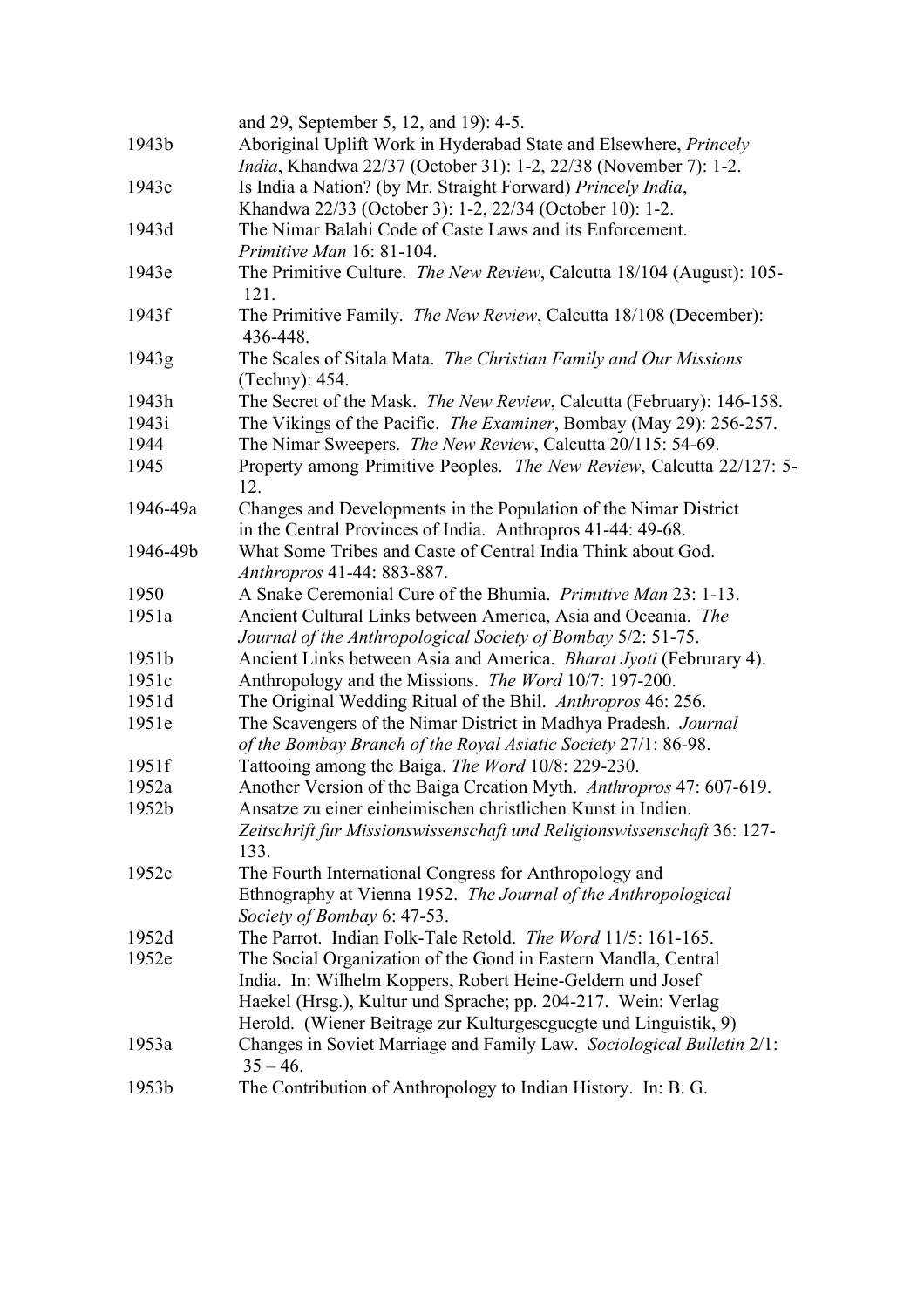|         | Gokhale (ed.), Indica. The Indian Historical Research Institute               |
|---------|-------------------------------------------------------------------------------|
|         | Silver Jubilee Commemoration Volume; pp. 154-160. Bombay: St.                 |
|         | Xavier's College. (Studies in Indian History of the Indian Historical         |
|         | Research Institute, St. Xavier's College, Bombay, 18).                        |
| 1953c   | From Birth Control to Maternity Medal. The Bombay Chronicle                   |
|         | (April 5): 12 and 17.                                                         |
| 1953d   | Individual and Communal Property Concepts among Primitive                     |
|         | Peoples. The Journal of the Anthropological Society of Bombay 7/1: 9-28.      |
| 1953e   | Joseph Schmidts Vokabular und Grammatik der Murik-Sprache in                  |
|         | Nordost-Neuguinea. Anthropros 48: 274-277.                                    |
| 1956a   | Anthropological Research Problems in Central India. In: Robert                |
|         | Heine-Geldern et. al. (eds), Actes due 4e Session due Congres                 |
|         | International des Sciences Anthropologiques et Ethnologiques,                 |
|         | Vienne, 1-8 Septembre 1952; Vol. 3: Ethnologica: pp. 276-280.                 |
|         | Wien: Verlag Adolf Holzhausens.                                               |
| 1956b   | Der Hochgottglaube bei den Primitivstammen des nordostlichen                  |
|         | Vorderindien. In: J. Haekel et al. (Hrsg.), Die Wiener Schule der             |
|         | Volkerkunde. The Vienna School of Ethnology. Festschrift                      |
|         | anlaBlich des 25 jahrigen Bestandes des Institutes fur Volkerkunde            |
|         | der Universitat Wien (1929-1954); pp. 281-290. Wien: Verlag                   |
|         | Ferdinand Berger.                                                             |
| 1956c   | Prehistoric and Primitive Races in India. The Leader 16 (September): 2.       |
| 1956-57 | The Priests in Primitive Religion. Mens nostra. Annual of Sacred Heart        |
|         | Seminary, Poonamallee (Madras): 6-7.                                          |
| 1957a   | The Aborigines of India. Apostolic Approach (Nagpur): 39-42.                  |
| 1957b   | Anthropological Research Problems in India. International Social              |
|         | Science Bulletin 9: 341-351.                                                  |
| 1958    | Bhagat Movements in Chotanagpur. Bulletin of the Tribal Research              |
|         | Institute Chhindawara 2: 84-87.                                               |
| 1959a   | Renaissance in Tribal Life. The Madhya Pradesh Chronicle,                     |
|         | Bhopal (December 13): 3.                                                      |
| 1959b   | The Schedule Castes of Northern India. Apostolic Approach (Nagpur):           |
|         | $26 - 33.$                                                                    |
| 1959c   | Tribal Life in Central India. The Asia Bulletin (Bombay) 7 (December 6):      |
|         | 3.                                                                            |
| 1960a   | Central Tribes. Seminar (Delhi) 14:35-38.                                     |
| 1960b   | The Origin of Human Culture and Society. <i>Indian Sociologist</i> 2/3: 6-14. |
| 1961    | Comment on: Integration of Culture. A Review of Concepts by E. E.             |
|         | Hoyt. Current Anthropology 2: 420.                                            |
| 1962    | Korku Magic Rites. Caritas (Alwaye): 43-47.                                   |
| 1963a   | The Aboriginal Races in North-Eastern Central India. In: Festschrift          |
|         | Paul Schebesta zum 75. Geburtstag; pp. 349-356. Modling: St.                  |
|         | Gabriel Verlag. (Studia Instituti Anthropros, 18)                             |
| 1963b   | Messianic and Chiliastic Movements among Indian Aboriginals.                  |
|         | Studia Missionalia 13: 85-103.                                                |
| 1964a   | Anthropometry of the Gujarat Tribes. In: P. G. Shah (ed.), Tribal             |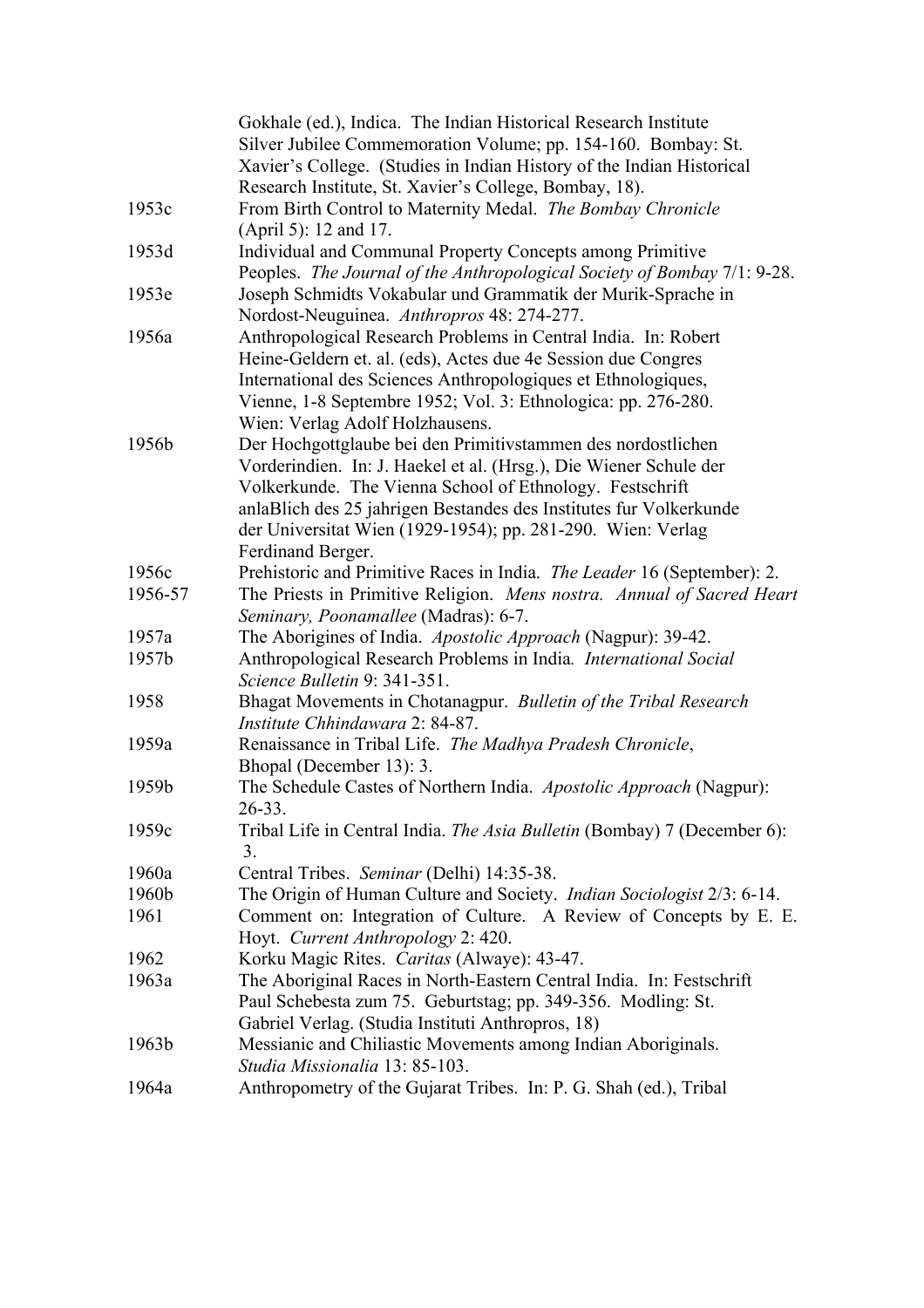|         | Life in Gujarat. An Analytical Study of the Cultural Changes with<br>Special Reference to the <i>Dhanka Tribe'</i> pp. 263-275. Bombay: |
|---------|-----------------------------------------------------------------------------------------------------------------------------------------|
|         | Bharatiya Vidya Bhavan.                                                                                                                 |
| 1964b   | Magic Healing Techniques among the Balahis in Central India. In:                                                                        |
|         | Ari Kiev (ed.), Magic, Faith, and Healing Studies in Primitive                                                                          |
|         | Psychiatry Today; pp. 121-138. London.                                                                                                  |
| 1965a   | Folktales of the Gond and Baiga in Eastern Mandla. Asian Folklore                                                                       |
|         | Studies 24/2: 53-116.                                                                                                                   |
| 1965b   | Introduction. In: Sher Singh "Sher," The Sansis of Punjab; pp. ix-xi.<br>Delhi: Munshiram Manoharlal.                                   |
| 1965c   | Die magischen Vorstellungen der Korku. Mitteilungen der                                                                                 |
|         | Anthropologischen Gesellschaft in Wien 95: 92-100.                                                                                      |
| 1965d   | Messianic Movements in Primitive India. Asian Folklore Studies 24/1:<br>$11-62.$                                                        |
| 1966a   | Clan Organization among the Korkus. Journal of Asian and African<br>Studies 1: 213-219.                                                 |
| 1966b   | Comment on: Une Sous-Caste d'Inde du Sud and Hierarchy and                                                                              |
|         | Marriage Alliance in South Indian Kinship by L. Dumont. Current                                                                         |
|         | Anthropology 7: 330-331.                                                                                                                |
| 1966c   | Messianic Movements in Tribal India. Journal of the                                                                                     |
|         | Anthropological Society of Bombay 12/1: 15-33.                                                                                          |
| 1966-67 | The Dravidian Problem. Journal of the Asiatic Society of Bombay 41-42:                                                                  |
|         | 153-163.                                                                                                                                |
| 1967a   | Anthropometric Analysis of the Waghris. In: P. G. Shah, Vimukta                                                                         |
|         | Jatis. Denotified Communities in Western India, pp. 124-145.                                                                            |
|         | Bombay: Gujarat Research Society.                                                                                                       |
| 1967b   | Foreword. In: E. W. Baptista, The East Indians. Catholic                                                                                |
|         | Community of Bombay, Salsette, and Bassein'; pp. iv-vii. Bombay:                                                                        |
|         | The Bombay East Indian Association.                                                                                                     |
| 1968a   | The Germans at Rourkela. The Journal of the Anthropological                                                                             |
|         | Society of Bombay 13/1: 56-68.                                                                                                          |
| 1968b   | Laru Kaj, ein Schweinefest in Zentralindien. In: Anthropica.                                                                            |
|         | Gedenkschrift zum 100. Geburtstag von P.W. Schmidt; pp. 126-                                                                            |
|         | 140. St. Augustin: Verlag des Anthropos-Instituts. (Studia Instituti                                                                    |
|         | Anthropros, 21).                                                                                                                        |
| 1968c   | The Ugly Missionary. Verbum SVD 10: 303-306.                                                                                            |
| 1968d   | Die Zukunft der Urstamme Indiens. Deutsch-Indische Blatter<br>(Bombay) 10:3-4,8.                                                        |
| 1969a   | Applied Anthropology in India. In: M.C. Pradhan et al. (eds.),                                                                          |
|         | Anthropology and Archaeology. Essays in Commemoration of                                                                                |
|         | Verrier Elwin, 1902-1964; pp. 258-271. Bombay: Oxford University                                                                        |
|         | Press.                                                                                                                                  |
| 1969b   | The High-God Belief among the Primitive Tribes of Northeast India.                                                                      |
|         | In: John V. Ferreira, Stephen Fuchs, and Klaus Klostermaier (eds.),                                                                     |
|         | Eassys in Ethnology; 328-339. Bombay: New Literature Publishing                                                                         |
|         | Company.                                                                                                                                |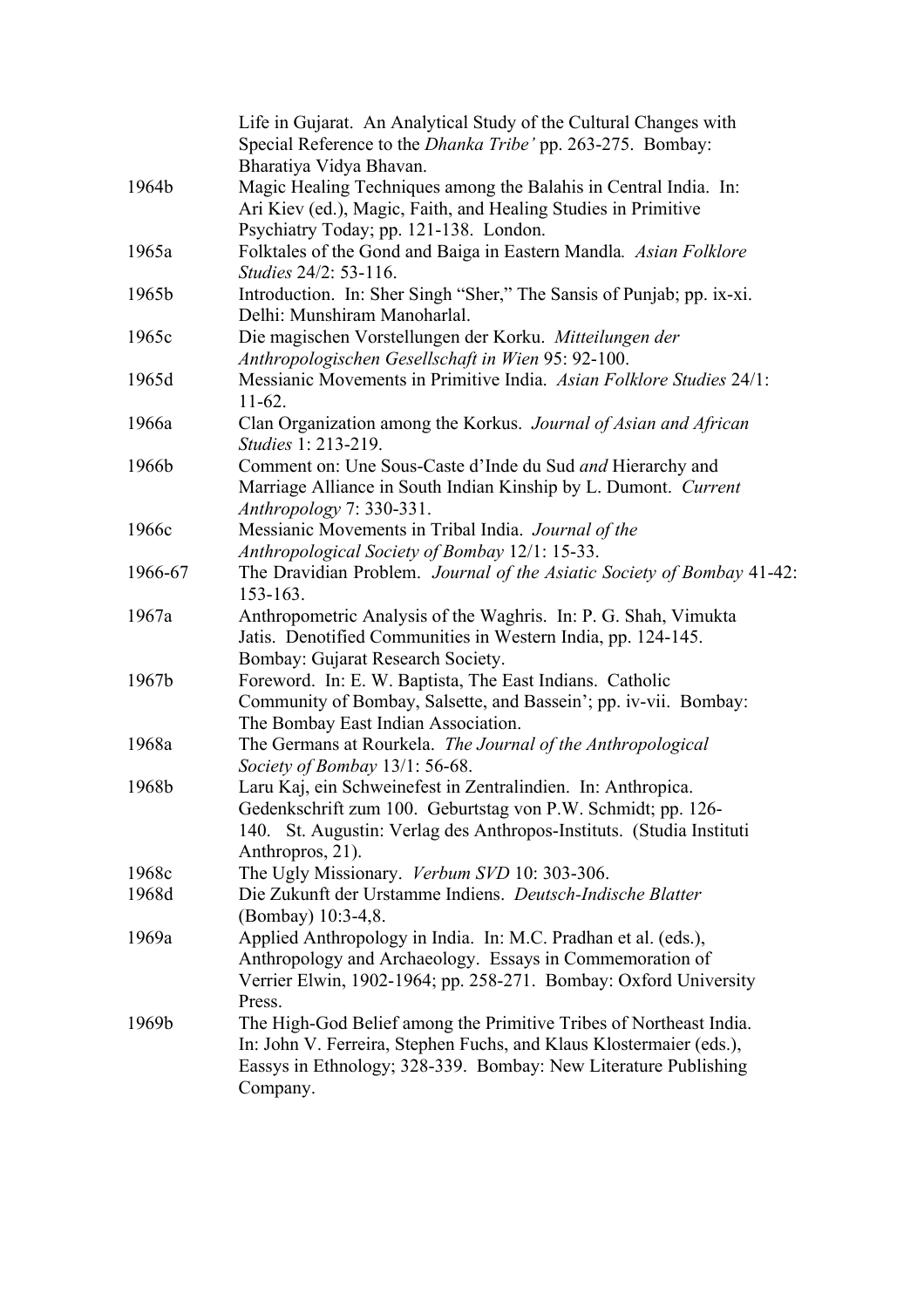| 1969c | Nomadic Tribes in the Plains of North India. Journal of Gujarat                                                                             |
|-------|---------------------------------------------------------------------------------------------------------------------------------------------|
|       | Research Society 31 (April): 92-101.                                                                                                        |
| 1969d | A Royal "Saviour" of the Bastar Tribals. The Journal of the                                                                                 |
|       | Anthropological Society of Bombay 14/1: 1-15.                                                                                               |
| 1969e | Urgent Anthropological Research in Middle India. Urgent Research                                                                            |
|       | in Social Anthropology 10: 1-7.                                                                                                             |
| 1972a | Anthropometric Analysis of the Korkus and Nahals in the Melghat.<br>Man in India 52: 73-81.                                                 |
| 1972b | Land Scarcity and Land Hunger among Some Aboriginal Tribes of                                                                               |
|       | Western Central India. In: K. Suresh Singh (ed.), The Tribal                                                                                |
|       | Situation in India; 367-373. Shimla: Indian Institute of Advanced Study.                                                                    |
| 1972c | A New Mission Method of India. Verbum SVD 13: 225-235.                                                                                      |
| 1973a | Mahatma Phule and the "Indianisation: of the Church. Verbum                                                                                 |
|       | SVD 14: 237-240.                                                                                                                            |
| 1973b | Priests and Magicians in Aboriginal India: Studia Missionalia 22: 201-<br>236.                                                              |
| 1973c | Shamanism among the Korkus of Central India. Fu Jen Studies                                                                                 |
|       | (Commemorative Issue): 11-19.                                                                                                               |
| 1973d | Volker and Stamme Indiens. Steyler Missionschronik (St. Augustine): 37-                                                                     |
|       | 41.                                                                                                                                         |
| 1975a | The Concept of Sin among the Indian Aboriginal Tribes. Verbum                                                                               |
|       | SVD 16: 40-58.                                                                                                                              |
| 1975b | The Indian Concept of Family. Home Life (Bombay): 27-29.                                                                                    |
| 1975c | Indian Women through the Ages. <i>Home Life</i> (Bombay): 11-12.                                                                            |
| 1975d | The Korku Family. In: Dhirendra Narain (ed.), Explorations in the                                                                           |
|       | Family and Other Essays. Prof. K.M. Kapadia Commemoration                                                                                   |
|       | Volume; pp. 163-192. Bombay: Thacker and Co.                                                                                                |
| 1976a | The Religio-Ethical Concepts of the Chamars in Northern India.                                                                              |
|       | $Missiology$ 4: 43-52.                                                                                                                      |
| 1976b | Strange Marriage Customs. Home Life (Bombay): 50-53.                                                                                        |
| 1977a | Central Indian Tribes. In: Romesh Thapar (ed.). Tribe, Caste, and                                                                           |
|       | Religion in India; pp. 47-53. Delhi: Macmillan of India.                                                                                    |
| 1977b | Comment on: The Primitive Norm and Its Evolution by A.I. Pershits.                                                                          |
|       | Current Anthropology 18: 413-414.                                                                                                           |
| 1977c | Courting. Home Life (Bombay): 16-19.                                                                                                        |
| 1977d | Pre-Marriage Period. Home Life (Bombay): 18-21                                                                                              |
| 1977e | The Tribal Population of Dadra and Nagar Haveli. In: St. Francis                                                                            |
|       | Xavier Mission Souvenir; pp. 29-34. Klianvel.                                                                                               |
| 1978a | The Baiga Understanding of Ultimate Reality and Meaning.                                                                                    |
|       | Ultimate Reality and Meaning 1: 153-180.                                                                                                    |
| 1978b | The Origin of the Mundas. In: P. Ponette (ed.), The Munda World.                                                                            |
|       | Hoffman Commemoration Volume; pp. 68-80. Ranchi: Catholic Press.                                                                            |
| 1979a | Messianic Movements in India. In Akshayakumar R. Desai (ed.),                                                                               |
| 1979b | Peasant Struggles in India; pp. 28-46. Bombay: Oxford University Press.<br>Preface. In: Mahipal Bhuriya, Folk Songs of the Bhils; pp. i-ii. |
|       | Indore: Mahipal Publications.                                                                                                               |
|       |                                                                                                                                             |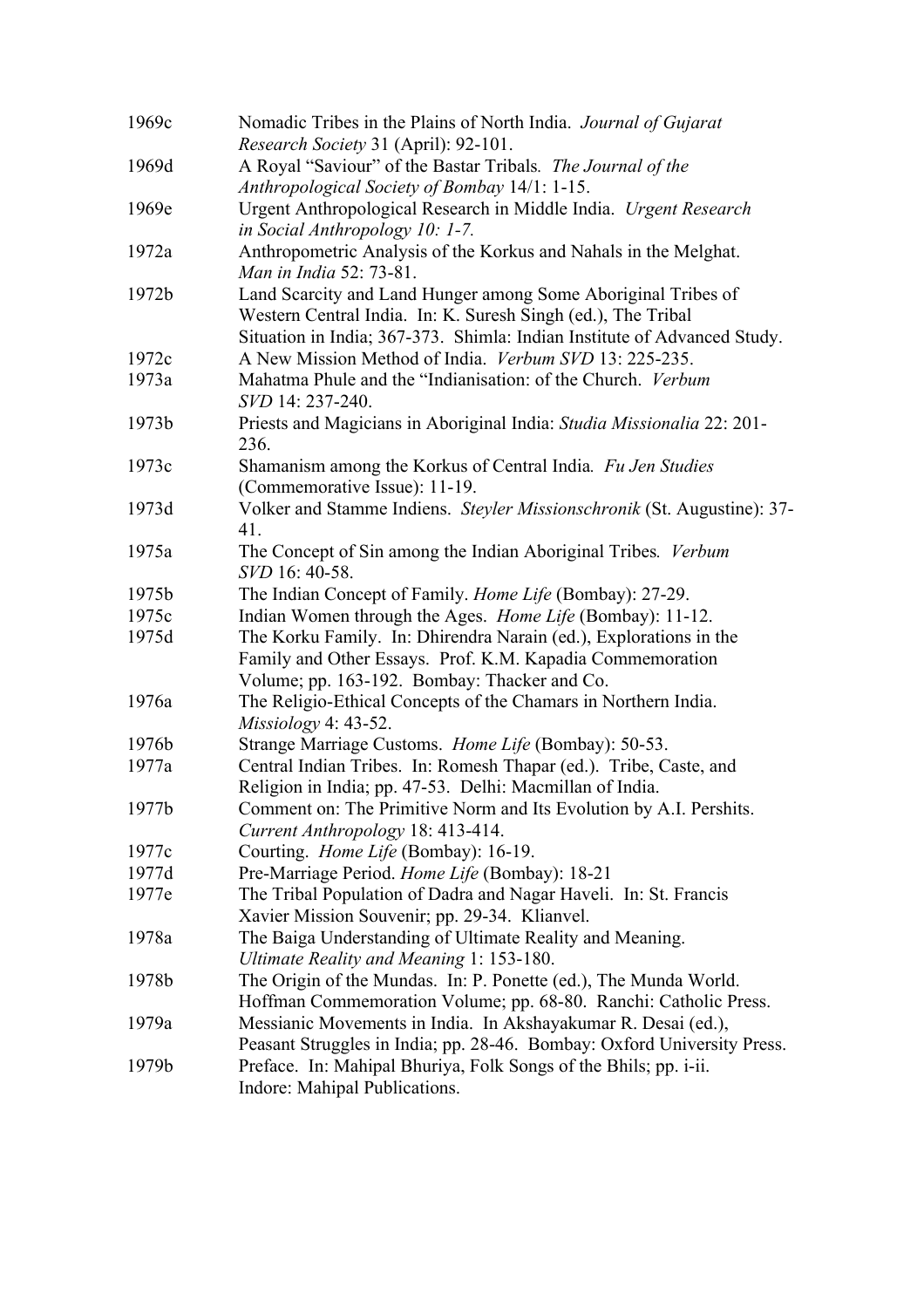| 1979c | Some Facts and Figures. In: Christianity in India. A Critical Study.<br>Vivekananda Kendra Patrika 8/2: 80-83.                                                                                                                                                                                                                               |
|-------|----------------------------------------------------------------------------------------------------------------------------------------------------------------------------------------------------------------------------------------------------------------------------------------------------------------------------------------------|
| 1980a | The Christian Situation in Varanasi Diocese. Indian Missiological<br>Review 2: 232-240.                                                                                                                                                                                                                                                      |
| 1980b | Euthanasia in India. Sevartham 5: 4-25.                                                                                                                                                                                                                                                                                                      |
| 1981a | Culture in the Service of Evangelization in India: Indian                                                                                                                                                                                                                                                                                    |
|       | Missiological Review 3: 4-18.                                                                                                                                                                                                                                                                                                                |
| 1981b | Marriage Problems of Congo. The Journal of Family Welfare 17 (June):<br>$31 - 35.$                                                                                                                                                                                                                                                           |
| 1982a | Besessenheit und Exorzismus in nichtchristlichen Religionen. In:                                                                                                                                                                                                                                                                             |
|       | Egon von Petersdorff, Damonologie; Bd. 1: 423-424. Stein am<br>Rhein: Christiana-Verlag.                                                                                                                                                                                                                                                     |
| 1982b | The Bhils. People of the Bow. In: Gods of the Byways; pp. 33-47.<br>Oxford: Museum of Modern Art.                                                                                                                                                                                                                                            |
| 1982c | The Concept of Salvation in Tribal Religions. Indian Missiological<br><i>Review</i> 4: 361-372.                                                                                                                                                                                                                                              |
| 1982d | A Different Christmas Story. Home Life (Bombay): 6-9.                                                                                                                                                                                                                                                                                        |
| 1985  | Family Planning in India. Verbum SVD 26: 389-398.                                                                                                                                                                                                                                                                                            |
| 1986a | Anthropometric Measurements of Barelas. In: Anthropological<br>Survey of India, Calcutta, Human Science 35/4: 348-360.                                                                                                                                                                                                                       |
| 1986b | Anthropometric Measurements of Bhils. In: Anthropological Survey<br>of India, Calcutta, Human Science 35/3: 251-266.                                                                                                                                                                                                                         |
| 1986c | The Conversion of the Tribals. <i>Indian Missiological Review 8</i> : 102-114.                                                                                                                                                                                                                                                               |
| 1987  | Anthropometric Measurements of Nimar Balahis. In:                                                                                                                                                                                                                                                                                            |
|       | Anthropological Survey of India, Calcutta, Human Science 36/1: 92-126.                                                                                                                                                                                                                                                                       |
| 1988a | Anthropology in the Service of the Indian Missions. In: Joachim G.<br>Piepke (ed.), Anthropology and Mission. SVD International<br>Consultation on Anthropology for Mission (Pune, India, Dec. 29,<br>1986 to Jan 4, 1987); 113-122. Nettetal: Styler Verlag – Wort und<br>Werk. (Studia Instituti Missiologici Societatis Verbi Divini, 41) |
| 1988b | Inculturation. An Anthropological and Theological Perspective. In:<br>Lars Thunberg (ed.), Dialogue in Action. Eassys in Honour of<br>Johannes Aagaard; pp. 134-151. New Delhi: Prajna Publications.                                                                                                                                         |
| 1990a | The Importance of Anthropology for Evangelization. <i>Indian</i><br>Missiological Review 12/1: 5-16.                                                                                                                                                                                                                                         |
| 1990b | The Races of Northeast India. <i>Indian Missiological Review</i> 12/3-4: 160-<br>172.                                                                                                                                                                                                                                                        |
| 1993  | The Races of Northeast India. In: S. Karotemprel (ed.), The Catholic<br>Church in Northeast India, 1890-1990; pp. 363-377. Shillong: Vendrame<br>Institute.                                                                                                                                                                                  |
| 1995a | Evangelization among Dalits. <i>Indian Missiolgoical Review</i> 17/1: 31-37.                                                                                                                                                                                                                                                                 |
| 1995b | The Fundamentalists. <i>Indian Missiological Review</i> 17/2: 5-11.                                                                                                                                                                                                                                                                          |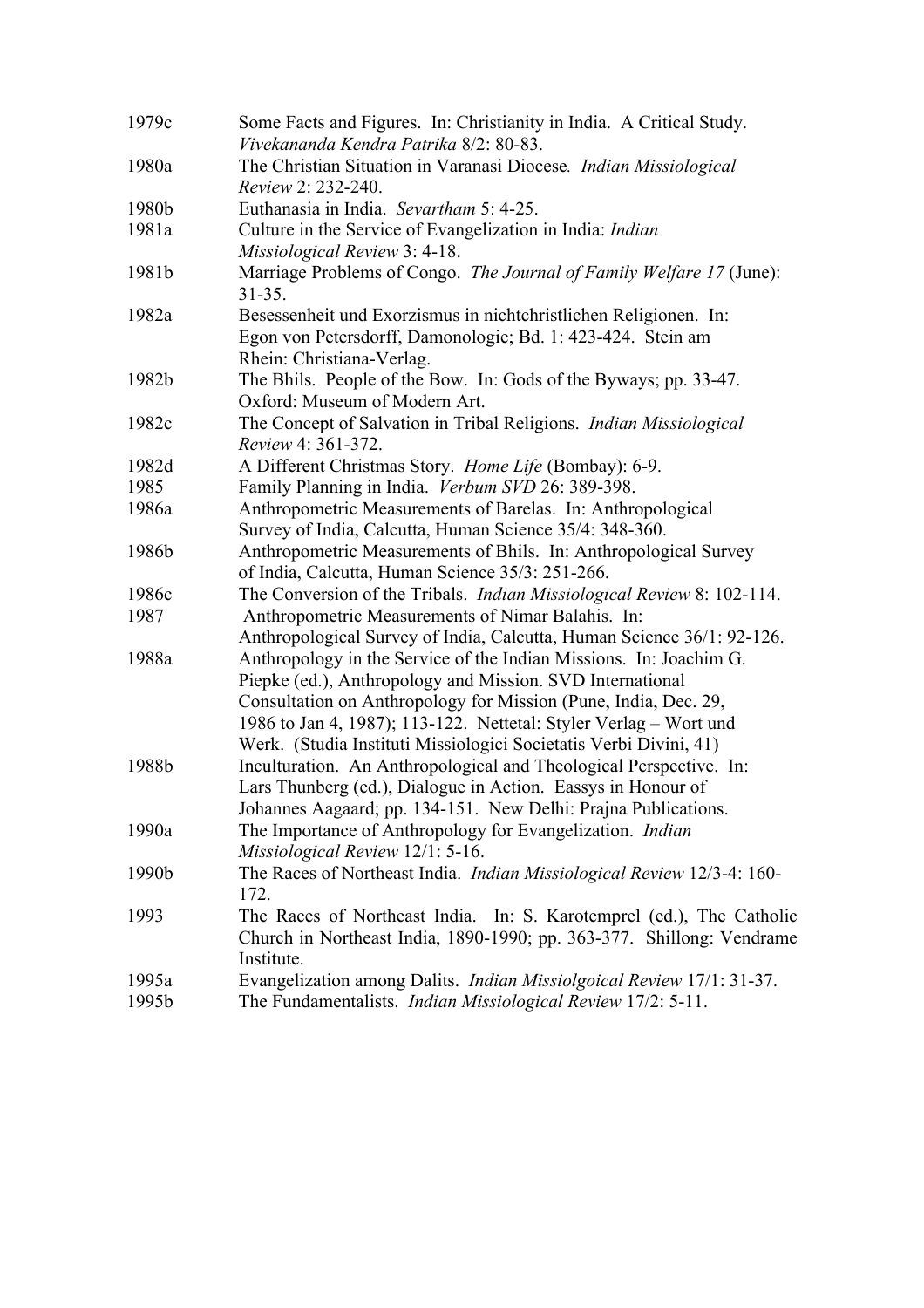### **Reviews in**

*Anthropros Asian Folklore Studies Current Anthropology Deutsche Literature Zeitschrift Indian Journal of Social Work The Journal of the Anthropological Society of Bombay The Journal of the Bombay Branch of the Royal Asiatic Society Journal of the Gujarat Research Society Man The New Review Sociological Bulletin Zeitschrift fur Ethnologie*

#### **Coauthored Works**

#### **Silva, Severine,** and **Stephen Fuchs**

1964 The Marriage Customs of the Christians in South Canara, India. *Asian Folklore Studies* 24/2: 1-52.

#### **Verhoeven, Theodor,** and **Stephen Fuchs**

1959 A Microlithic Site at Adamgarh. Anthropros: 54: 580-581.

#### **Credited Volume**

#### **Ferreira, John V., Stephen Fuchs,** and **Klaus Klostermaier** (eds.)

1969 Eassys in Ethnology. Bombay: New Literature Publishing Company.

#### **Contributions in Honour of Fr. Stephen Fuchs**

#### **Bhuriya, Mahipal,** and **S. M. Michael** (eds.)

1984 Anthropology as a Historical Science. Essays in Honour of Stephen Fuchs. Indore: Sat Prakashan Sanchar Kendra.

#### **Ferreira John V.**

1991 Fuchs, Stephen. In: Christopher Winters (ed.), International Dictionary of Anthropologists; p. 221. New York: Garland Publishing.

#### **D'Silva, Louis,** et al.

n.d. The Christian Contribution to Tribal Uplift and Welfare. In: L. D'Silva et al., Christian Community and the National Mainstream; pp. 168-178. Bombay: E. Pinto.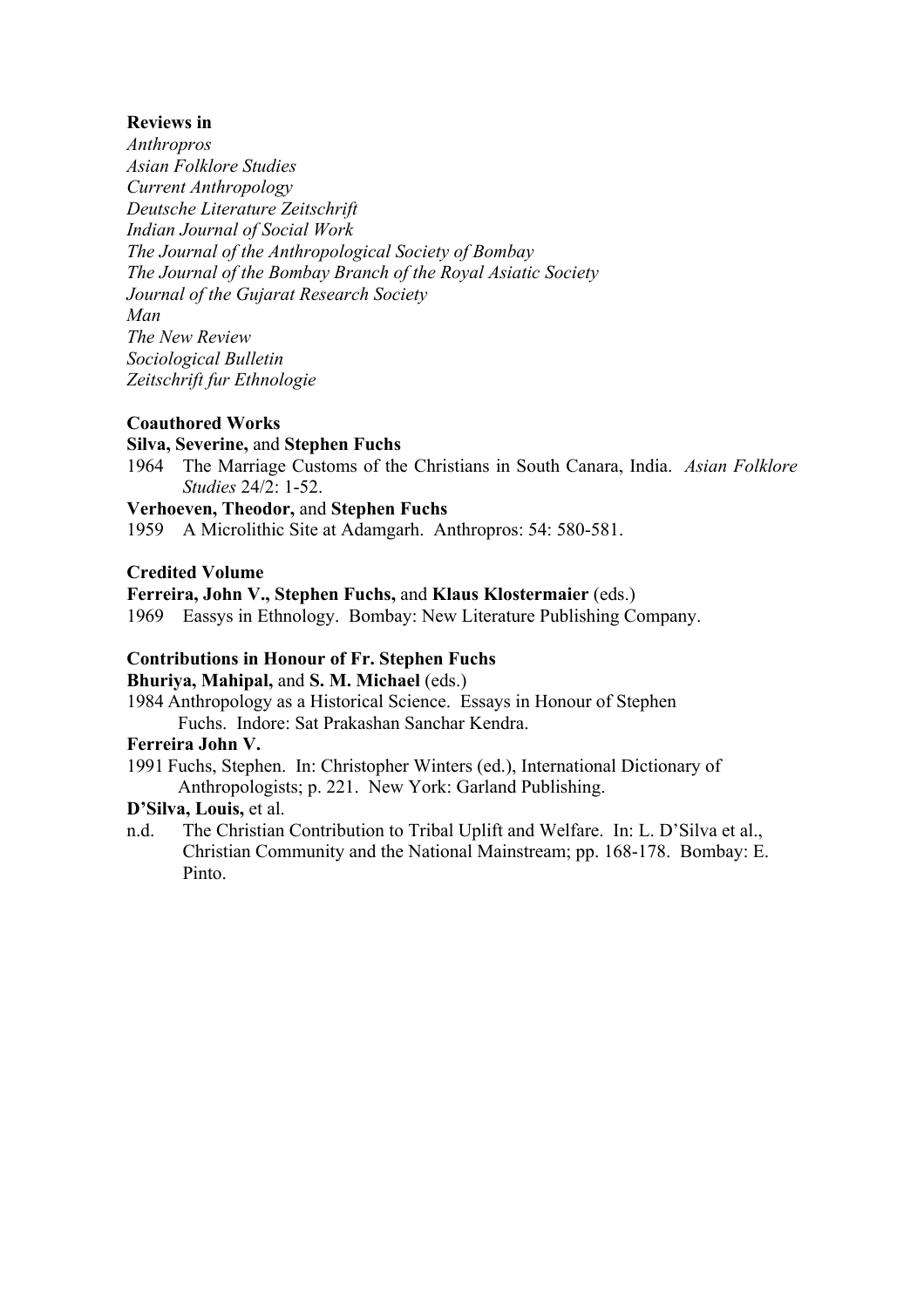# **Fr. Matthias Hermanns SVD**

### **Books**

- 1935 Origin and Development of the Chinese Culture (German-Chinese, Yenchowfu, China, 1935)
- 1949 The Nomads of Tibet (German, Vienna, 1949)
- 1954 The Indo Tibetans: The Indo-Tibetan and Mangoloid Problem in the Southern Himalaya and North-Northeast India. Bombay: K.L. Fernandes Publications.
- 1966 Die Bhilala, Korku, Gond, Baiga. Wiesbaden: Franzsteiner Verlag
- 1970 Schamanen Pseudoschamanen, Erloser und Heilbringer 3 vols. Wiesbaden: Franzsteiner Verlag.

# **Fr. Leonard Jungblut SVD**

### **Books**

- 1937 A Short Bhili Grammar of Jhabua State and Adjoining Terrikories. Indore: SVD Publications.
- 1943 Magic Songs: Of the Bhils of Jhabua State, C. 1. Collected, Translated and Explained. Internationals Archiv fur Ethnographie, Bd. XLIII, Leiden: E. J. Brill Verlag.
- 1974 The Call of the Wild. Bombay: Shakuntala Publishing House
- 1976 Bowmen of Mid-India: A Monography of the Bhils of Jhabua (M.P.) and Adjoining Territories. Wien: Acta Ethnologica et Linguistica. Vols. 1 & 2.

# **Dr. Clement J. Godwin SVD**

(Not the Complete List)

### **Books**

- 1972 Change and Continuity. Bombay: Tata Mc Graw-Hill Publication.
- 1975 Indian Religious at the Cross Roads. Bombay: St. Paul Publications.
- 1977 Spend and be spent Bangalore: ATC Publications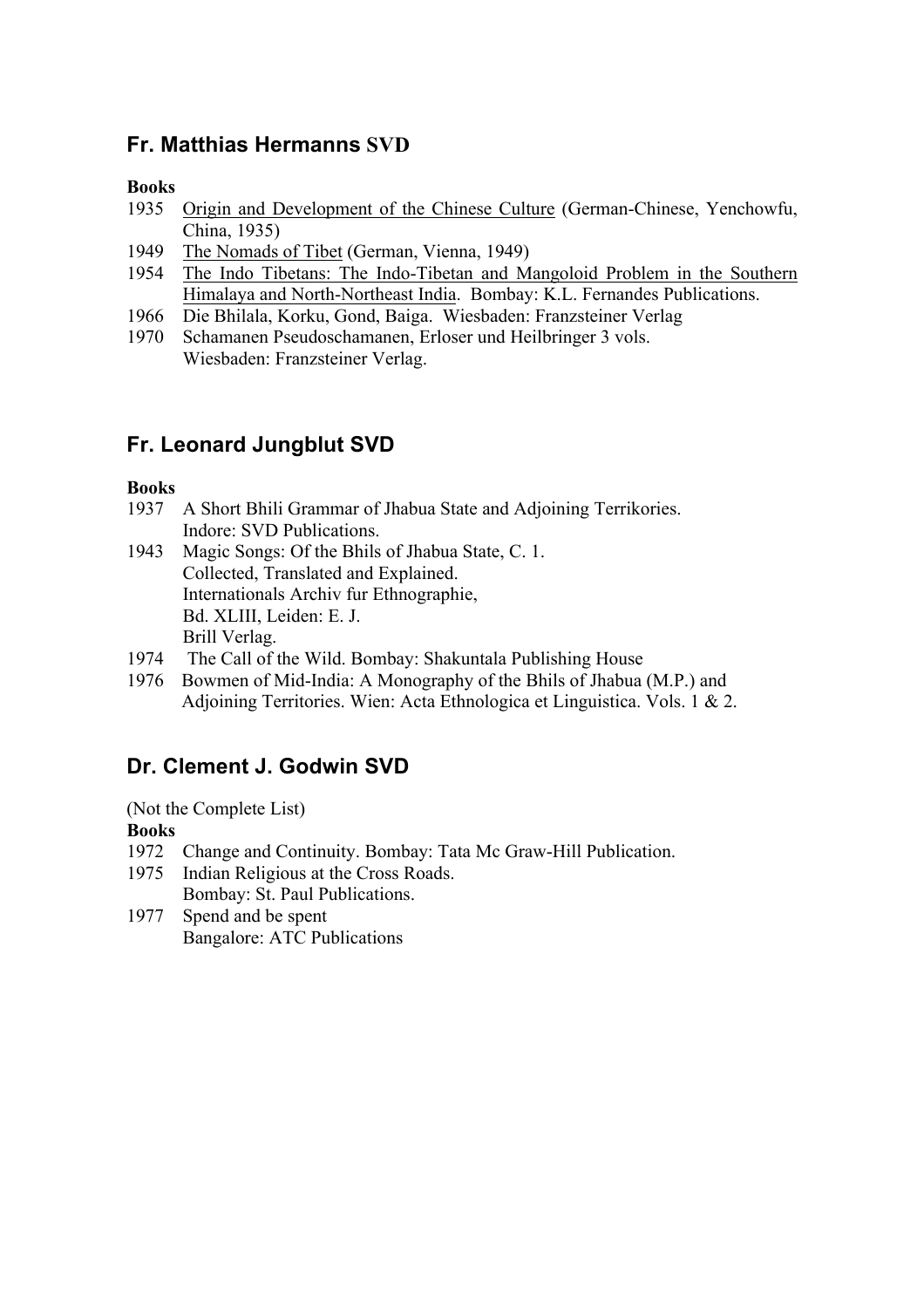## **Dr. J. V. Ferreira**

#### **Books**

- 1964 Totemism in India, Bombay: Oxford University Press.
- 1969 Essays in Ethnology, New Literature Company, Bombay.
- 1976 The Outlook Tower: Essays in Commemoration of Patrick Geddes Popular Prakashan, Bombay.
- 1983 Nemesis: Critical Perspectives in Modernization (Co-authored with A.R. Momin), Ramrakhani Publication, Bombay.

#### **Papers**

- 1950 'Integralism and Education', Adventure of Education 1950: II: 57-60.
- 1952 'The Middle Class', Sociological Bulletin, 1952: I: 140-61.
- 1952 'Occultism and the Crisis of our Time', SB 1952: I: 1-11.
- 1962 'The Katkaris: An Evaluation of Available Material', Journal of Social Research,  $1962 \cdot V \cdot 64 - 74$
- 1964 'The Problem of Maratha Totemism', The Indian Journal of Social Work, 1964: XXV: 135-51.
- 1966 'The Nature of Applied Anthropology', The Journal of Anthropological Society of Bombay, 1966: XII: 96-108.
- 1967 'India's Composite Culture', JASB 1967: XII: 67-72.
- 1967 'Anthropology and Population Explosion in India', JASB, 1967: XII: 45- 58.
- 1967 'Towards Integral Man Through Integral Anthropology', SB, 1967: XVI: 96 113.
- 1968 'A Sociocultural Analysis of Greater Bombay and Adjoining Districts', JASB, 1968: XIII: 56-76.

'Finitude, Complementarity and Dependence in Primitive Societies, Verrier Elwin Memorial Volume (Oxford Uni. Press).

- 1968 'Integral Anthropology and the Principle of Proportionality, JUB, 1968: XXXVII:  $199 - 212$ .
- 1969 'Applied Anthropology in India', JASB, 1969: XIV : 17 29.
- 1969 'Work and Primitive Man', JUB, 1969: XXVVIII : 130 136.
- 1969 'The Crisis of Man and Culture in India', JUB, 1969: XXXIX: 102 110.
- 1970 'Post-Modern Era in Social Anthropology', Economic and Political Weekly, 1970 :  $V : 1005 - 1009$ .

#### **Articles**

| 'Slums in Greater Bombay',                      | The examiner |            |
|-------------------------------------------------|--------------|------------|
| 'Crisis of India'                               |              | cc         |
| 'The Deadweight of Tradition',                  |              | $\epsilon$ |
| 'Anthropology and Mrs. Gandhi',                 | $\epsilon$   |            |
| 'Premodern, Modern, Postmodern',                | cc           |            |
| 'Note on Indian Culture',                       | cc           |            |
| 'The Predicament of Christianity in India Today |              | $\epsilon$ |
| 'The Growth of Catholic Community               | $\epsilon$   |            |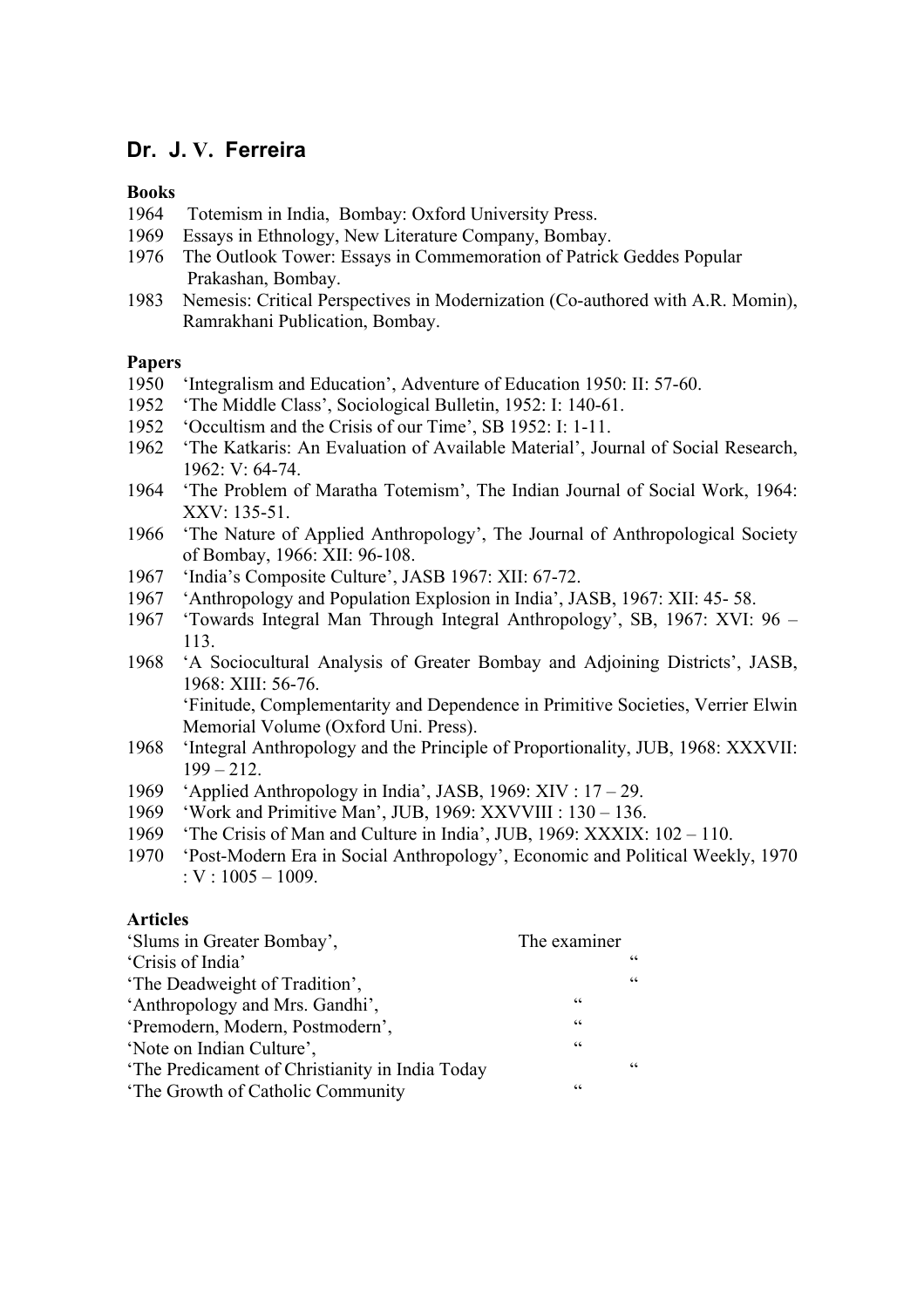| 'Anthropology and Development of People                    | $\epsilon$     |            |
|------------------------------------------------------------|----------------|------------|
| 'Primitive Religion'                                       | $\zeta\,\zeta$ |            |
| 'The Church and Cultural Anthropology',                    | $\epsilon$     |            |
| 'The Dravidian Problem',                                   | C C            |            |
| 'The Mind and Heart of an Enthnographer',                  | $\zeta\,\zeta$ |            |
| 'Messianic Movements in India',                            | C C            |            |
| 'Change and Continuity Among Bombay Christians',           |                | $\epsilon$ |
| 'The Cult of social anthropology',                         | pinion         |            |
| 'The Idea of Modernization',                               | $\epsilon$     |            |
| 'The Testament of an Anthropologist',                      |                | cc         |
| 'English Versus Indian Languages', In the Great Debate:    |                |            |
| Language, Controversy and Higher Education (Ed. A.B. Shah) |                |            |

# **Dr. A. Bopegamage**

### **Books**

- 1957 Delhi: A Study in Urban Sociology, Bombay University Press, Bombay. (Revised Edition in the Press).
- 1970 Status Images in Changing India, UNESCO, 1967; and Humanities Press, New York, 1969.

Social Differentiation – Status in Society (Collected Papers of A. Bopegamage), In the Press.

### **Articles (A Select List)**

- 1956 "Village Within a Metropolitan Area", Sociological Bulletin (SB),
- 1957 "Neighbourhood Relations in Indian Cities", SB,
- 1960 "Demographic Approach to the Study of Urban Ecology", (SB).
- 1962 'British Social Thought in India, Patrick Geddes on Folk Planning in India', The Thought,
- 1963 'Ecology of Business in Poona City", Population Review,
- 1963 'The Sinhalese Caste System:, Artha Vijnana (AV),
- 1965 'Poona City and Its Growth: A Sociologist's Viewpoint", Economic Times (ET),
- 1965 'Industries and Urban Planning: Haphazard Growth of Industries and Its Effect on Society" Industrial March,
- 1966 'Sociology and Social Research, 1966.
- 1966 'Ecology of Fertility in an Indian City", Indian Journal of Social Work,
- 1967 'Russian Sociology: A Note on Papers Read by Russian Sociologists at the  $6<sup>th</sup>$ World Congress of Sociology, Evian, France:, Grani, 1967.
- 1967 "Sociology in India, A Comment", Grani,
- 1967 'Social Origin of Indian Army Personnel", Publication No. 108, Centre for Social Organization Studies, Uni. Of Chicago,
- 1969 'Caste, Class and the Indian Military", Military Profession and Military Regimes, (ED) Van Doorn, The Hague, Mouton & Co.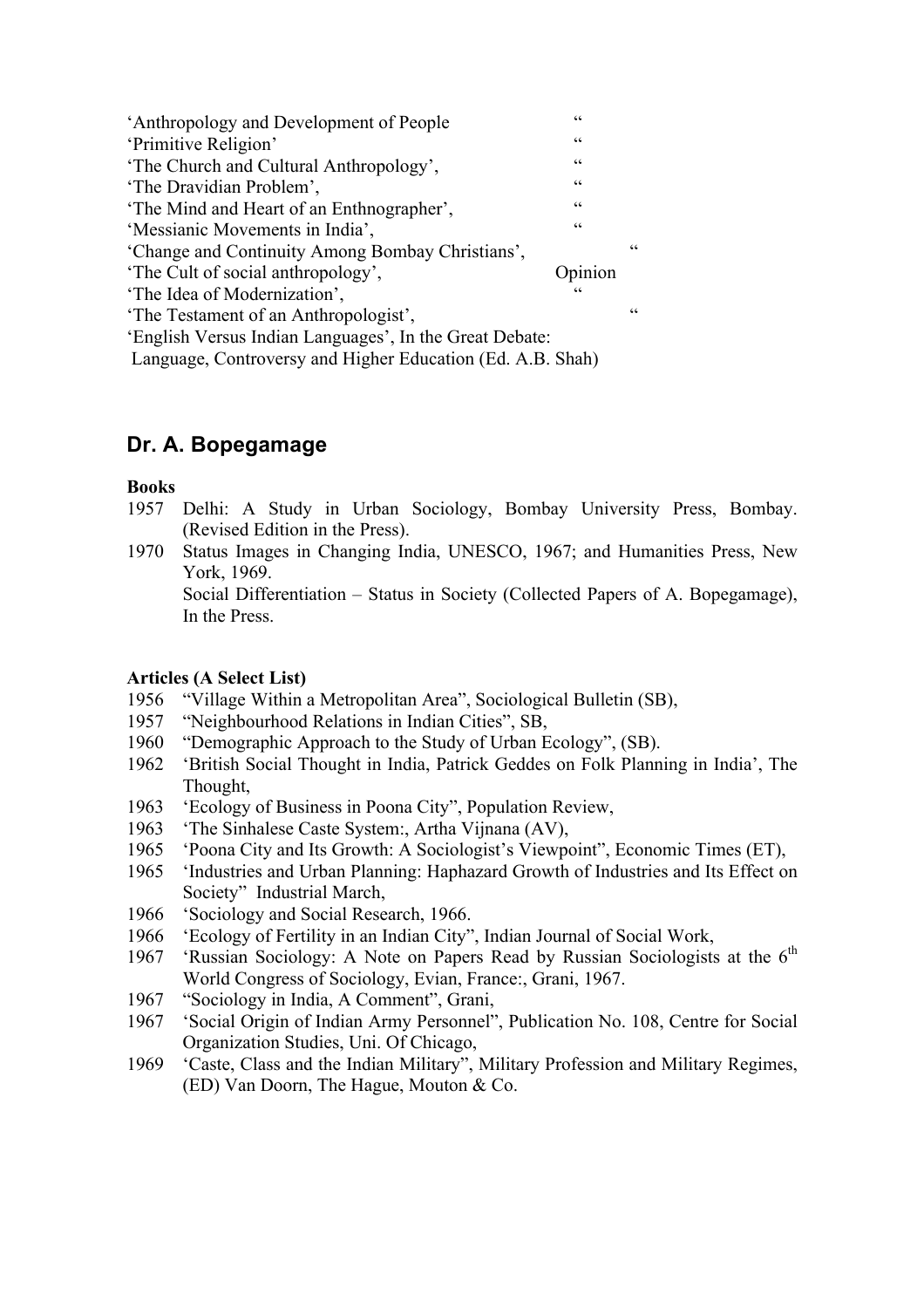- "Military as a Modernizing Agent in India", Economic Development", and Cultural Change, 1970.
- "Role of the Military in Social and Economic Development", Society and Military Organization, (Ed) Van Doorn, 1970.
- "Sanskritisation and Social Change in India", European Journal of Sociology (EJS), 1971.
- "Caste and Occupation in Rural India: A Study in Urbanization and Social Change", Rural Sociology, 1972.
- "Urban Planning in a Changing Society", ET, 1972.
- "Caste and Poverty", Sociology and Social Research, 1972.
- "Soldiers as Statesmen, Business Enterpreneurs and Modernizers in South and South-East Asia", Paper published by the International Seminar on Independence and Social Transformation in the Contemporary World, Delhi, 1973.
- "Social Consequences of Industralization and Urbanization in India A Case Study", Commerce, 1973.
- "Some Changing Aspects of Scheduled Castes in India", Poona University Social Science Publication (PUSSP), 1975.
- "Anti-Untouchability Movement in Western India", PUSSP, 1975.
- "Living in Indian Cities", Journal of Town and Country Planning, 1978.
- "Incongruity in Policies and Actions in Urban Planning India's Case", Civic Affairs, 1978.
- "Extent of Wastage and Stangnation of Tribal Students in Schools", Part I, ET, 1978.
- "Deciding on the right Kind of Education for Tribal Children", Part I, ET, 1978.
- "Nature of Class Conflict in Indian Society", AV, 1978.
- "Status Seekers in India : A Sociological Study of the Neo-Buddhist Movement", EJS, 1979.
- "Fallout of Industrialization : Slums Mushroom at Rapid Rate", Himmat, 1980.
- "Industrial Culture and Traditional Life", The Statesman, 1982.
- "Managerialism in India", New Quest, 1983.
- "Scientists, Engineers in Industry", ET, 1987.
- "Tribals Under Threat in Jharkhand", Times of India, 1993.
- "Forward", in the Book In The Shadow of BO-Tree-Neo-Buddhists in India, Uttar Shastree, 1994.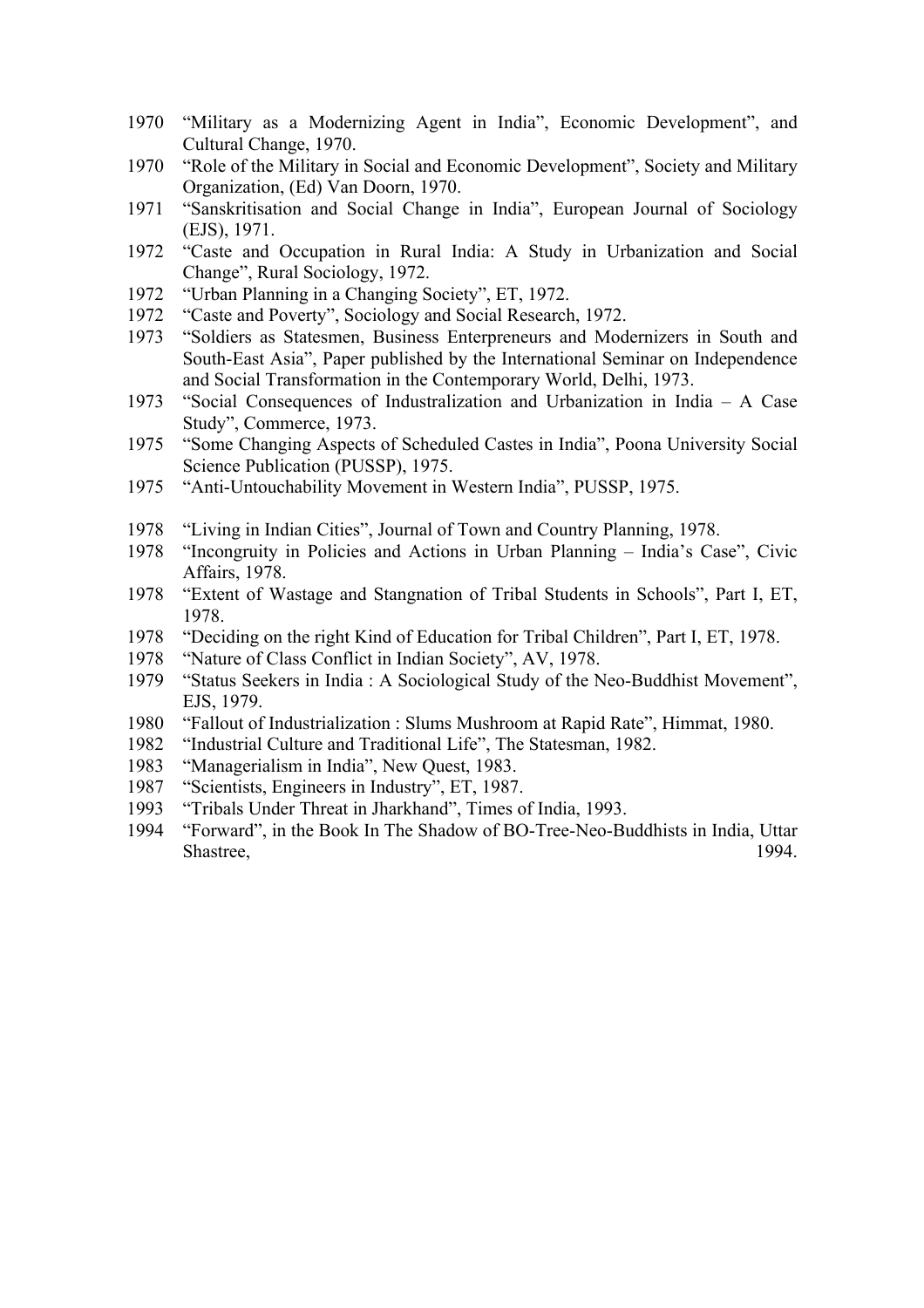## **Dr. Augustine Kanjamala SVD**

(Not the complete List)

#### **Books:**

- 1981 Religion and Modernization of India, Sat Prakashan, Indore, 1981.
- 1991 Divine Word Missionaries in India, Ishvani Publications, Pune, 1991.
- 1993 Engelbert Zeitler: A Man of Visions, Ishvani Publications, 1993.
- 1994 Mission Dynamics in India: An Inter-disciplinary Survey, Intercultural Publication, New Delhi, 1994.
- 1995 Integral Mission Dynamics (Ed) Augustine Kanjamala SVD, Intercultural Publications New Delhi – 1995.

#### **Articles:**

- 1983 "Reconciliation in Tribal Religions", in Reconciliation, Ed., Kuncheria Pathil, Bangalore, 1983.
- 1984 "Role of the Mission in reconciling Conflicts in India", in Indian Missiological Review, 1984.
- 1987 "Christianization as a Legitimate Alternative to Hinduization", Missiology, Vol. I, 1987.
- 1990 "Understanding of Evangelization today", in Conference of Religious of India, National assembly Report, 1990, CRI, New Delhi.
- 1992 "Unity and Universality as the Goal of Mission", in Dialogue in Theory and Practice, Divine Word Publications, Manila, 1992.
- 1993 "Future of the Missions in the Hindi Belt", in Verbum SVD, St. Augustin-Bonn, 1993.
- 1993 "Redemptoris Missio and Mission in India", in Redemption and Dialogue, Ed. W. R. Burrows, New York, 1993.
- 1994 "Trends and Issues in Evangelization in India : Facts, figures, View and opinions", in Jeevadhara, July 1994.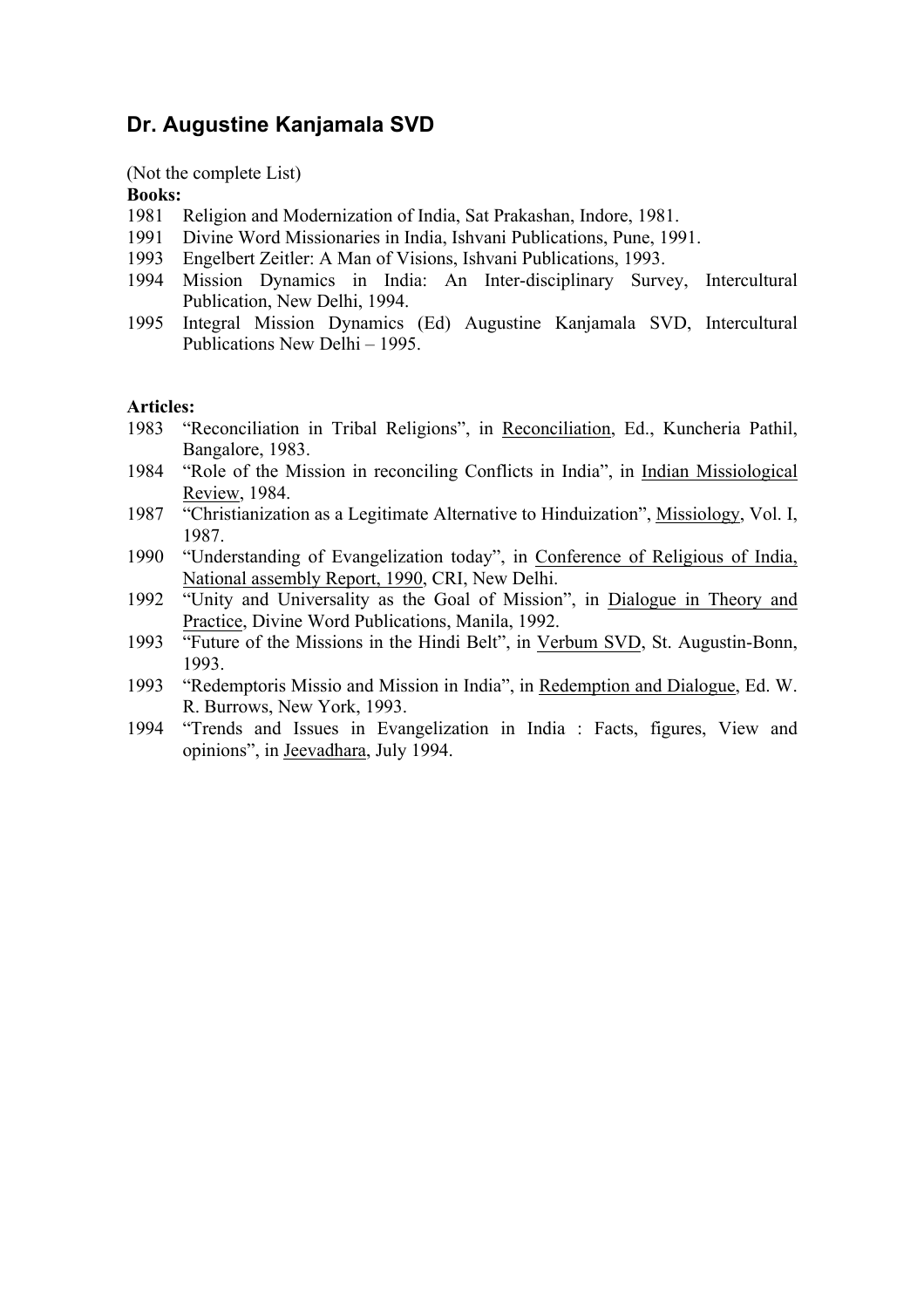# **Dr. S.M. Michael SVD**

#### **Books:**

- 1. *Culture and urbanization*. Delhi: Inter-India Publications, 1989, pp.422
- *2. Anthropology as a Historical Science: Essays in Honour of Stephen Fuchs* (ed.), Indore: Sat Prakashan, 1984, pp.302.
- 3. *Dalits in Modern India: Vision and Values* (ed.), New Delhi: Vistaar Publications, 1999, pp. 353.

 Foreign Edition of the above Book: *Untouchables: Dalits in Modern India*. (ed.) Lynne: Rienner Publishers (USA), 1999, pp.210.

- **4.** *Anthropology of Conversion*. Mumbai: Institute of Indian Culture, 1998.
- 5. *Culture & Nationalism: Clarifying the Cultural Reality of India*. (ed.) Mumbai: Institute of Indian Culture. 2000 (together with Leela D'Souza and Rowena Robinson)
- **6. Globalization & Social Movements for Transformation** (ed.) Delhi: Rwat Publications (in the press, will be out by December 2003)
- **7. Cultural Context of Evangelization in India.** Pune/Indore: Ishvani Kendra/ Sat Prakashan, 1980.

**8. Communal Harmony, Secularism & Nation Building.** Bangalore: NBCLC Publications, 2005

**9. Dalits in Modern India: Vision and Values. New Delhi: Sage Publication, 2007. (New and Revised Second Edition)**

**10. Conversion, Social Mobility and Empowerment – View from Below.** Mumbai: Department of Sociology, 2007. Occasional Paper Series : 4.

**11. Cultural Challenges in Christian Mission in the 21st Century (**Eds.) S.M. Michael svd & Kuriala Chittattkalam SDB, Delhi: Media House. CBCI Publications, 2008.

12. **Violence Against Christians in India. A Response**. (eds.) Augustine Kanjamala SVD & S.M. Michael SVD. Mumbai: Institute of Indian Culture, 2009. Occasional Papers of IIC.

13. **Dalits in Modern India: Vision and Values**. Translation in **Marathi** 2007; New Delhi: Sage & Pune: Diamond Publications.

14. **Dalits in Modern India: Vision and Values**. Translation in **Hindi** 2010; New Delhi: Sage & Delhi/Jaipur:Rawat Publications.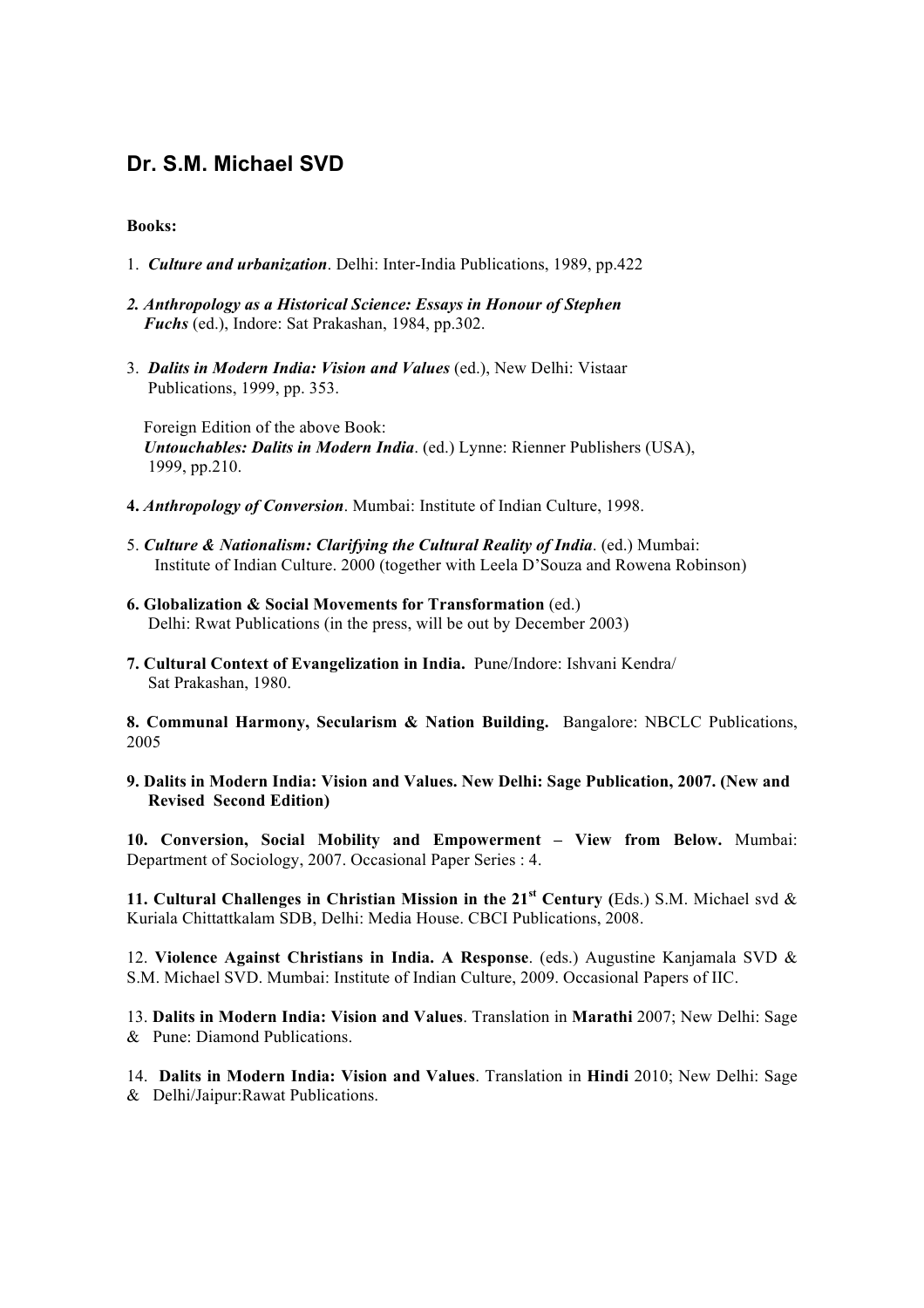15. **Dalits' Encounter with Christianity: A Case Study of Mahars in Maharashtra**. 2010, Delhi: ISPCK & Pune: Ishvani Kendra.

16. **Integral Anthropology. Selected Anthropological Writings of J.V. Ferreira**. (edited by Bernd Pflug and S.M. Michael), Delhi/Jaipur: Rawat Publications, 2012.

17. **Challenges to Christian Mission: Problems and Prospects**. 2014, Pune: Ishvani Kendra.

18. **Christianity and Cultures: Anthropological Insights for Christian Mission in India**. 2015, Ishvani Kendra/ISPCK, Delhi.

19. **The Emerging Challenges to Christian Mission Today. Revisioning Mission from Religious, Cultural, Historical & Women Perspectives**. (eds.) S.M. Michael SVD & Jose Joseph SVD, Pune: Ishvani Kendra and Delhi: Christian World Imprints, 2016.

20. **The Humanistic Relevance of Anthropology: Further Writings on Anthropology by J.V. Ferreira**. Edited by Bernd Pflug and S.M. Michael, Nav Vishnu Publications, Navi Mumbai, 2017.

#### **Articles:**

(About Sixty articles have been published by me: Some of the articles are listed here) (Articles related to Missiology are not included in this list. Articles related to State University are only mentioned)

- 1. "The Fishermen of India", *The Fishing Culture of the World.* B. Gunda (ed.) Budapest, Hungary: Akademiai Kiado, 1985, pp. 651-675.
- 2. "The Origin of Ganapathi Cult", in: *Asian Folklore Studies.* Nagoya, Japan: Vol. XLIII-1, 1983: pp. 185-197.
- 3. "Communicating Christ in the Indian Cultural Context", In: Communicatio Socialis Year Book 7, Indore, 1988, p.37-45.
- 4. "Politicization of Ganapathi Cult", In: *Social Compass.* Belgium: XXXIII/2-3, 1996: pp. 185-197.
- 5. "The Lord Ganapathi in the History of Pune", in: *Poona Herald.* September 16, 1977.
- 6. "Ganapathi as a Harvest God", in: *Maharashtra Herald.*
- 7. "Sociological Perspectives of Conversion in India", in: *IMR Shillong*. January 1983: pp. 40- 52.
- 8. "Tribal Religions in Holistic Perspective", in: *Christu Jyothi,* September 1990: pp. 1-15.
- 9. "Sociological Implications of Karma and Rebirth in India", in: *SVD Verbum* Germany, 1990: No. II: pp. 27-4210.
- 10. "Poverty and Cultural Transformation", in: *Ishvani Documentation*. Jan-April 1991" pp. 53- 58.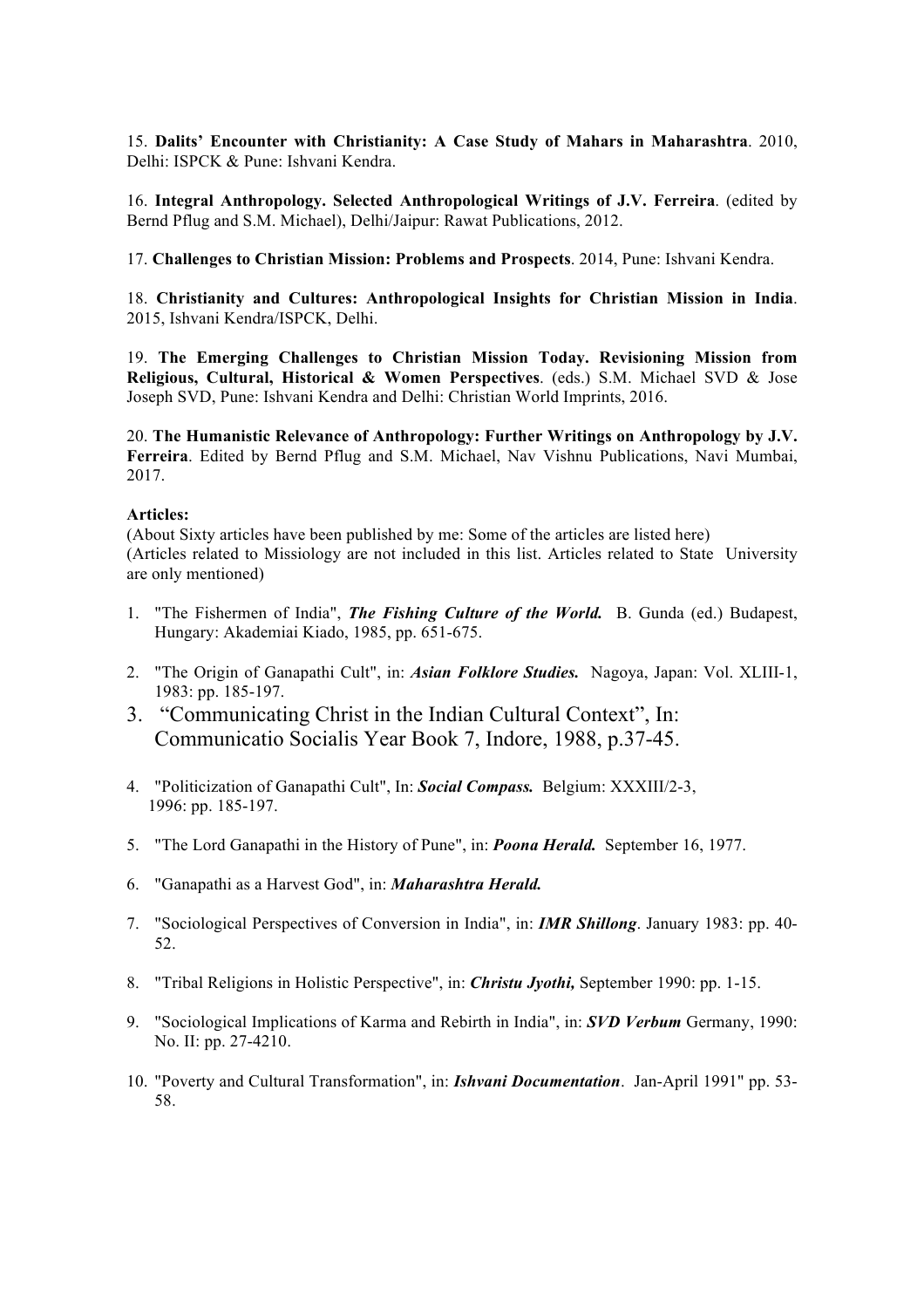- 11. "Religion and Human Development", in: *Perspectives in Social Work*. College of Social Work, Nirmala Niketan. Jan-June 1991, pp. 2-8.
- 12. "Tribal Culture and Women's Liberation", in: *Jeevadhara.* January 1992: 19-25 pp
- 13. "India in 21st Century", in: *IMR Shillong*, 1/1993. Pp. 24-31.
- 14."Diversity, complexity. The Vast Cultural Variety of India demands scientific background knowledge for an effective Evangelization" p.147- 148. In: SVD Word in the World 1993/94. The Society of the Divine Word (SVD) reports on its world-wide missionary activities. Nettetal, Steyler Verlag, 1993. No. 8.
- 15."Culture and Missionary Formation" In: Asian Quest 17 (Pune, 1993) No.3, p. 3-13.
- 16. "Complementarity of Religio-Cultural Traditions", in: *Culture, Gospel and Church* Patrick F. Gesch, ed. Madang: Divine Word Institute, 1994, pp. 38-50.
- 17. "What we mean by the term 'Culture" in: *Culture and Church* Jacob Kaunkal (ed.) Bombay: St. Pauls, 1994, pp. 11-30.
- 18. "The Emerging Dalit Consciousness", in: *IMR,* March 1995, Vol. 17, No. 1, pp. 5-13.
- 19. "The Christian Population in India", **The Examiner**, 7<sup>th</sup> October, 1995, pp. 14-15.
- 20. "Sociology of Religion in New Social Movements", *EPW* November 4, 1995: pp. 2800-2802.
- 21. "The Role of Culture in Social Transformation", *Caritas Bulletin,* No. 2, 1995: 35-39.
- 22. "Dalit Vision of a Just Society in India", *Vaiharai (The Dawn),* Vol. 1, No. 2, April 1996, pp. 105-122.
- 23. "Culture and Religion: Hinduism, Christianity and Islam", *Caritas India Quarterly*, 1/1996, Vol. 46, pp. 14-18.
- 24. "Demographic Profile of the Christian Population in India at the close of Second Millennium", *Impact of Christianity in North East India*, Joseph Puthenpurakal SDB, Sacred Heart Theological College, Shillong, 1996: pp. 386-408.
- 25. "Culture and Politics in Modern India: The Rise of Hindutva and Dalit Forces", in: *Journal of the Asiatic Society*, Vol. XXXVIII, No. 1, 1996, pp. 96-105.
- 26. "Dalit Christians in India", *Economic and Political Weekly*, Vol. XXXI, No. 50. December 14, 1996, pp. 3243-3244.
- 27. "Theoretical Issues in Social Movements", *Journal of Dharma*, January = March 1997, Vol.XXII, No.1, pp.5-17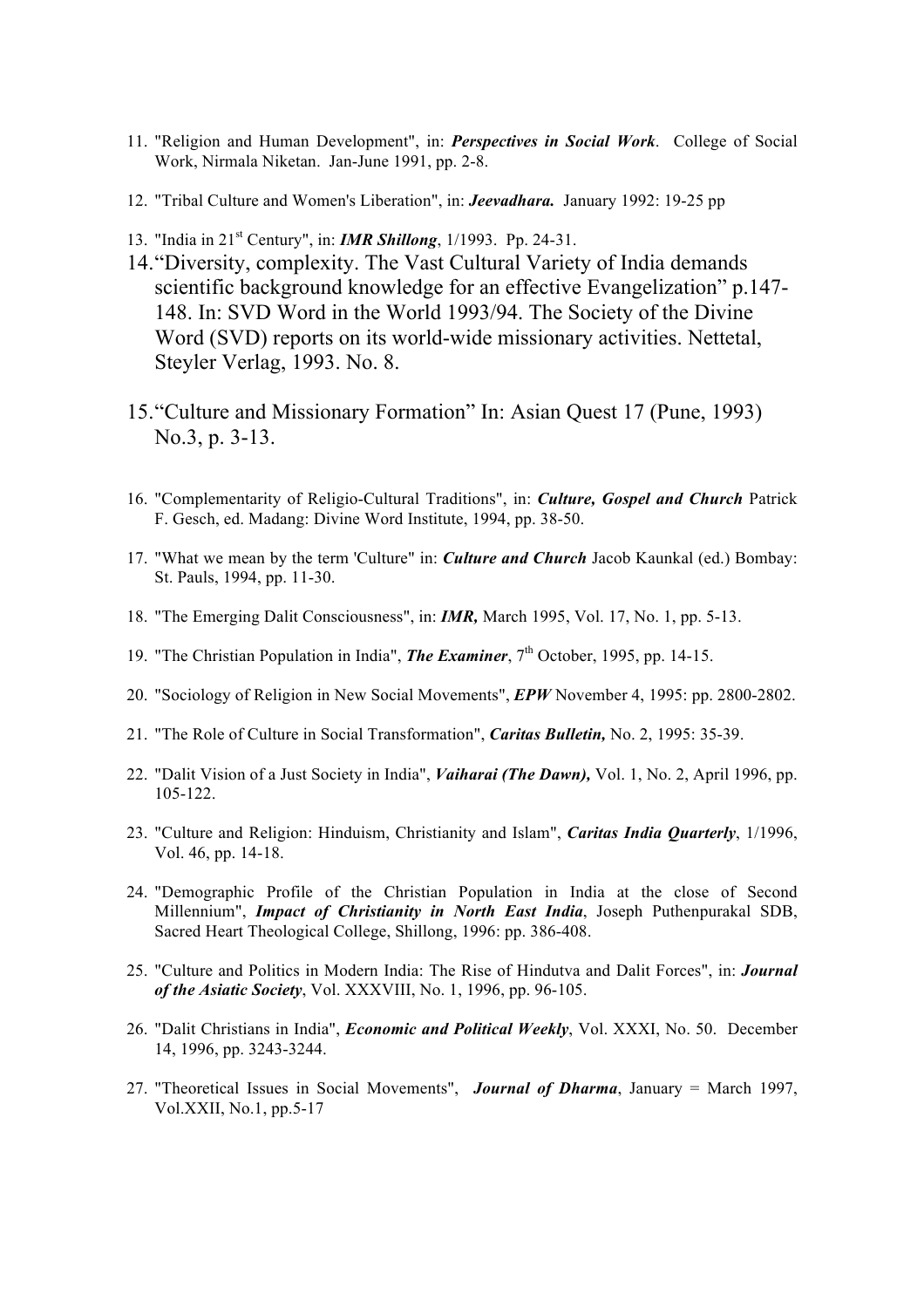- 28. "Dynamics of Cross-Cultural Communication", *Third Millennium*, January 1998, pp. 64-73.
- 29. "Religious Freedom and Conversion", *Vidyajyoti: Journal of Theological Reflection*. Vol. 62, No. 3, March 1998, pp. 172-180.
- 30. "Culture, Religion & Politics in India: Rise of Hindu Cultural Nationalism", in: *Vaihara*i (The Dawn), Vol. 3, April 1998, No. 2, pp. 65-83.
- 31. "Anthropological Basis for Dialogue", in: *SVD Verbum* Germany, 1989/2 : pp. 115-127.
- 32. "Beyond Inculturation", In; *Vidyajyoti: Journal of Theological Reflection*, Delhi, 1990/1: pp.3-18.
- 33. "Beyond Ethnocentrism and Relativism", in *IMR*, Shillong, 1998, Vol.20, No,4, pp. 5-11.
- 31. "Dialogue with Hindutva: Is it Possible" *Mission Today*, Vol.1, Nos.1,2 &3, January September 1999, pp.11-29.
- 34. "Informed Choices. Conversions as a Human Rights Issue" in *Times o*f *India*, November 8, 1999, p.12.
- 33. "So did God Create Us: Debate between a Creationist and an Evolutionist" *Gentleman*, December 1999, pp.76-80.
- 34. "Real Issues Behind the Violence", *Mission Today*, Vol.II, No.1, Jan.-Mar. 2000, pp.5-22.
- 35. "Stephen Fuchs SVD (1908-2000) Founder of the Institute of Indian Culture". Obituaries In: *Asian Folklore Studies Nagoya*, Vol. LIX-1, 2000, pp. 141-145.
- 36. "The Folly of Hindutva and The Spirit of Indian Nationalism" In: *Indian Journal of Secularism,* Vol. 4 No. 1, 2000, pp. 42-60.
- 37. *'Dialogue of Cultures: Hindutva & Dalit Perceptions*' in **Vidyajyoti,** Vol. 65, No. 1, January 2001, pp. 14-26.
- 38. "Culture and Nationalism: Politics of Identity in India" *Indian Theological Studies*. Vol. XIII, June 2002, No.2, pp. 6-32.
- 39. "Meaning and Significance of Feasts and Festivals in Human Society" in *Ishvani Documentation*. Vol.No,XX, No.3, Sept.-Dec. 2002, pp.342-351.
- 40. "A Dialogue Towards Ambedkar's Vision of Modern India", in T.K. John (ed.) *Broken Among the Victims. Dalit Presence at the World Social Forum 2004*. New Delhi: Centre for Dalit/Subaltern Studies. 2004, pp. 34-66.
- 41. "Culture, Nation and Conversion Issues in Mission Today" (revised), in: *MISSIOLOGY FOR THE 21ST CENTURY: South Asian Perspectives*. Ed. By Roger E. Hedlund & Paul Joshua Bhakiaraj. Delhi: ISPCK/MIIS, 2004, pp.359-368.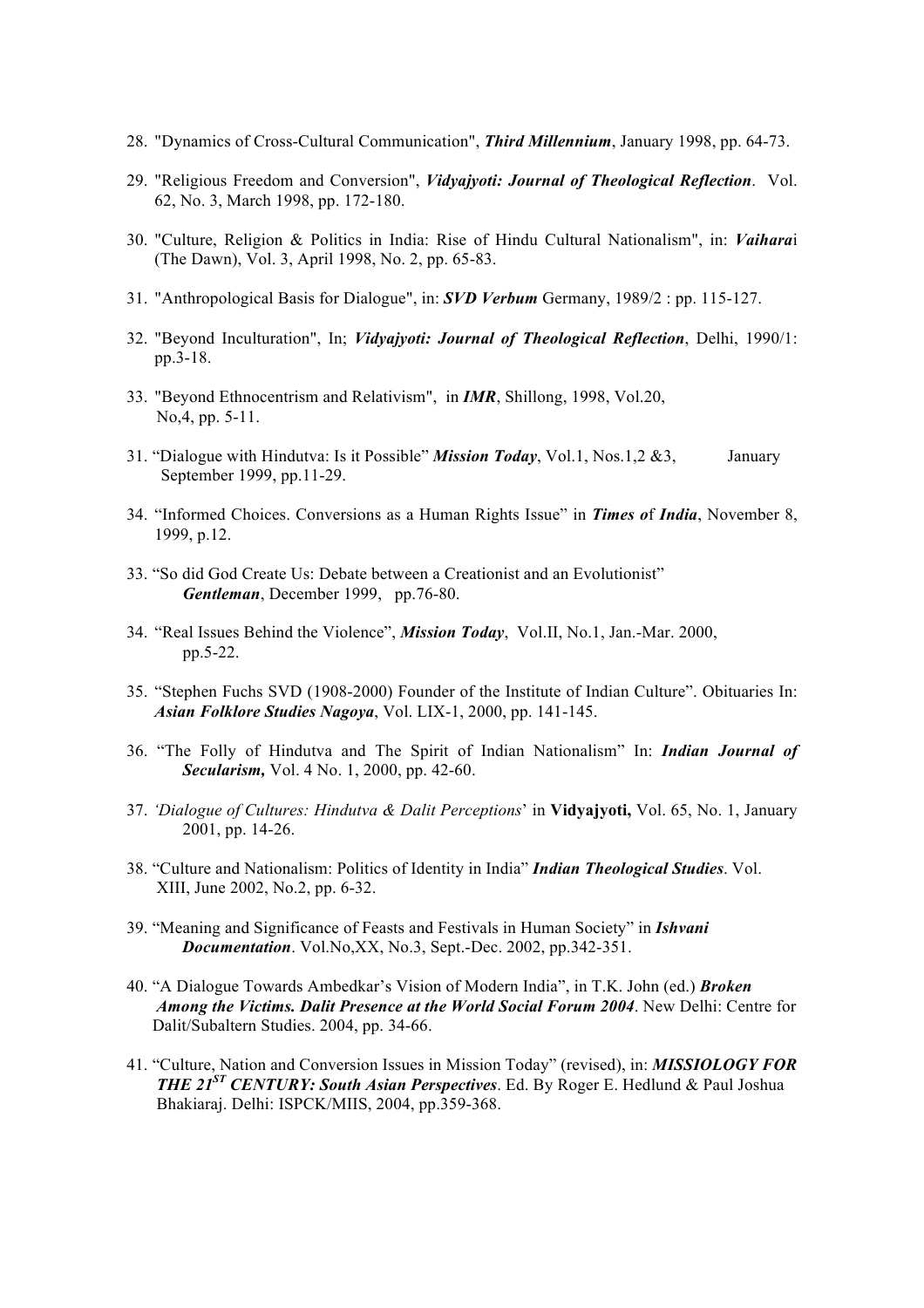- 42."Conversion, Empowerment and Social Transformation", in S.M. Dahiwale (ed.)  *Understanding Indian Society. The Non-Brahmanic Perspective*. Delhi: Rawat Publication, 2005 pp.153-181.
- 43. "Hinduism and Modernity. Debate on Cultural Nationalism in India", Third Millennium, Vol. VIII, No.1, January-March, 2005, pp.49-65.
- 44. "Context and Challenges of Fundamentalism Today", in *THE CHURCH IN INDIA IN THE EMERGING THIRD MILLENNIUM.* ED. BY Fr. Thomas D'Sa , Bangalore: NBCLC, 2005, pp.78-96.
- 45. "Culture, Nation, Conversion: Issues for Mission" *THE CHURCH IN INDIA IN THE EMERGING THIRD MILLENNIUM.* ED. BY Fr. Thomas D'Sa , Bangalore: NBCLC, 2005, pp.228-240.
- 46. "Cultural Studies and Theologizing On the Empowerment of Dalits in India", in *Frontiers in Dalit Hermeneutics*. (ed.) James Massey and Samson Prabhakar. Bangalore: BTESSC/SATHRI & Delhi: CDSS, 2005: pp.71-95.
- 47. "Exclusion and Inclusion in the Reservation Debate : The Dalit Christians' Issue" *The Little Magazine. Reservation. The Die is Caste*. 2006 Vol.VI, issue 4 & 5, pp.72- 75.
- 48. "Communal Harmony in the Context of Globalization and Fundamentalism", Book: *Tri-dal. A Trilateral Dialogue. Hinduism, Christianity and Islam*. Editors Dr. Kala Acharya and Dr. Lalita Namjoshi, Mumbai: Somaiya Publications, 2006, pp.207- 222.
- 49. "Indian Nationalism and Cultural Minorities", Book. *Minorities in Indian Social System* Vol.2. Editor Joseph Benjamin. New Delhi: Gyan Publishing House, 2006, pp.174-205.

50. "From Indology to Anthropology: A Paradigm for Christian Mission", *In the Service of Mission. Studies in Honour of Archbishop Thomas Menamparampil*. Ed. By Thomas Manjaly, Kuriakose Poovathumkudy and Peter Haokip. Shillong: Oriens Publications, 2006, pp.40-51

**51.** "Meals and Celebrations in Asian Cultures", **Eucharist as Communication**. 12<sup>th</sup> Annual FABC-OSC Bishops' Meet FABC Office of Social Communication. Bangkok: FABC Papers No. 124., 2008, pp. 27-44.

- 52. "Cultural Diversity and Inculturation in India", *Vidyajyoti. Journal of Theological Reflection*. January, 2009. Vol. 73, No.1, pp.43-56.
- 53. "Violence Against Christians in India", *Verbum SVD* Vol.49: No. 4, 2008, pp.462468.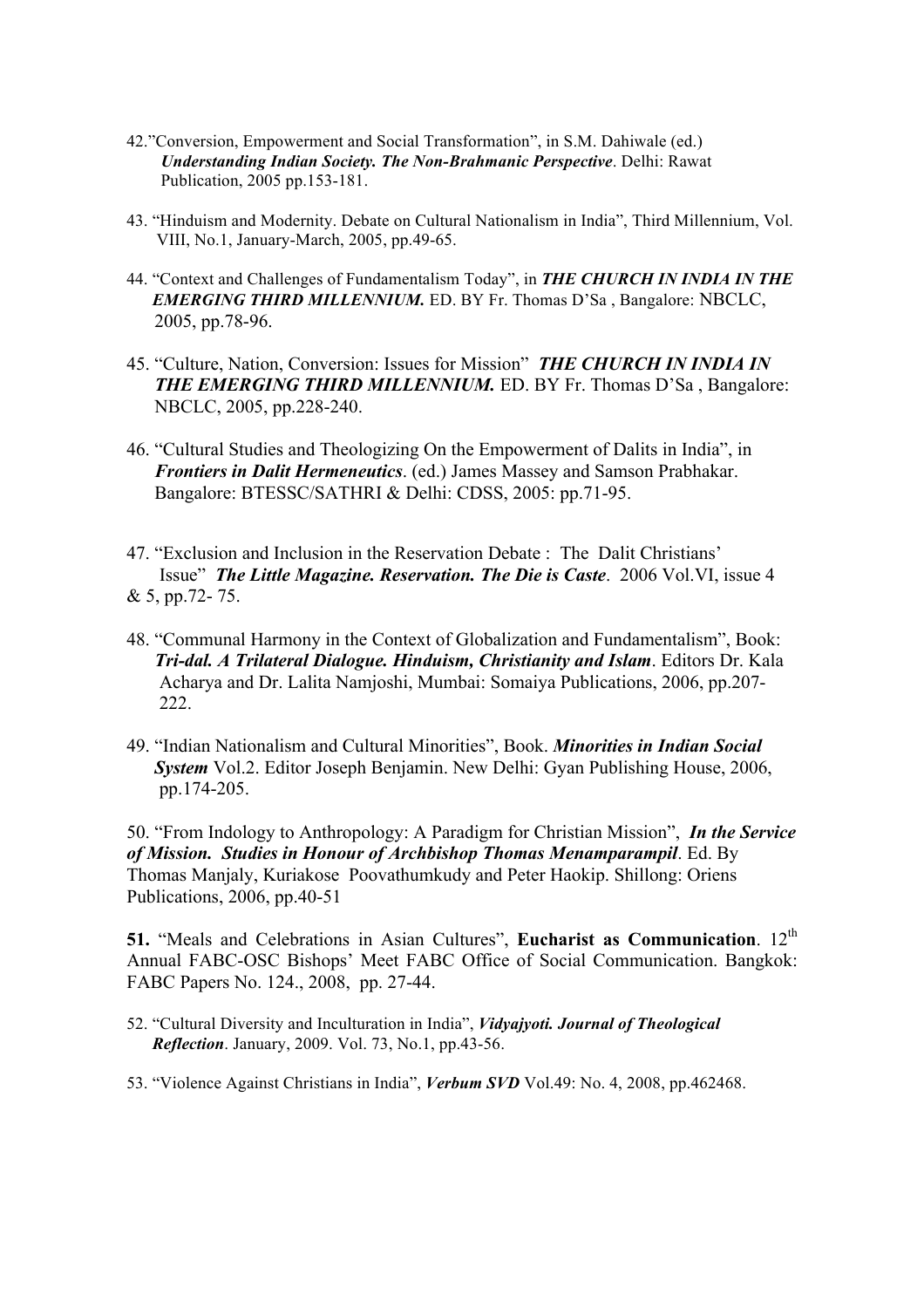- 54. "La violence contre les Chretiens en Inde", *Spiritus.* 50 ans 1959-2009. No. 194, Mars 2009.pp.7-16.
- 55. "Wem gehoret Indien? Hintergruende der Gewalt gegen Christen in Orissa", *Forum Weltkirche*. *Kirchenvisionen*, 2 Maerz/April, 2009, pp.7-12.
- 56. "Implications of Karma and Rebirth for Intercultural and Interreligious Dialogue in India", in *ETHICS AND SOCIETY: AN INTERNATIONAL JOURNAL*, Vol. 1, No.1, Mumbai: St. Andrew's College 19TH September 2009, pp.60-72.
- 57. "Religious Conversion and Social Mobility in India", in *Themes in Social Stratification and Mobility*. Eds. Ishwar Modi, B.K. Nagla and Arvind Kumar Agrawal, Jaipur/Delhi: Rawat Publications. 2009, pp.47-61.
- 58. "Socio-Cultural Challenges for Vocation Promotion Today", in Asian Journal of Vocation and Formation. NVSC: Pune, 2009:14-32. (Ruby Jubilee Special).

La violence contre les chretiens en Inde. In: "Spiritus" 50 (Chevilly 2009) 7- 16.

Spanish, in "Spiritus" 50 (Quito 2009) No. 194; p.71-79.

Wem gehort Indien? Hintergruende der Gewalt gegen Christen in Orissa. In: Forum Weltkirche, 128, Freiburg 2009, No.2, p.7-12.

59. "Anthropology in India: Contributions of SVD scholars", Book: **Ethno-Social Mobility in North East India**. Eds. Gautam Kumar Bera and K. Jose SVD, Delhi: Abhijeet Publications, 2010, pp.16-31.

60. "Dalits' Encounter with Christianity: Change and Continuity", book: **Margins of Faith. Dalit and Tribal Christianity in India**. Eds. Rowena Robinson and Joseph Marianus Kujur. New Delhi: Sage Publications, 2010, pp.51-74.

61. "Christianity as a Movement: Mission for the 21st Century", *Vidyajyoti Journal of Theological Reflection*. Vol.74, No.12, December 2010, pp.905-927.

This article is reproduced in the book: *Chances and Challenges for Globalised World: Christian Perspectives on Ideals*. Ed by, Zdzislaw (Ziggy) Kruczek CSMA. Madang: Divine Word University. 2013, pp. 79-97.

61,a) Michael, S. M.: Cultural Diversity and Inculturation in India: *SE-DOS Bulletin* 42 (2010) 77-84.

62. "Anthropological Research in India: Contribution by SVD Scholars", *Social Unrest and Peace Initiatives.Perspectives from North East India.* By Gautam K. Bera, Birinchi K. Medhi, R.P. Athparia, and K. Jose SVD. Guwahati: EBH Publishers (India), 2011, pp.45-61.

63. "Nationalism, Indian", *ACPI Encyclopedia of Philosophy*. Vol.2, Bangalore: Asia Trading Corporation, 2010, pp.953-957.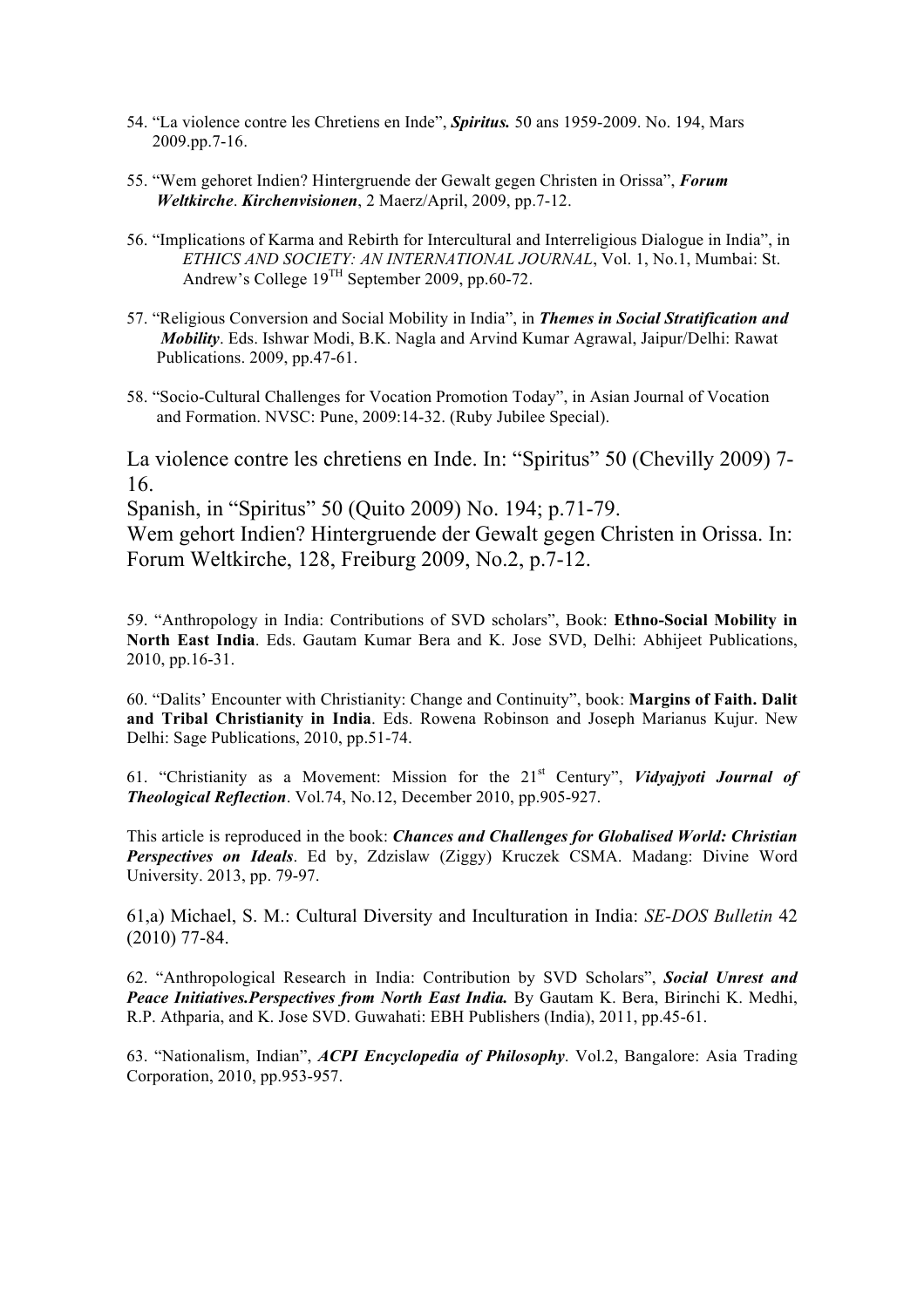64. "Mission im Kontext von Gewalt gegen Christen in Indien: Dialog und Inkulturation als Zentrale Elemente der Missionstaetigkeit", *Forum Weltkirche*, Missio: Herder. No. 2 Maerz/April 2011, pp.14-19.

65. "Mission in the Context of Violence Against Christians in India", *Mission Today*, April-June 2011, Vol. XIII No.2, pp.125-135.

66. "Anthropological Perspective of Sacrifice", *Oriens Journal for Contextual Theology*. Vol.2 - 2011, 7-21.

67. "Christian Vision of Human Life and Dalit and Tribal Response to Christianity in India", *Third Millennium: Indian Journal of Evangelization*, XIV (2011), 2. April – June, pp.30-52.

68. "Globalization and Culture: Solidarity with Social Movements for a Humane Society", *Promise of Indian Pluralism and Solidarity*. (Eds.) Joy Thomas SVD. Victor Z. Sagayam SVD and Ronald D'Souza, Pune: Ishvani Kendra/ISPCK, 2011, pp. 106-117.

69. "Christianity and Culture in the Globalized World", *Indian Theological Studies*, Vol.XLVIII, December 2011, No. 4, pp.331-352.

Michael, S.M., *Cultural Diversity and Inculturation*. In: "Mission Outlook" 44 (London 2011) No. 1; p. 25-27.

"Mission im Kontext von Gewalt gegen Christen in Indien", In: "Forum Weltkrichen", 130 (Freiburg 2011) No.2; p.14-19.

"Mission in the Context of Violence against Christians in India", In: "Omnis Terra", 45 (Rome 2011) 409-415.

French, in: "Omnis Terra", 52 (Roma) 410-416.

Spanish, in: "Omnis Terra", 43 (Roma) 410-416.

Portuguese, in "Omnis Terra" 17 (Roma 2011) 410-416.

Italian, in "Omnis Terra" 29 (Roma 2011), 410-416.

70. "Relation between Religion and Society: A Hindu – Christian Dialogue Perspective", *Mission Today*, Vol. XIV, No.2, April – June 2012, pp.111-121.

71. "Globalization and Culture: Solidarity with Social Movements for a Humane Society", *Modernization, Globalization and Social Transformation*. Edited by Ishwar Modi, Jaipur/Delhi: Rawat Publications, 2012, pp.203-211.

72. "El cristianismo como movimiento: mision para el siglo XXI,", Spanish translation of "Christianity as a Movement: Mission for 21st Century" article appeared in Vidyajyoti 74 (2010) 905-927, *Selecciones de teologia*, 2012, Vol. 51, No. 203, pp.163-176).

73. "Postmodern Wave in Asia and New Evangelization", in *New Evangelization. Asian Perspectives.* Eds. Joy Thomas SVD and Victor Sagayam Zackarias SVD, Mumbai: St. Pauls/Ishvani Publications, 2012, pp.261-274.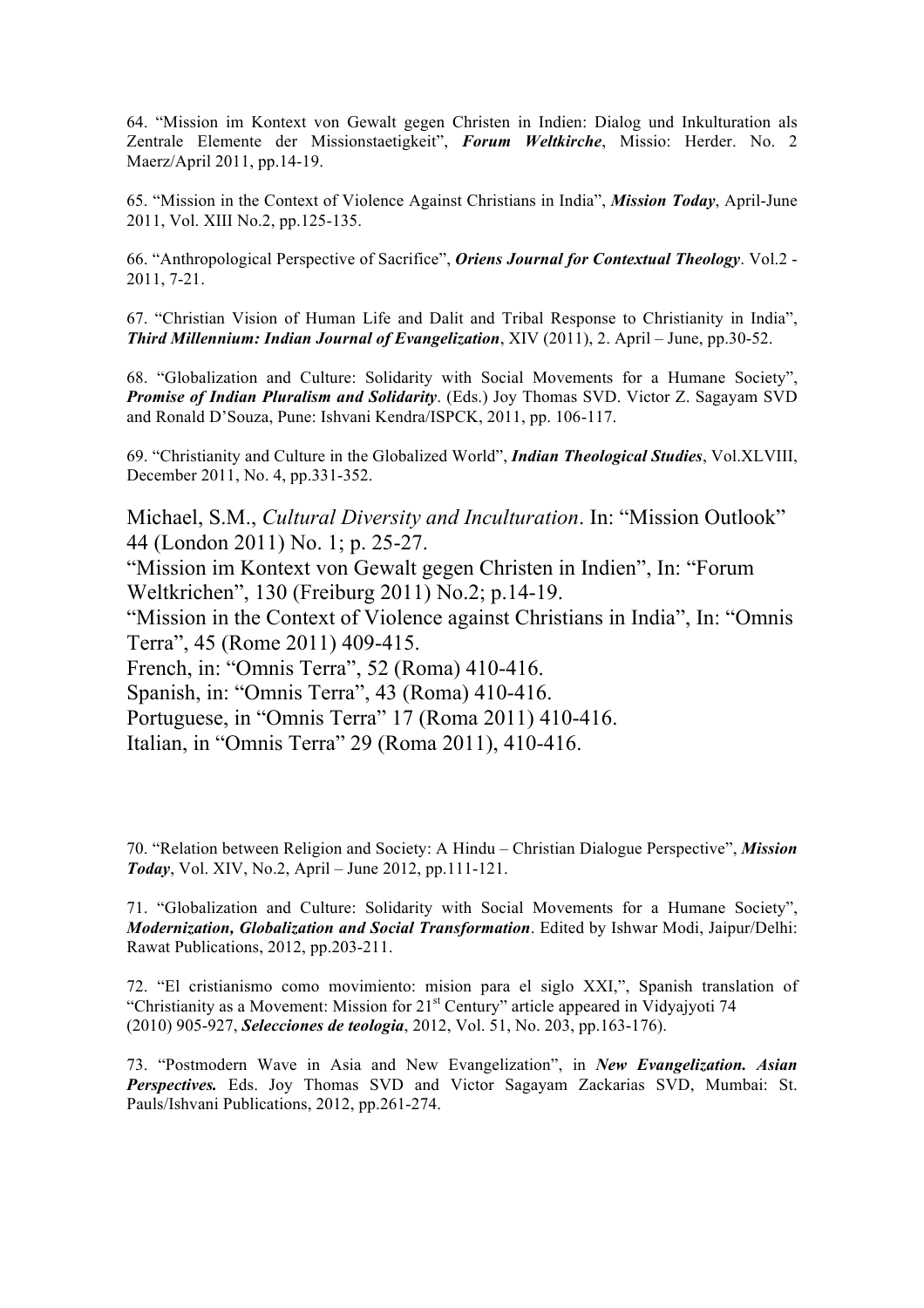74. "A Vision of Faith Formation for Asia in the Context of Liberalization and Moral Relativism", in *Asian Journal of Vocation and Formation*, Pune: National Vocation Service Centre, Vol.XXXVII, No.2, July-December 2012, pp.5-20.

75. "A Vision of Faith for Asia in the Context of Post-Modern World", *Third Millennium: Indian Journal of Evangelization*. Vol.XV (2012) 4 October-December, pp.48-66.

76. "Culture, Inculturation, and Setting New Trends", in *Pathways of Our Spiritual Journey and Mission Today*. (eds.) Gregory Arockiam SVD, Tony Menezes SVD and Mary John SSpS, Indore: Sat Prakasan Sanchar Kendra, 2013, pp.48-71.

77. "Interculturality and Anthropos Tradition", *Verbum SVD*, Fasciculus 1, Vol.54, 2013, pp.60- 74.

**78.** "Cultural Context of the Formation of Indian Constitution: A Review of its Achievements and Limitations after Sixty Years", in *SECULARISM AND PLURALISTIC DEMOCRACY IN INDIA,* eds. V. Ragupathy and Vasundara Mohan, New Delhi: Concept Publishing Company, 2013, pp.178-202.

79. joined publication with Bernd Pflug"J.V. Ferreira and Integral Anthropology", *Sociological Bulletin. Journal of the Indian Sociological Society. Special Issue on The Bombay School of Sociology: The Stalwarts and their Legacies.* Ed. By N. Jayaram, Volume No. 62, No.2, May-August 2013, pp.269-287.

80. "Religion and Social Communication in Changing Cultures of Asia: An Anthropological Perspective", *Religion and Social Communication. Journal of the Asian Research Centre for Religion and Social Communication.* Vol. II, No.2, 2013, pp.121-137.

81. . "Formation for Intercultural Living and Mission in India", *Vidyajyoti. Journal of* **Theological Reflection**. June, 2014. Vol. 78, No.6, pp. 419-438.

82. "*Socio-Political Analysis of the Rise of Fundamentalism*", in **Intercultural Mission**, Vol.2. (eds) Lazar T. Stanislaus, SVD and Martin Ueffing, SVD, ISPCK, Delhi, 2015, pp.16-36;

83. "*Understanding Revelation and Inculturation*", in **Third Millennium**, Vol.8, No.3, July-September 2015, pp.27-39.

84. "Religion and Social Communication in the Changing Cultures of Asia: An Anthropological Perspective", *Changing Cultures and Religious Practices in Asia*. Ed. By Binod C. Agrawal, Manila: University of Santo Thomas Publishing House. 2015 pp. 11-21.

85. "The Emerging Cultural Challenges to Christian Mission Today", *The Emerging Challenges to Christian Mission Today. Revisioning Mission from Religious, Cultural, Historical & Women Perspectives.* Eds. S.M. Michael SVD & Jose Joseph, Pune: Ishvani Kendra & Delhi: Christian World Imprints, 2016, pp.21-38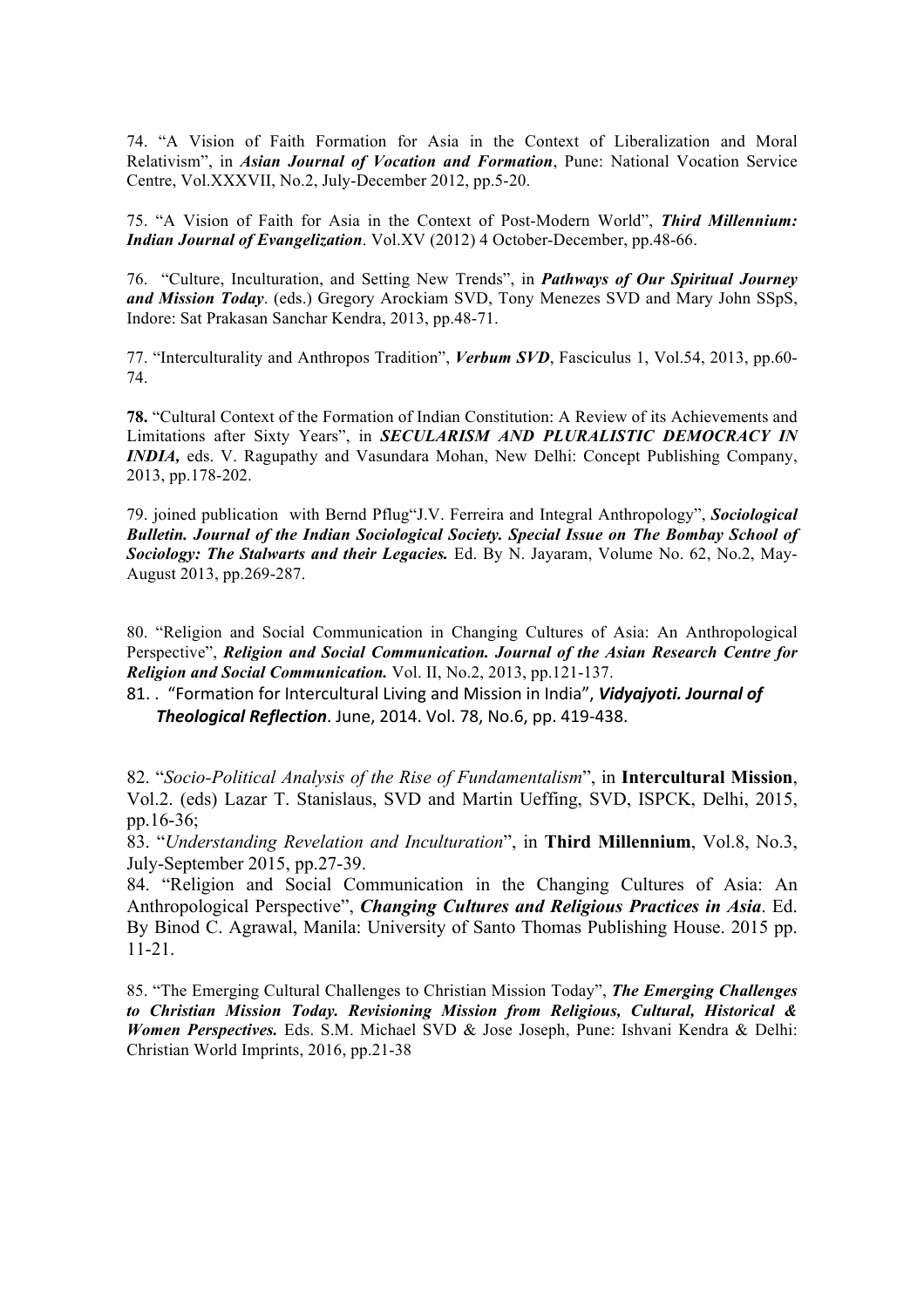86. "Valedictory Address: Missio Ad Gentes and Inter Gentes", *Ad Gentes Mission and Inter Gentes Mission: Innovative Practices Today*. (Eds.) Joy Thomas SVD & K. Jose SVD, Guwahati: Sanskriti & Delhi: ISPCK, 2016, pp.192-213.

87. Becoming Missional Communities in the 21<sup>st</sup> Century in the Context of Violence against Christians in India", *Becoming Missional Congregation in the Twenty-First Century. Indian Context. Papers from the 21st Annual Consultation of the Centre for Mission Studies, Union Biblical seminary,* Pune. Eds. Jangkholam Haokip & K. Sungjemmeren Imchen, Delhi: ISPCK/KABA/CMS-UBS. 2016, pp.65-83.

88. "Culture, Gospel and Communication in the Post-modern World", *Third Millennium, Indian Journal of Evangelization*, Vol. XIX, No.4, October-December 2016, pp.19-36.

89. "Intercultural Living for Effective Mission in the Postmodern World", *Vidyajyoti Journal of Theological Reflection*, Vol.81, No.2, February 2017, pp.87-101.

90. "Research Contribution of Institute of Indian Culture on People and Cultures of India", *The Challenges of Catholic Education in India. Perspectives*. Compiled and Edited by Janina Gomes, Bangalore: Claretian Publications, 2017: 169-184. Also written the "Foreward" for this book pp. 5-8.

91. "Socio-Cultural Factors Affecting Family Life in India: An Anthropological Analysis", in National Symposium 2017 – *Understanding Amoris Laetitia in the Indian Context*, edited by CBCI Office of Justice, Peace and Development (St. Pius X College, Mumbai) 2017, pp. XXV – 1-5.

92. "Offenbarung und Inkulturation verstehen", *Inkulturation: Gottes Gegenwart in den Kulturen*, eds. Klaus Kraemer/Klaus Vellguth (Hg.), Freiburg:Herder, 2017, pp. 106- 120.

93. "Analisis socio-politico del aumento del fundamentalismo", *Interculturalidad EN LA VIDA Y EN LA MISION,* Lazar T. Stanislaus/ Martin Ueffing (Eds.), Espana: Editorial Verbo Divino, 2017, pp.299-326.

94. "Post-Modern and Post-Truth Society", *Missionary Discipleship in Global Contexts*, Lazar T. Stanislaus and vanThanh NGUYEN (eds.) Sankt Augustin: Steyler Missionswissenschaftliches Institut at Sankt Augustin. Studia Instituti Missiologici SVD # 112 , 2018, pp. 73-90.

#### **Book Reviews**

- 1. *The Elephant-Lore of the Hindus. The Elephant-Sport. (Matangalila) of Nilakantha*. by Franklin Edgerton. In: *Asian Folklore Studies*. Nagoya: Japan. XLVI: 142-143. 1987.
- 2. *Women and Children in a Bengali Village*. by Ronald P. Rohner and Majusri Chaki-Sircar. In: *Anthropos.* Germany. 85-1990 1/3 pp. 265-266.
- 3. *The Mirror Mind.* by William Johnston. In: *SVD Verbum*. Germany. 1989/4, p. 393.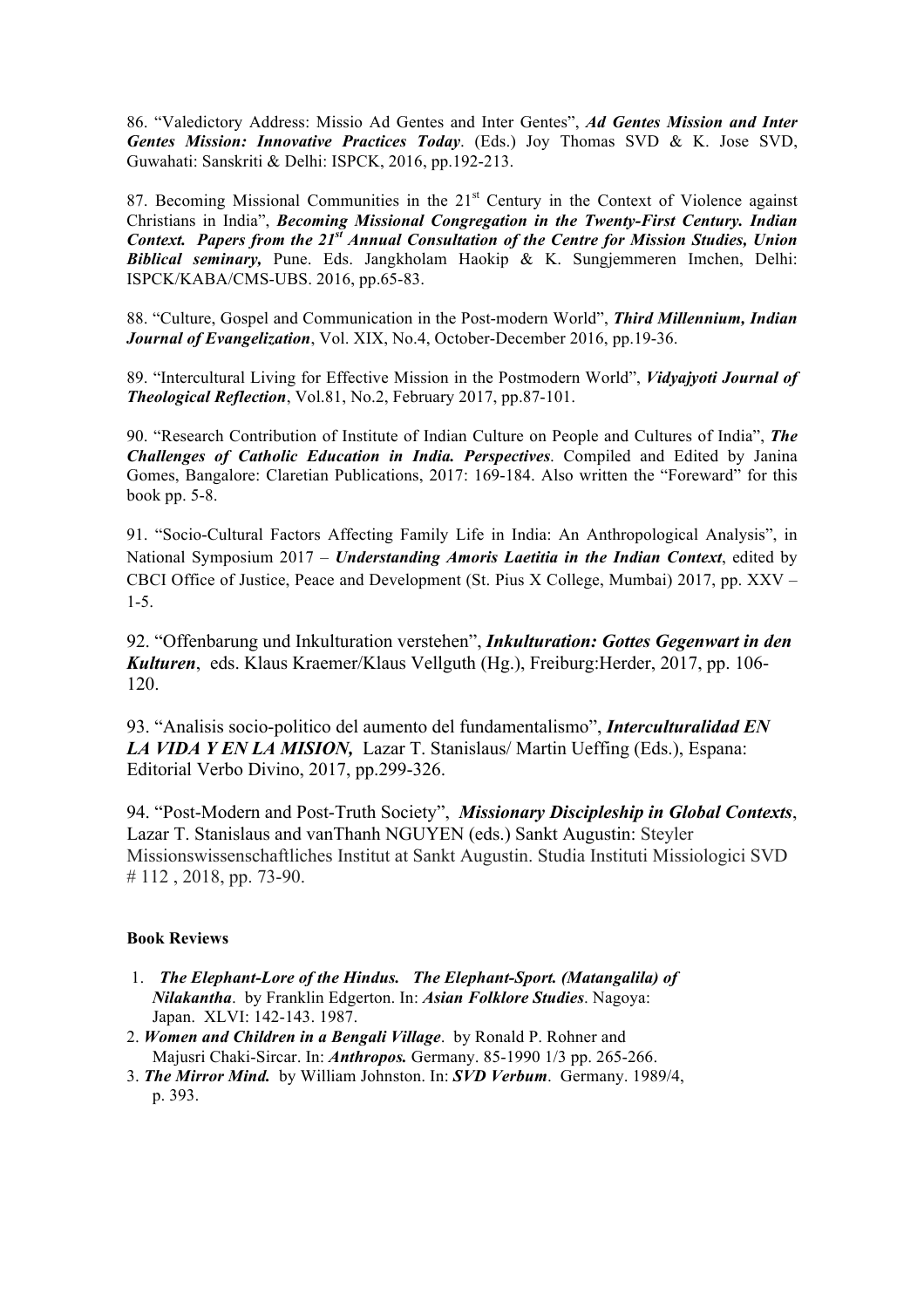- 4. *Modern Civilization*. *A Crisis of Fragmentation*. by S. C. Malik in: Anthropos. Germany, 1991/2, pp. 504-505.
- 5. *Road to Freedom. A Sociological Study on the Abolition of Scavenging in India.* By Pathak Bindeshwar. In: Anthropos. 87-1992-4/6, pp. 617-18.
- 6. *Chrisma and Control in Rajneeshpuram. The Role of Shared Values in the Creation of a Community.* By Carter, Lewis F. In: *Anthropos.* 87- 1992-4/6, pp.570-71.
- 7.*Two Tales of Crow and Sparrow: A Freudian Folkloristic Essay on Caste and Untouchability.* By Dundes Alan*, in Asian Folklore Studies,* Vol. LVIII-1, 1999, pp.267- 269.
- 8.*The Desecularization of the World. Resurgent Religion and World Politics* (ed.) by Peter L. Berger, 1999 In: Dharma Deepika, 2000 (N0 2) July-December, pp. 86-87.

9. *Evangelisation and Inculturation:* (ed.) by Saturino Dias, Pauline Publications, 2001 In: *The Examiner* Vol. 152, No. 28, pp. 18.

10. *Rapt in the Name: The Ramnamis, Ramnam, and Untouchable Religion in Central India*"

 by Ramdas Lamb, Albany: State University of New York Press, Reviewed in Asian Folklore Studies, Japan, Vol. LXIII-1, 2004, pp.161-162.

#### **Participation in Conferences, Seminars & Workshops**

- 1997 *"Cultural Integration: An International Experience*", Overseas Training Programme, at Ishvani Kendra, Pune, July 4-5, 1997.
- 1997 *An Interdisciplinary workshop on Dalits in Maharashtra: Challenges Ahead,* Sep.8, 1997.
- 1997 Attended an international seminar on *Religious Movements in the Contemporary World"* at Nanzan University, Nagoya, Japan, Sept. 21-27, 1997.
- 1997 Participated in an international seminar on *Hindu-Christian Cosmology and Anthropology* held at K.J. Somaiya Sanskriti Peetham, Mumbai, Oct. 5-10, 1997 and presented a paper on "Religious Freedom and Conversion".<br>1998 Participated in an international Seminar on "Per
	- Participated in an international Seminar on *"Perceptions and Conceptions of Each Other: India Vis-A- German Speaking Countries"* organised by the German Department, University of Mumbai, from  $23<sup>rd</sup>$  to  $25<sup>th</sup>$  Feb.1998. Presented a paper on

"Levels of Conceptions and Perceptions in German Encounter with Indian Social Reality".

- 1998 Participated in a Seminar on "*Ambedkarism in the 21st Century*" organised by Dr. Babasaheb Ambedkar School of Thought, University of Mumbai, 19<sup>th</sup> April 1998. Presented a paper on "Christian Contribution to Dalit Emancipation".
- 1998 Participated in an International Seminar on "*Inter-Religious Dialogue: The New Millennium – Harmony Among or Clash of Civilisations*" in Pieniezno, Poland, May 23-24, 1998.
- 2000 Participated in a Seminar *"Ethnic Initiatives in Education: Problems and Prospects"* organised by the Tata Institute of Social Sciences, on Feb. 15-16, 2000. Presented a paper on "The Religious Education for the Christian Communities".
- 2000 Participated in the National Consultation on Indigenous Cultures of India, Mumbai organized by the CBCI Commission for Education and Culture, New Delhi from November, 28-30,2000.
- 2001 Paper titled "Christian Response to the Peace Initiative in the Context of War" presented at the Seminar on "Inter-faith Dialogue on the Culture of Peace" Organized by the Centre for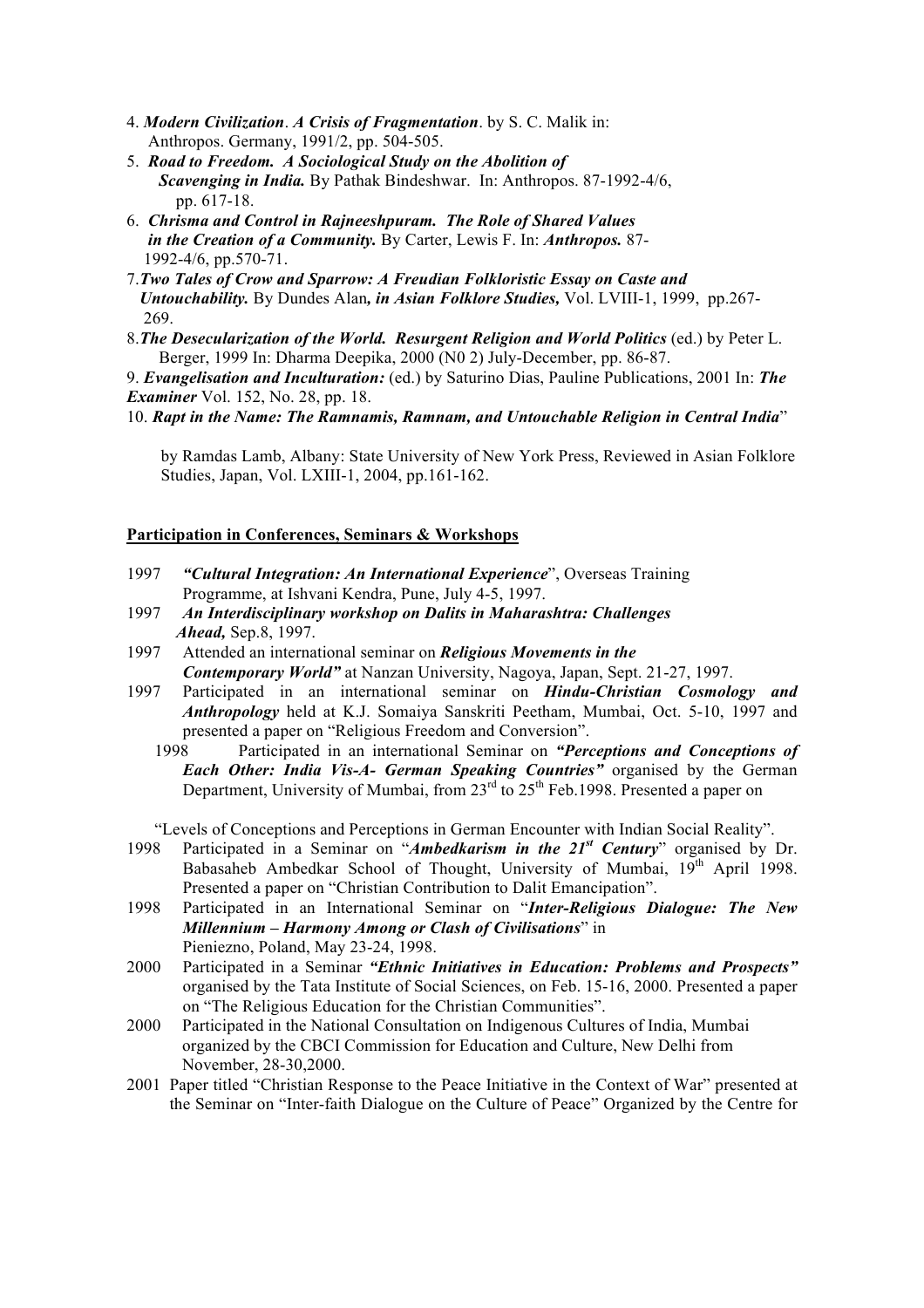Study of Society and Secularism held at the J.P. Naik Bhavan, University of Mumbai on November 11, 2001.

- 2002 Within the framework of the DAAD ISAP Programme, was a visiting Faculty at the Institute of Sociology, University of Magdeburg, Germany, from 1-6-2002 to 5-7-2002.
- 2003 Participated in an International Conference on World Peace in *Suwon, South Korea* from Septem. 24-27, 2002.

Published article titled "Culture and Religious Identity of India from Dalit and Minorities Perspectives" in B.V. Bhosale (ed.) *Mobilisation of Backward Communities in India*. Deep & Deep Publications: New Delhi, 2004, pp.3-16.

"A Dialogue Towards Ambedkar's Vision of Modern India", in T.K. John (ed.) *Broken Among the Victims. Dalit Presence at the World Social Forum 2004*. New Delhi: Centre for Dalit/Subaltern Studies, 2004, pp.34-66.

"Christian Contribution in Anthropological Studies" in S. Ponnumuthan (ed.) *Christian Contribution to Nation Building. A Third Millennium Enquiry*. Cochin: Documentary Committee of CBCI\_KCBC, 2004, pp. 211-221.

"Religion in the Everyday Life of Hindus" in Reinhold Wandel (ed.) *India – Unity in Diversity*. Berlin: Cornelsen Verlag, 2004, pp.82-86.

- 2004 Participated in the National Seminar on "Path to Peace in the World of Violence" Gandhian Studies Centre, Department of Applied Psychology and Counseling Centre, University of Mumbai,  $15\&16$ <sup>th</sup> Feb. 2005. Presented a paper on "Ethnicity and Religion – Alternate Models for Peace".
- 2005 Participated in an International Seminar on "Inter-Faith Dialogue on World Religions Together for Peace" organized by K.J. Somaiya Bharatiya Sanskriti Peetham, 20<sup>th</sup> to 22<sup>nd</sup> January 2005. Presented a paper on "Communal Harmony in the Context of Globalization and Fundamentalism".
	- 2005 Participated in the National Seminar on Women's Empowerment: Women's Rights. Feb. 4 and 5<sup>th</sup>. 2005. Organized by Royal College, Mira Road, Presented a paper on "Building Complementarities Between Men and Women".
	- 2005 National Seminar on : Reservation of Affirmative Action Policy in Private Sector: Issues and Concerns. Department of Sociology, University of Mumbai,  $23-24<sup>th</sup>$ March 2005. Presented a paper on "Reservation for Dalit Christians"

2005 Participated in the International Workshop on "Migration – Marginalization, Ghettoisation and Identity Crisis: Theoretical Perspectives and Practical Insights" organized jointly by Department of Sociology, University of Mumbai, India and University of Bonn, Germany, on  $8<sup>th</sup>$  to 10<sup>th</sup> March, 2005. Presented a paper on "Culture, Ethnicity and Identity. A Case Study of Tamil and Kerala Migrants in Mumbai".

2008 Participated in a National Seminar on "Interrogating Caste, Social Exclusion and Social Justice: Theoretical, Ideological and Experiential Discourses" organized by Centre for Study of Social Exclusion and Inclusive Policy, Tata Institute of Social Sciences, Mumbai,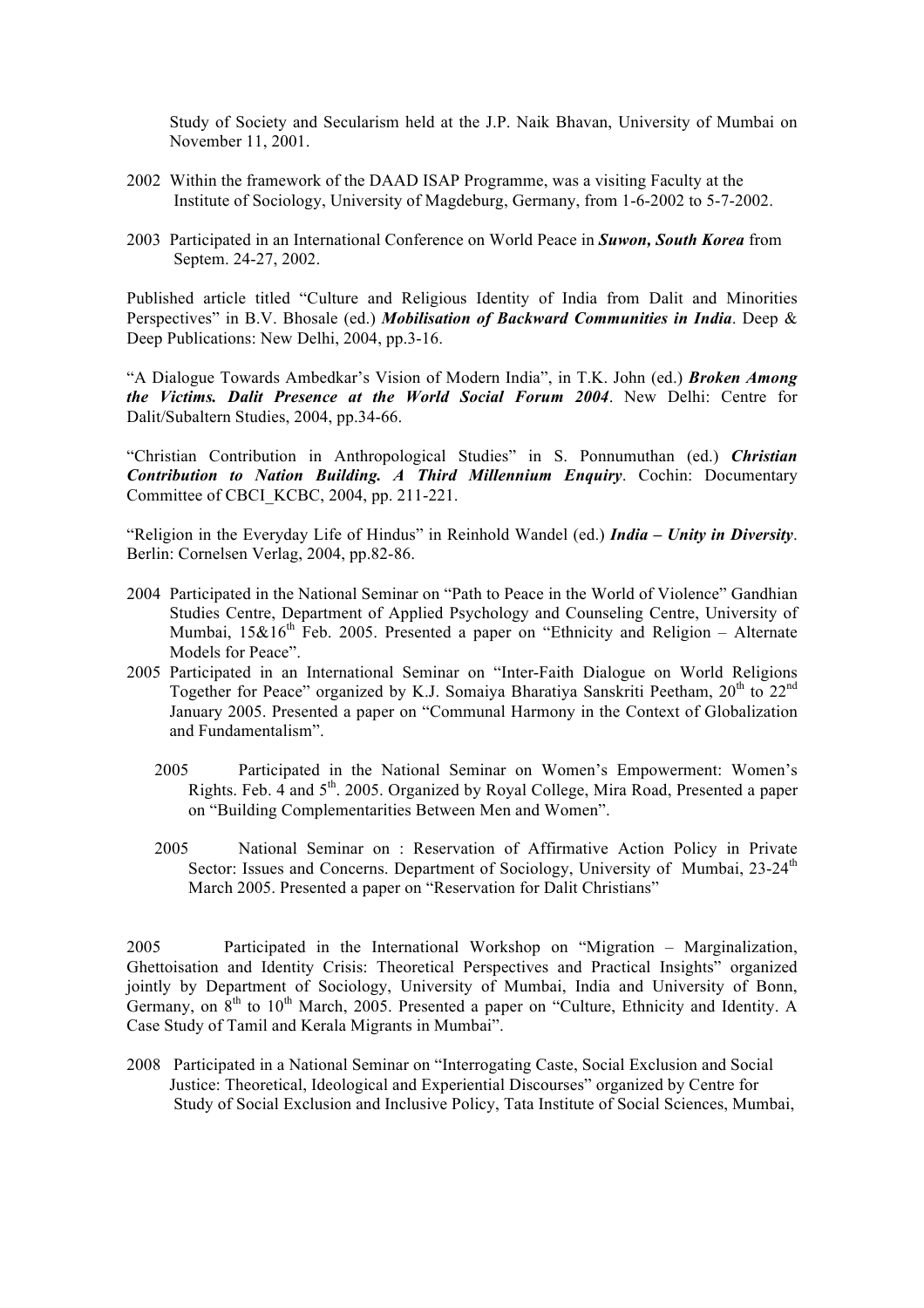October 21-22, 2008. I presented a paper on " Inculsion and Exclusion: Experiences of Dalit Christians in India".

- 2009 Participated in the National Conference on "**Relocating the Nation: Cultural Issues in Contemporary India**", 5-6 February 2009, organized by the Department of English, University of Mumbai. I presented a paper during this seminar on , "*Culture, Nation and Identity*".
- 2009 Participated in the National Seminar on "*Informal Sector in India: Marginalized*  **Communities**", 26-27<sup>th</sup> February 2009. Organized by the Department of Sociology, University of Mumbai.
- 2009 Participated and Presented a paper in the International Seminar on "*Shifting Images and Discourses: Revising Linkages and Exchanges between India and Germany"*, March 12-14, 2009. Organized by Department of Sociology and German, University of Mumbai in Collaboration with University of Bonn. I presented a paper on "*German SVD Scholars' Contribution to the Anthropology of India"*.
- **2009** Memorial Lecture

During the National Seminar on "*Social Unrest and Peace Initiatives in North-East India*" organized by **Sanskriti – North Eastern Institute of Culture and Religion, Guwahati** from November 20-22, 2009, Prof. S.M. Michael svd delivered the First **Fr. Stephen Fuchs SVD Memorial Lecture** on *"SVD Scholars Contribution to the Anthropology of India*".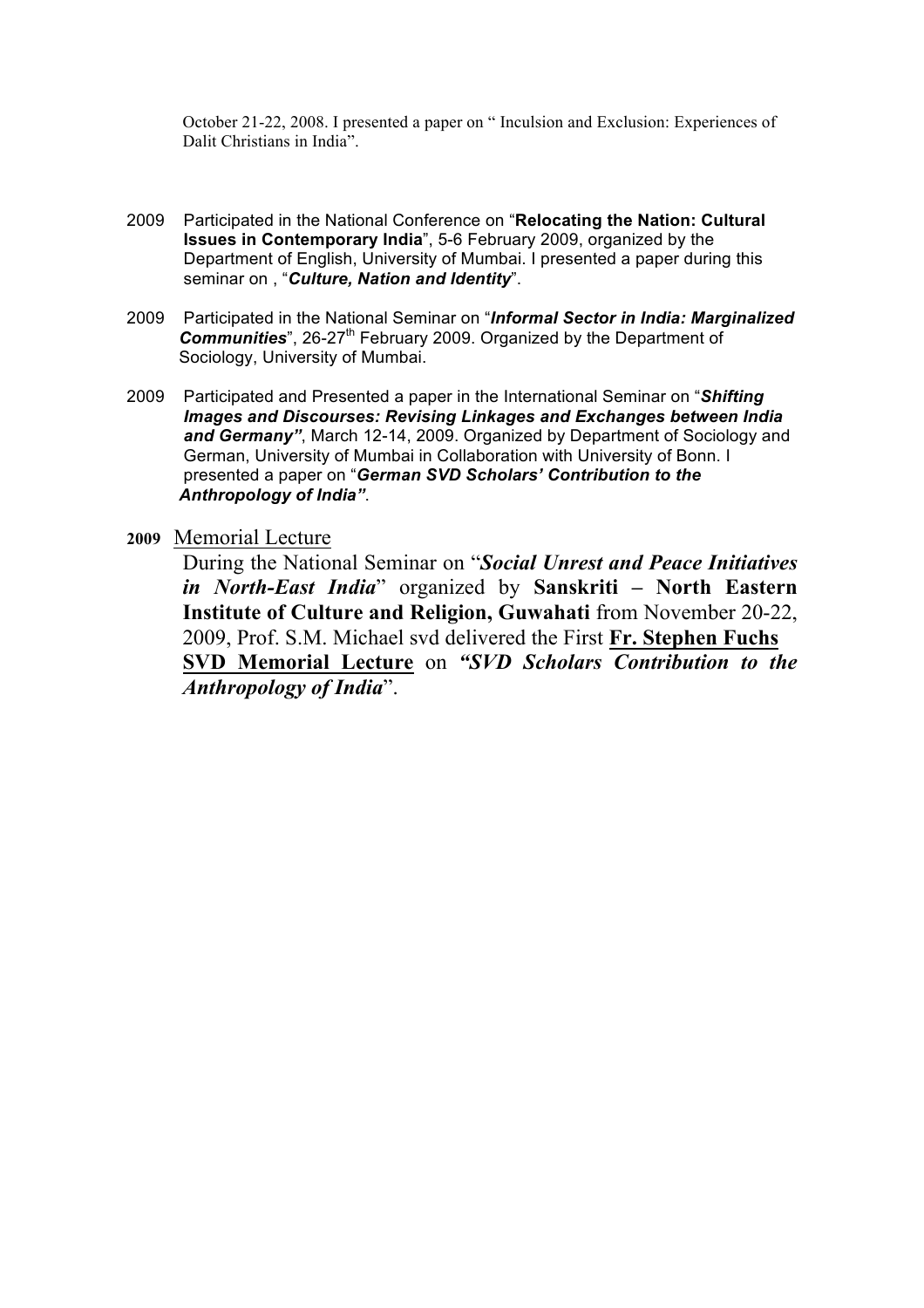During Asian Conference on New Evangelization organized by Ishvani Kendra, Pune, 4-6 September 2012, presented a paper on "Post-Modern Wave in Asia and New Evangelization".

During FABC Seminar on "Vision of Faith for Asia" at Camillian Centre, Bangkok, November 5-8, 2012, presented a paper on "A Vision of Faith for Asia in the Context of Post-Modern World".

During National Conference on Philosophy and Religion – Appraisals and Reconstructions, 18-19 December 2012, Sophia College, Mumbai, presented a paper on "Death and Immortality from Sociological and Christian Perspectives".

2013

 Participated in the National Seminar on *"Development, Identity and Politics: Identities of the Marginalized in Contemporary India". Organized by the Department* of Sociology, University of Mumbai, March 1 -2, 2013.

Participated and presented a paper, "Religion and Society: A Case Study of Christian Contribution to the Dalit Movement in India", during the National Seminar on "*Understanding and Resisting Caste*", organized by the Dr. Ambedkar Centre for Social Justice, University of Mumbai, March 11-12, 2013.

Participated in the 5th International Conference of the International Association of Catholic Missiologists on "*Mission Inter-Gentes: Challenges and Opportunities"* July 15-21, 2013, Nairobi, Kenya.

Participated in the  $6<sup>th</sup>$  International Roundtable Conference of The Asian Research Centre for Religion and Social Communication at Mahachulalongkorn Buddhist University (MBU), Chiangmai, Thailand from October 21-24, 2013, and presented a paper on "*Religion and Social Communication in Changing Cultures of Asia from an Anthropological Perspective".*

Participated in the Asia Pacific Universities (ASPAC) Collaboration Forum at the Fu Jen Catholic University, Taipei, Taiwan, 29 to 31 October 2013.

Organized the SVD ASPAC Zonal Meeting for the Coordinators of Bible, Mission, JPIC and Communication at Nongbualamphu, Thailand from 4-9 November 2013.

Participated in the National Seminar on "Ecumenical Collaboration for Tehological Education in India" at the Department of Christianity, University of Madras, 4-5 December, 2013; and presented a paper on "*Theological Education in the Cultural Context of Ethnocentrism and Relativism for the 21st Century*".

Participated in the International Conference on "**Political Economy of Water: A Social Work Response"** organized by the College of Social Work, Nirmala Niketan, Mumbai, 19-21 December 2013.

**2014**

2012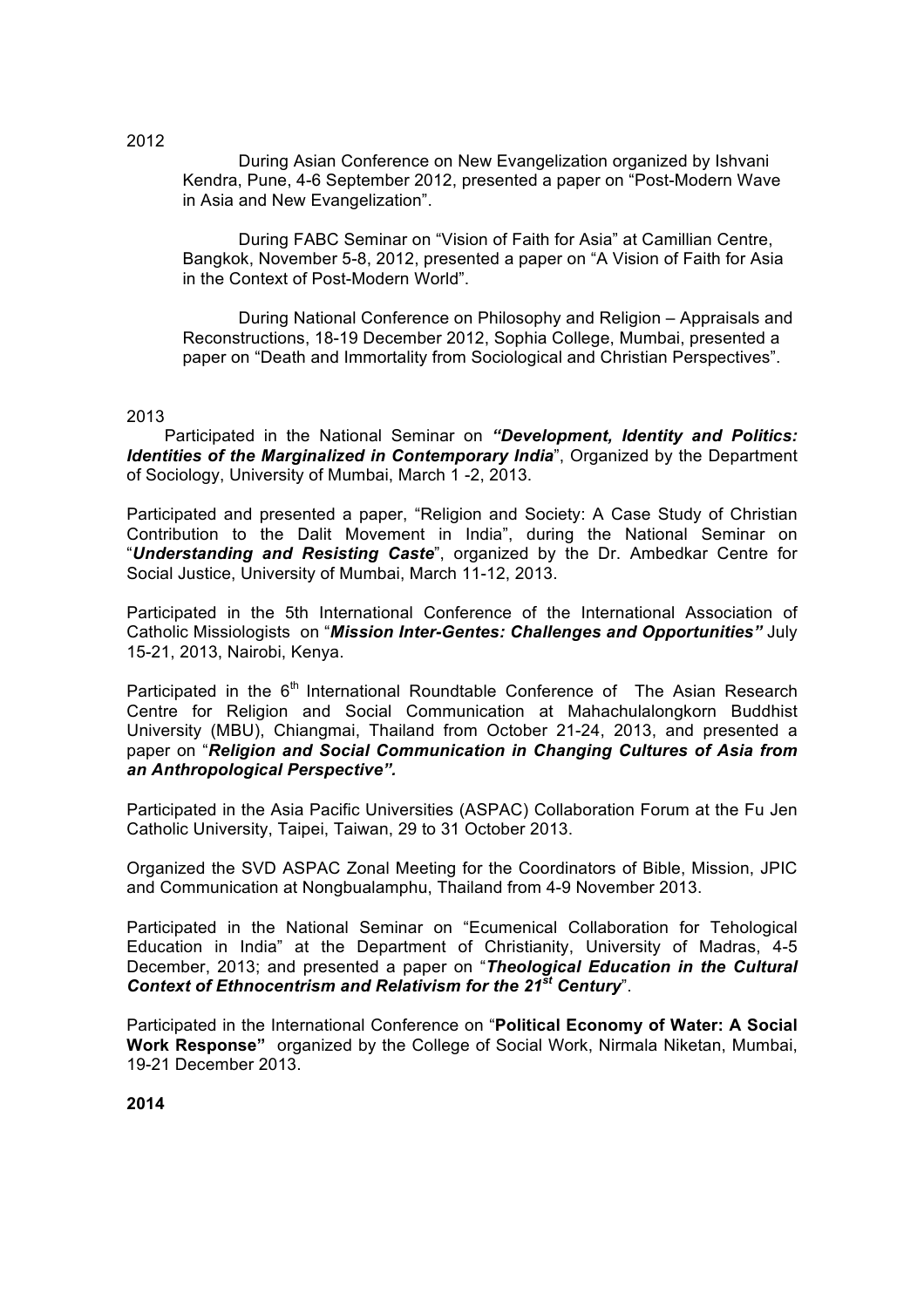Participated in a seminar on "Issues and Challenges in Contemporary India", organized by the S.N.D.T. Women's University, Mumbai, and presented a paper on *"Indian Pluralism and the Constitutional Vision of National Integration",* on April 9, 2014.

Participated in a National Seminar on **"The Role of Mahatma Phule and Dr. B.R. Ambedkar in Nation Building"** organized by Department of Ambedkarian Thought, University of Mumbai on April 13, 2014. I presented a paper on " Ambedkar's Vision of a Just Society as seen from a Christian Perspective".

He also organized a National Conference on "*The Emerging Challenges to Christian Mission Today*", at Ishvani Kendra, Pune, October 5-9, 2015. He also presented a paper at the Conference, "*The Emerging Cultural Challenges to Christian Mission Today*". He also participated in a National Conference organized by the University of Mumbai, Department of Mahatma Jotirao Phule on "Reading and Re-Reading of Jotirao Phule to our times". He presented a paper during the seminar on "*The Relevance of Mahatma Jotirao Phule in the Political Scenario of Today*". Two of his Ph.D. Scholars have successfully completed their Doctoral studies during this year 2015.

Participation in a National Symposium 2017 – **Understanding Amoris Laetitia in the Indian Context**, Organized by the CBCI Commission for Family at St. Pius X College, Mumbai, from 13-15 October 2017.

*"Dialogue on `The Vision of Lokamanya Tilak' on Indian Nationalism"* Paper presented at the National Seminar on **"Multi-dimensional Contribution of Lokamanya Tilak to Indology and Applied Philosophy**", organized by K.J. Somaiya Bharatiya Sanskriti Peetham, Mumbai in collaboration with Indian Council of Philosophical Research, New Delhi, 3-5 December 2017

"*Power & Culture in Social Movements Research*" presentation at the "**Ten-day National Training Workshop in Research Methodology in Sociology**". Institute of Indian Culture, Mumbai, in collaboration with Indian Council of Social Science Research, New Delhi, November 22, 2017.

*"Discourse on Culture in Indian Nationalism"* presentation at the "**Ten-day National Training** 

**Workshop in Research Methodology in Sociology**", Institute of Indian Culture, Mumbai, in collaboration with Indian Council of Social Science Research, New Delhi, November 27, 2017.

"Christianity and the Indigenous People in India", paper presented at a *National Consultation on "Indian Christianity: Public Theological Explorations*", at the Department of Christianity, University of Madras, February 27 & 28, 2018.

"Culture, Religion and Politics in Contemporary India: An Outpouring of Dalit Angst" Paper presented at the 2Day National Seminar on "*Religious Tolerance, Culture and Civil Society in India*", at the Institute of Indian Culture, Mumbai, March 6 & 7, 2018.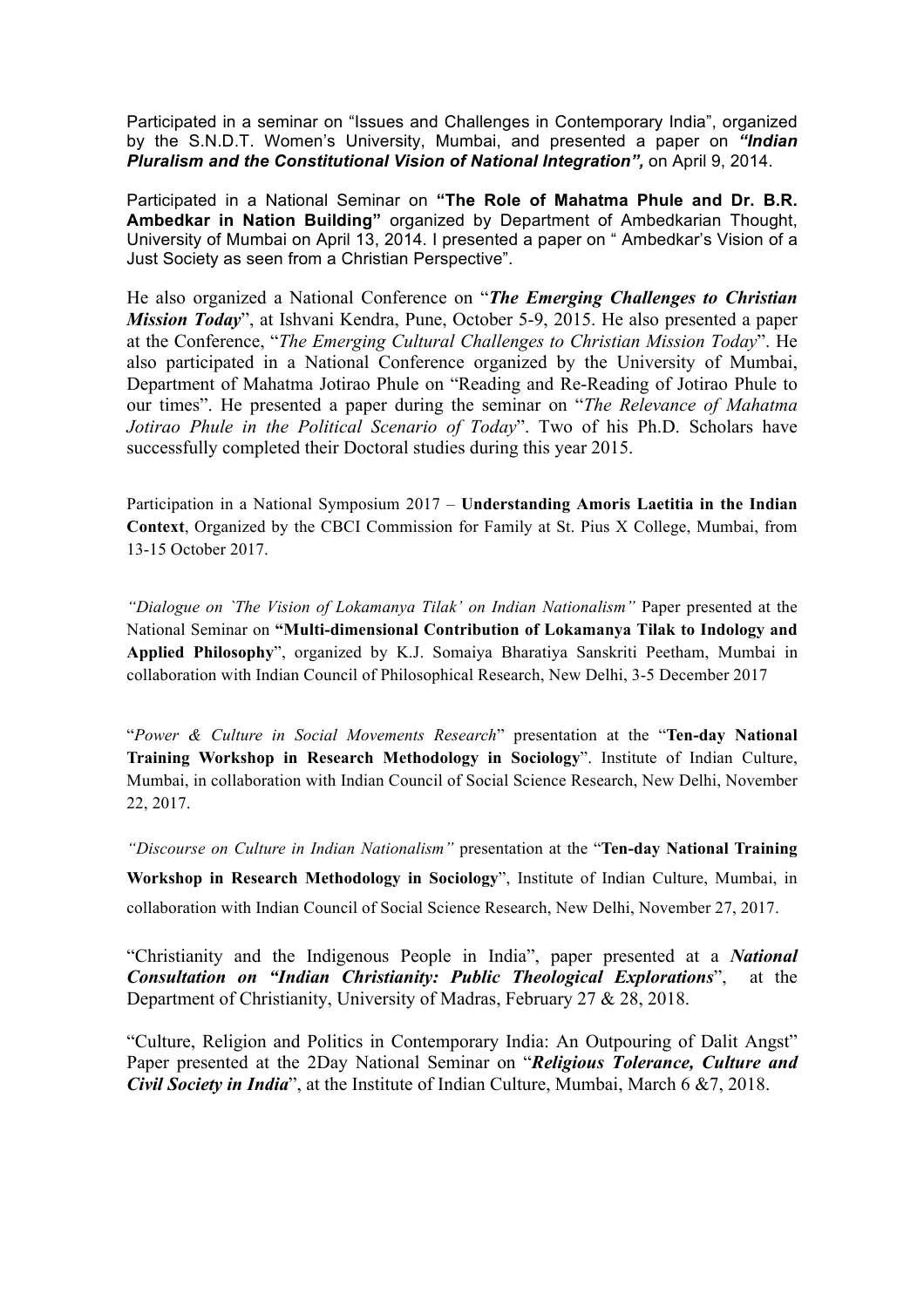#### **Books:**

- 1980 *Cultural Context of Evangelization in India*. Indore: Sat Prakashan, 19
- 1984 *Anthropology as a Historical Science: Essays in Honour of Stephen Fuchs* (ed.), Indore; Sat Prakashan, 1984, pp. 302.
- 1989 *Culture and urbanization*. Delhi: Inter-India Publications, 1989, pp. 422 Mumbai: Institute of Indian Culture.
- 1998 *Anthropology of Conversion*. Mumbai: Institute of Indian Culture, 1998, pp. 34, (translation of the same in French: *Anthropologie de la Conversion en Inde* **(25 September 2000)** Reprinted in 2001 by Satya Manthan Sanstha: Varanasi
- 1999 *Dalits in Modern India: Vision and Values* (ed.), New Delhi: Vistaar Publications, 1999, pp. 353.
- 1999 *Untouchables: Dalits in Modern India.* (ed.) Boulder & London: Lynne Rienner, 1999, pp. 183 (Published in London and Colorado (U.S.A.)
- 2000 *Culture & Nationalism: Clarifying the Cultural Reality of India*. Mumbai: Institute of Indian Culture, pp.85 (together with Leela D'Souza and Rowena Robinson)

#### **Articles:**

- 1977 "The Lord Ganapathi in the History of Pune", In: *Poona Herald*. September 16.
- 1977 "Ganapathi as a Harvest God", in: *Maharashtra Herald.*
- 1983 "Sociological Perspectives of Conversion in India", in: *IMR Shillong*. January, pp. 40-52.
- 1983 "The Origin of Ganapathi Cult", in: *Asian Folklore Studies.* Nagoya, Japan: Vol. XLIII- 1, 1983: pp. 185-197.
- 1983 "Christianity and Cultures" In: *Indian Missiological Review*, July 1983, pp. 181- 194.
- 1985 "The Fishermen of India", *The Fishing Culture of the World.* B. Gunda (ed.) Budapest, Hungary: Akademiai Kiado, 1985, pp. 651-675.
- 1988 "Communicating Christ in the Indian Cultural Context" in: *Comunicatio Socialis Yearbook*, Vol. VII, 1988, pp. 37-45.
- 1989 "Anthropological Basis for Dialogue", in: *SVD Verbum* Germany, 1989/2 : pp. 115-127.
- 1990 "Tribal Religions in Holistic Perspective", in: *Christu Jyothi,* September, 1-15.
- 1990 "Sociological Implications of Karma and Rebirth in India", in: *SVD Verbum* Germany, 1990: No. II: pp. 27-4210. (The translation of this article in Indonesian 1995 "Pengertian Teologis Dan Sosiologis Yang Tersimpul Dalam Paham Karma Dan Kelahiran Kembali Di India" in: *Seri Verbum Teologi Misi Di Kawasan Asia Pasifik, Penerbit Nusa Indah,* pp. 76-92.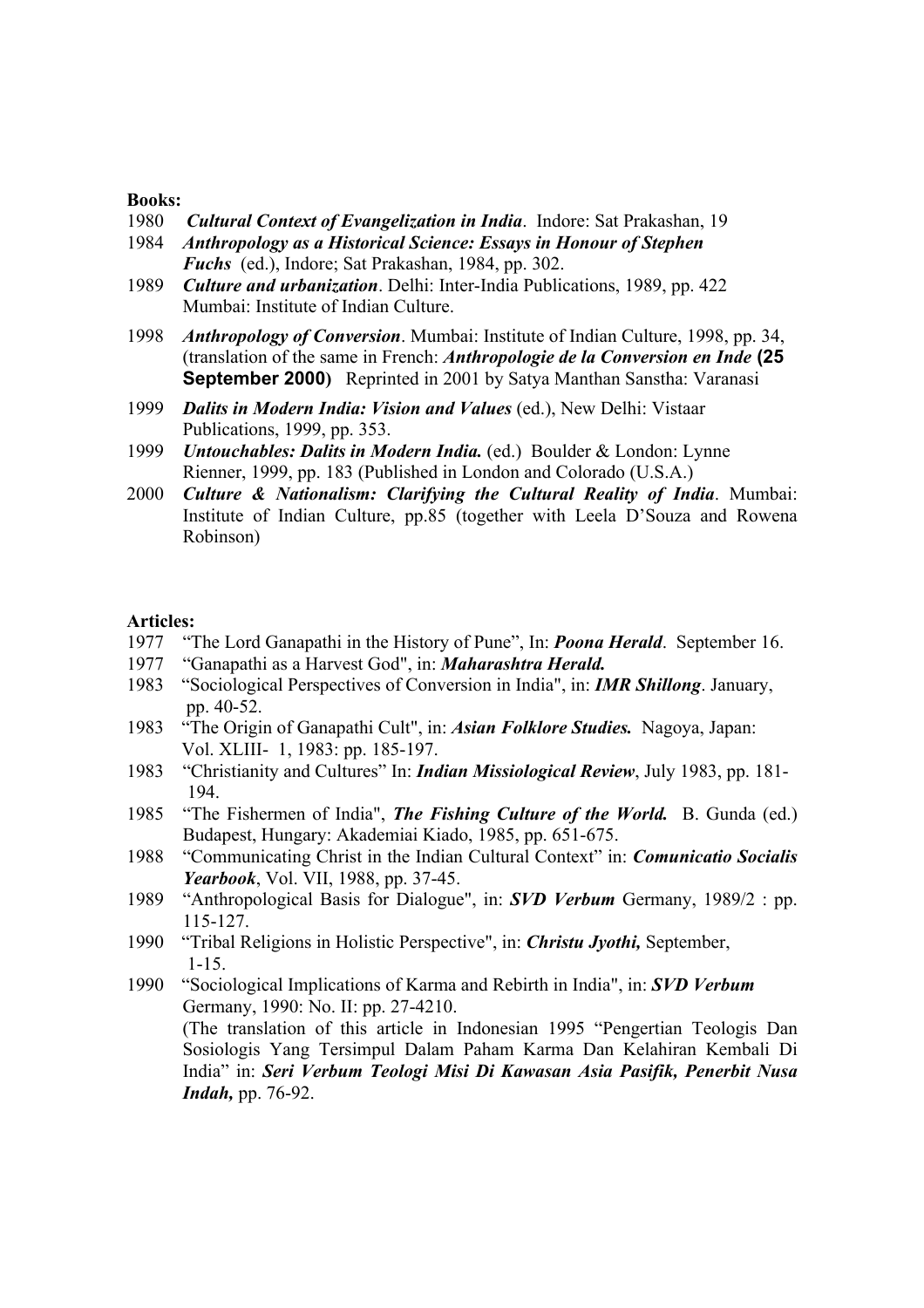- 1990 "Beyond Inculturation", In; *Vidyajyoti: Journal of Theological Reflection*, Delhi, 1990/1: pp.3-18.
- 1991 "The Relevance of Christianity in the Indian Context" in: *IMR* "Poverty and Cultural Transformation", in: *Ishvani Documentation*. Jan- April 1991" pp. 53-58.
- 1991 "Religion and Human Development", in: *Perspectives in Social Work*. College of Social Work, Nirmala Niketan. Jan-June 1991, pp. 2-8.
- 1991 "Cultural Ethnocentrism or Relativism" in: *Vidyajyoti,* February 1991, pp. 115- 116.
- 1992 "Tribal Culture and Women's Liberation", in: *Jeevadhara.* January 1992: 19-25.
- 1993 "India in 21st Century", in: *IMR Shillong*, 1/1993. Pp. 24-31.
- 1993 "Culture and Formation", in: *Vidyajyoti: Journal of Theological Reflection,* Delhi, Vol.57/12/1993, pp. 719-728
- 1993 "Diversity, Complexity" The vast cultural variety of India demands scientific background, knowledge for an effective evangelisation. in: *SVD Word in the World,* 1993-1994, pp. 147-149.
- 1993 "From the Perspective of the Tribal Religions" *Towards an Indian Christian Spirituality in a Pluralistic Context,* Bangalore: Dharmaram Publications, pp. 118-124.
- 1994 "Complementarity of Relio-Cultural Traditions", in: *Culture, Gospel and Church* Patrick F. Gesch, ed. Madang: Divine Word Institute, 1994, pp. 38-50.
- 1994 "What we mean by the term 'Culture" in: *Culture and Church* Jacob Kaunkal (ed.) Bombay: St. Pauls, 1994, pp. 11-30.
- 1994 "The Emerging Dalit Consciousness", in: *IMR,* March 1995, Vol. 17, No. 1, pp. 5- 13.
- 1995 "Sociology of Religion in New Social Movements", *EPW* November 4, 1995: pp. 2800-2802.
- 1995 "The Role in Culture in Social Transformation", *Caritas Bulletin,* No. 2, 1995: 35-39.
- 1995 "Catholic Mission in the Religion of Tamilnadu" in: *Integral Mission Dynamics: An Interdisciplinary Study of the Catholic Church in India* (ed.) Augustine Kanjamala, Intercultural Publications, New Delhi: 1995: 53-69.
- 1995 "The Christian Population in India", **The Examiner**, 7<sup>th</sup> October, 1995, pp. 14-15.
- 1996 "Politicization of Ganapathi Cult", In: *Social Compass.* Belgium: XXXIII/2-3, 1996: pp. 185-197.
- 1996 "Dalit Vision of a Just Society in India", *Vaiharai (The Dawn),* Vol. 1, No. 2, April 1996, pp. 105-122.
- 1996 "Culture and Religion: Hinduism, Christianity and Islam", *Caritas India Quarterly*, 1/1996, Vol. 46, pp. 14-18.
- 1996 "Demographic Profile of the Christian Population in India at the close of Second Millennium", *Impact of Christianity in North East India*, Joseph Puthenpurakal SDB, Sacred Heart Theological College, Shillong, 1996: .pp. 386-408.
- 1996 "Culture and Politics in Modern India: *The Rise of Hindutva and Dalit Forces*", in: Journal of the Asiatic Society, Vol. XXXVIII, No. 1, 1996, pp. 96-105.
- 1996 "Dalit Christians in India", *Economic and Political Weekly*, Vol. XXXI, No. 50. December 14, 1996, pp. 3243-3244.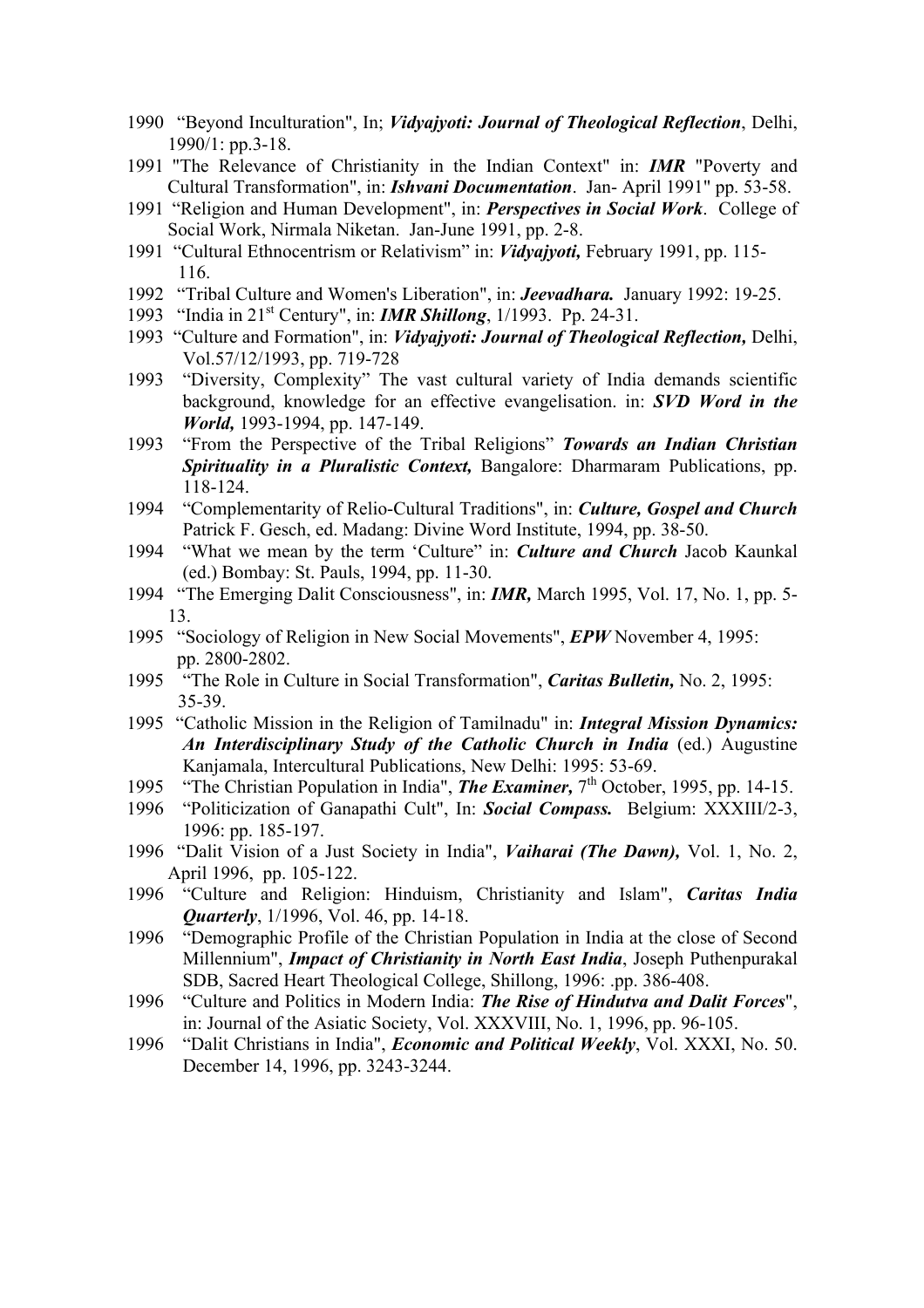- 1996 "The Cultural Context of the Rise of Hindutva and Dalit Forces", *Vidyajyoti, Journal of Theological Reflection*, Vol. 60, No. 5, May 1996, pp. 294-310.
- 1996 "Why Reservation!", *Examiner* 7th December 1996, Mumbai, pp. 10-11.
- 1997 "Theoretical Issues in Social Movements", *Journal of Dharma*, January = March 1997, Vol.XXII, No.1, pp.5-17
- 1998 "Dynamics of Cross-Cultural Communication", *Third Millennium*, January 1998, pp. 64-73.
- 1998 "Religious Freedom and Conversion", *Vidyajyoti: Journal of Theological Reflection*. Vol. 62, No. 3, March 1998, pp. 172-180.
- 1998 "Culture, Religion & Politics in India: *Rise of Hindu Cultural Nationalism*", in: Vaiharai (The Dawn), Vol. 3, April 1998, No. 2, pp. 65-83.
- 1998 "Beyond Ethnocentrism and Relativism", in *IMR*, Shillong, 1998, Vol.20, No,4, pp. 5-11.
- 1999 "Beyond Ethnocentrism and Relativism: Mission at the Dawn of the Third Millennium", *Indian Missiological Review*, Vol.20, No.4, 1999, pp.5-12.
- 1999 "Dialogue with Hindutva: Is it Possible" *Mission Today*, Vol.1, Nos.1,2 &3, January-September 1999, pp.11-29.
- 1999 "Informed Choices. Conversions as a Human Rights Issue" in *Times o*f *India*, November 8, 1999, p.12.
- 1999 "God: Father & Mother!", *Awakening Faith*, 1999
- 1999 "Proclaiming Jesus Christ in the Cultural Context of India", *Awakening Faith*, Vol.XIII, No.1., pp.6-8.
- 1999 "In the Interests of Freedom: A Rejointer to M.V. Kamath", *The Examiner*, October 30, 1999, pp.12-15.
- 1999 "So did God Create Us: Debate between a Creationist and an Evolutionist" *Gentleman*, December 1999, pp.76-80.
- 1999 "Culture, Religion and Politics in India: Rise of Hindu Cultural Nationalism" *DharmaRajya,* Vol. 2, No. 1, March 1999, pp. 20-34
- 2000 "Real Issues Behind the Violence", *Mission Today*, Vol.II, No.1, Jan.-Mar. 2000, pp.5-22.
- 2000 'Bible and Culture' in *Bible Bhashyam,* Vol. XXVI, December 2000, pp. 216- 229. Also in *Vaiharai,* Vol. 5, Nos. 3&4, September & December 2000.
- 2000 "Stephen Fuchs SVD (1908-2000) Founder of the Institute of Indian Culture". Obituaries In: *Asian Folklore Studies Nagoya*, Vol. LIX-1, 2000, pp. 141-145.
- 2000 "The Folly of Hindutva and The Spirit of Indian Nationalism" In: *Indian Journal of Secularism,* Vol. 4 No. 1, 2000, pp. 42-60.
- 2000 "Culture, Nation & Conversion: Contested Issues in Modern India" in: *Michael, D'Souza & Robinson, "Culture and Nationalism. Clarifying the Cultural Reality of India",* IIC Occasional Papers, July 2000.
- 2001 *'Dialogue of Cultures: Hindutva & Dalit Perceptions of the Christian Mission*' in **Vidyajyoti,** Vol. 65, No. 1, January 2001, pp. 14-26.
- 2001 *'A Spirituality of Dialogue'* in **Awakening Faith**, Vol. XIV, No. 2, March-April 2001, pp. 59-62.
- 2001 "Hindu Nationalism and Indian Christian Response", *Reflecting Mission Practicing Mission: Divine Word Missionaries Commemorate 125 Years of*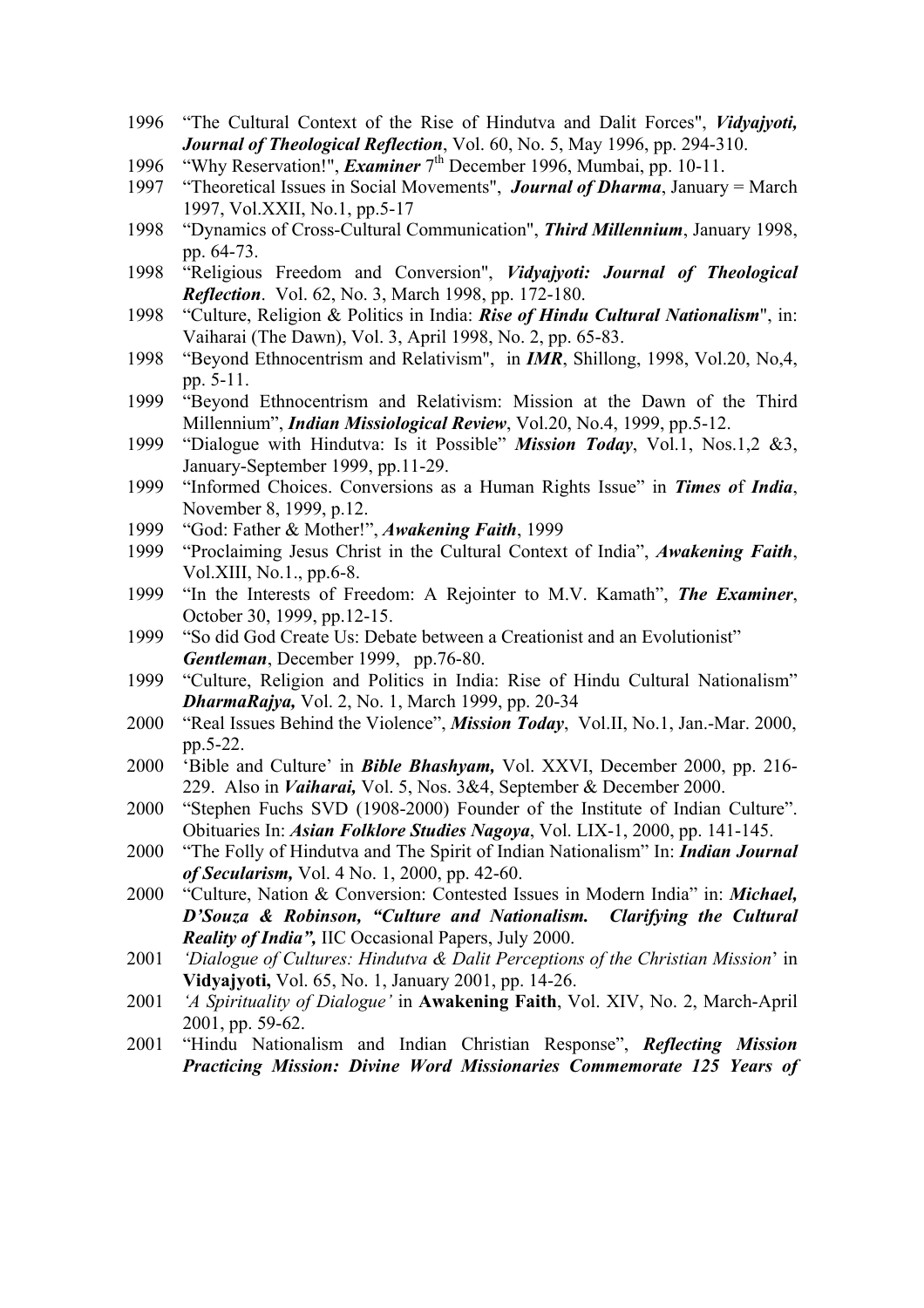*Worldwide Commitment.* Vol. II, (ed.) Heribert Bettscheider, Nettetal: Steyler Verlag.

- 2001 "Culture, Nation and Conversion Issues in Mission Today", *Kristu Jyoti*, Vol. 17, No. 2, June 2001, pp. 135-154.
- 2001 "Culture and Missionary Formation at Palda", *Palda Memoirs. 50 Incredible Years*. Indore: Sat Prachar Press.

#### **Book-Review:**

- 1987 *The Elephant-Lore of the Hindus. The Elephant-Sport. (Matangalila) of Nilakantha*. by Franklin Edgerton, Delhi Motilal Banarasidass,1985. In: *Asian Folklore Studies*. Nagoya: Japan. XLVI: 142-143.
- 1989 *The Mirror Mind.* by William Johnston. In: *SVD Verbum*. Germany. 1989/4, p. 393.
- 1990 *Women and Children in a Bengali Village*. by Ronald P. Rohner and Majusri Chaki-Sircar. In: *Anthropos.* Germany. 85-1990 1/3 pp. 265-266.
- 1991 *Modern Civilization*. *A Crisis of Fragmentation*. by S. C. Malik in: Anthropos. Germany, 1991/2, pp. 504-505.
- 1992 *Road to Freedom. A Sociological Study on the Abolition of Scavenging in India.* By Pathak Bindeshwar. In: Anthropos. 87-1992-4/6, pp. 617-18.
- 1992 *Chrisma and Control in Rajneeshpuram. The Role of Shared Values in the Creation of a Community.* By Carter, Lewis F. In: Anthropos*.* 87-1992-4/6, pp.570-71.
- 1999 *Two Tales of Crow and Sparrow: A Freudian Folkloristic Essay on Caste and Untouchability.* By Dundes Alan*, in Asian Folklore Studies,* Vol. LVIII-1, 1999, pp.267-269.
- 2000 *The Desecularization of the World. Resurgent Religion and World Politics* (ed.) by Peter L. Berger, 1999 In: Dharma Deepika, 2000 (N0 2) July-December, pp. 86-87.
- 2001 *Evangelisation and Inculturation:* (ed.) by Saturino Dias, Pauline Publications, 2001 In: *The Examiner* Vol. 152, No. 28, pp. 18.

#### **Award Received:**

Received an award for outstanding work and academic achievement for the Academic Year 1998-99, by the University of Mumbai.

### **Dr. Leela D'Souza**

#### **Articles Published/Papers Presented as follows:**

1996, 'The Charismatic Movement – A Religious Experience. A Sociological Approach', Paper presented at *a CBCI National Consultation on the Challenge of Neo -Pentecostalism,* Organised by the Doctrinal Commission and NBCLC,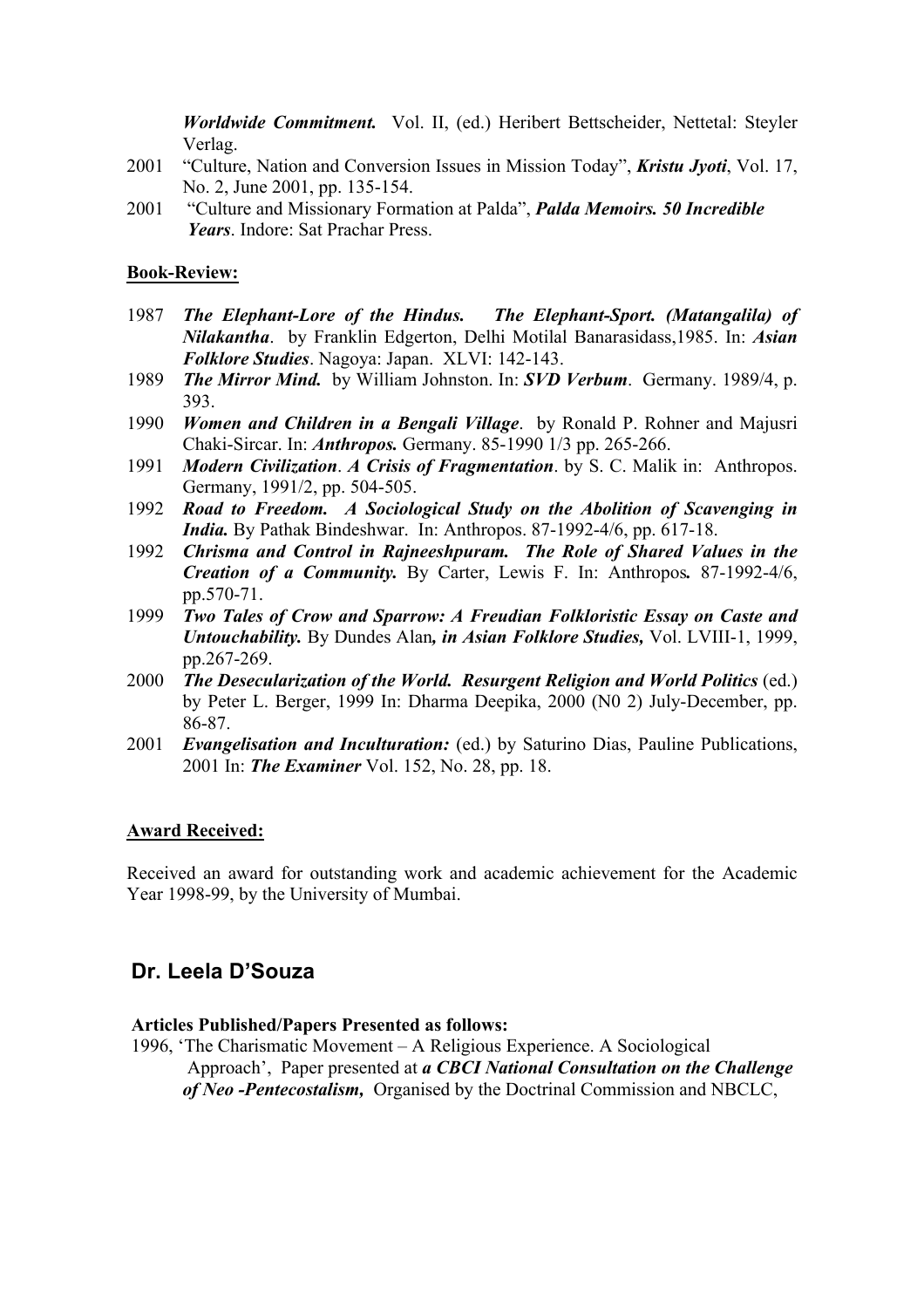Bangalore from December 5-7.

- 1997 'Religious Decline or Return: An Appraisal of the Secularization Process'**,** *Indian Missiological Review,* Vol.19, No.2,June,pp.77-85.
- 1999 'Debate on Conversions. Is it Needed?', *The Examiner***,** Vol.150, No.8, February 20, pp.10-11.
- 1999 'The Debate on Conversions. Clarifying the Identity of India', *Third Millennium,* Vol.11, No.3, July-September, pp.64-74.
- 1999 'Can Man Do Without Religion?, *The Examiner*, Vol.150, No.43,October 23, pp.12-13.
- 2000 'Cultural Identity of India. Dialogue in a Pluralistic Context', Paper presented at *CCBI Consultation on 'Dialogue of Cultures. Cultural Issues in Mission'***,** held in Mumbai from March 7-9.
- 2000 'Hindutva A National Controversy. Our Response', *The Examiner*, Vol.151, No.20, May 13, pp.12-13.
- 2000 'Hindu Nationalism. Its Emergence and Relevance in Indian Society' in Occasional Paper of IIC**,** *'Culture and Nationalism. Clarifying the Cultural Reality of India',* July 2000, Institute of Indian Culture, Mumbai,pp.28-60.
- 2000 'Religious Experience. Its Relevance in Mission Today' in **'***Mission Today',* Vol.II, No.4, October-December 2000, pp.503-512.
- 2000 'Dialogue in a Pluralistic Context. A Christian Option' in *Third Millennium***,** Vol. III, No.4, October-December, pp.70-81.
- 2001 'Globalization and The New Religious Movements', paper presented at a *National Seminar on 'Social Movements in W. India: Issues & Perspectives'*, Organized by the Department of Sociology, University of Mumbai, on March 23-24, 2001 and held at the Institute of Indian Culture, Andheri, Mumbai.
- 2001 'Cultural Identity of India. Dialogue in a Pluralistic Context' in *Kristu Jyoti,* Vol.17,No.1, March,pp.65-79.

#### **Book Review:**

2000 'Modern Myths, Locked Minds. Secularism and Fundamentalism in India', T.N.Madan, New Delhi, Oxford University Press, 1997. *Book Review* **in**  *'Institute of Indian Culture News Letter', Vol. 50, No.1, January 2000,pp.7-8.* 

## **Dr. M.T. Joseph SVD**

#### **Publications**

- **1. Books**
- Chadha, Gita & Joseph, M.T. (Eds.). (2018). *Re-imagining Sociology in India: Feminist Perspectives*. London & New York: Routledge.
- 2. **Journal Articles**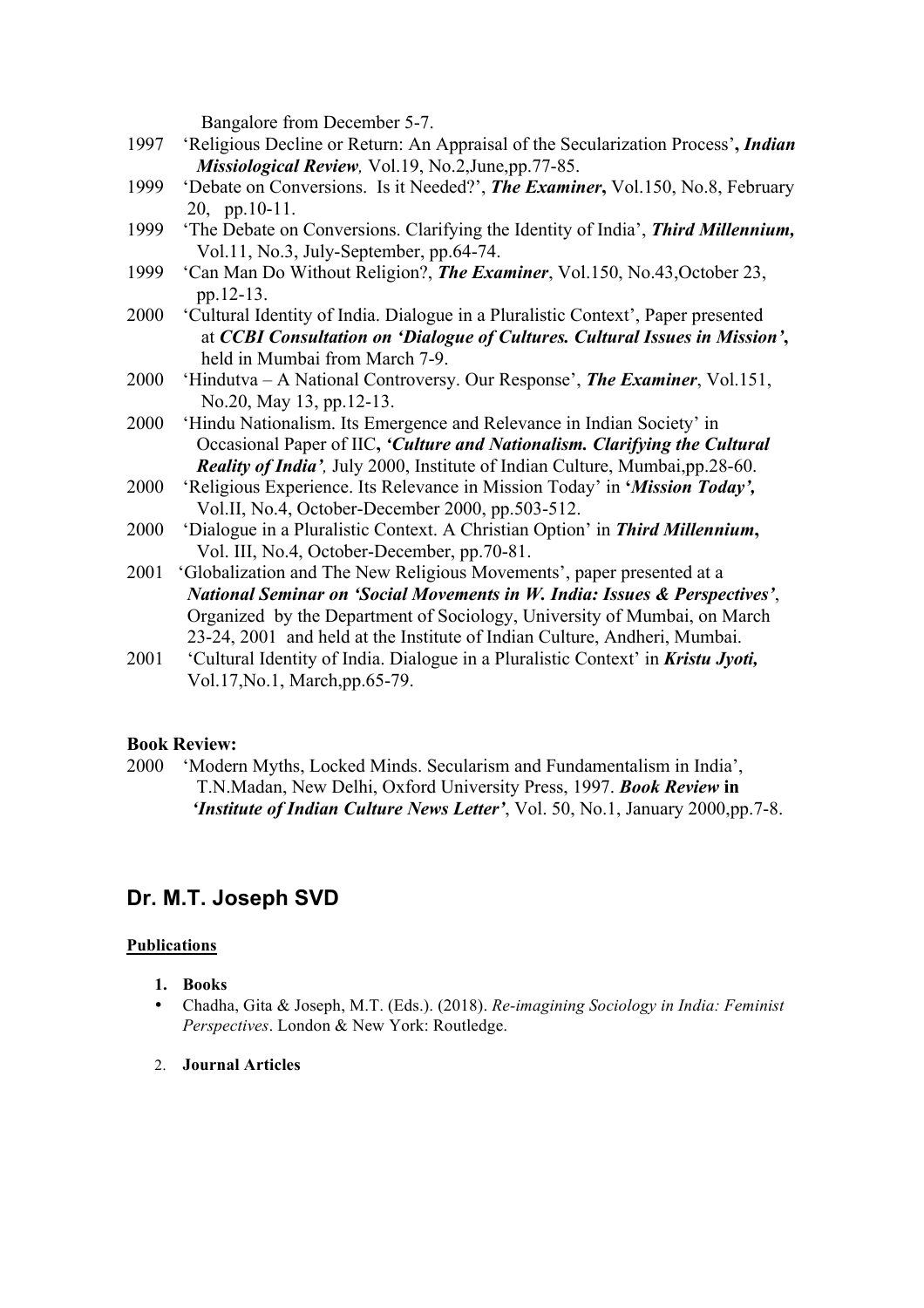• Joseph, M.T., (2013). Dr. B.R. Ambedkar's Views on Religion: A Sociological Analysis. *Indian Anthropologist*. 43 (2). (July – December 2013), pp. 43 – 54. ISSN 0019-4387.

#### 3. **Book Section**

- Joseph, M.T. (2018). "Subalternity, Language and Projects of Emancipation: An Analysis of Dalit Literature. In *Language, Identity and Symbolic Culture*. David Evans (Ed.). London: Bloomsbury Academic. pp. 161 – 182. ISBN 978-1350023017
- Joseph, M.T., (2014). "Identity Religion" or "Religion for Engagement in Civil Society": A Study of the Ambedkarite Buddhists of Maharashtra. In *He is not far from any of us: Festschrift for Hans-Juergen Findeis.* Findeis, Annakutty V.K. et al (Eds.). Bonn, Germany: Bier'sche Verlagsanstalt, pp. 551 – 557. ISBN 978-3-936366-50-1
- Joseph, M.T., (2014). Masculinity: A Sociological Analysis. In *Living Nirbhaya: Pathways to Violence free Society.* A. Theckanath & J. George (Eds.). Bangalore: Claretian Publications, pp. 23 – 34. ISBN 978-81-89851-85-9
- Joseph, M.T., (2012). Gender Relations in the Church: Unfolding the Theme. In *Gender Relations in the Church: A Call to Wholeness and Equal Discipleship.* A. Lobo Gajiwala et al (Eds.). New Delhi: Media House, pp. 30 – 41. ISBN 978-93-7495-469-0
- Joseph, M.T., (2012). Buddhists: The Political Dynamics of Conversion and Caste. In *Minority Studies: Oxford India Series on Contemporary Society*. R. Robinson (Ed.). New Delhi: Oxford University Press, pp. 138 – 159. ISBN 13:978-0-19-807854-8
- Joseph, M.T., (2007). Migration and Identity Formation: A Case Study of Dalit Assertion in Aurangabad, Maharashtra. In *Migration and Mission in India.* L. Stanislaus and J. Joseph (Eds.). New Delhi & Pune: ISPCK & Ishvani Kendra, pp. 95 – 124. ISBN 978-81- 8458-008-2

#### 4. **Book Review**

- Joseph, M.T., (2014, February). [Review of the book *Sustainability of Rights after Globalization* by S. Basu Ray Chaudhury & I. Ray (Eds.)]. *Contributions to Indian Sociology*. (2014). 48 (1), 161-163. DOI: 10.1177/0069966713502425.
- Joseph, M.T., (2013, July December). [Review of the book *Anthropology in the City: Methodology and Theory* by I. Pardo & D. Parto (Eds.)]. *Indian Anthropologist.* (2013). 43 $(2)$ , 89 – 91.

#### **Seminars, Conferences and Workshops**

#### **a) International**

• 08 September, 2011. *At the confluence of cosmopolitanism and identity religion: Ambedkarite Buddhists of Maharashtra.* International seminar Indian Cosmopolitanism and its Paradoxes, at Tata Institute of Social Sciences, Mumbai, jointly organised by department of Anthropology, University of Bergen and Tata Institute of Social Sciences, Mumbai.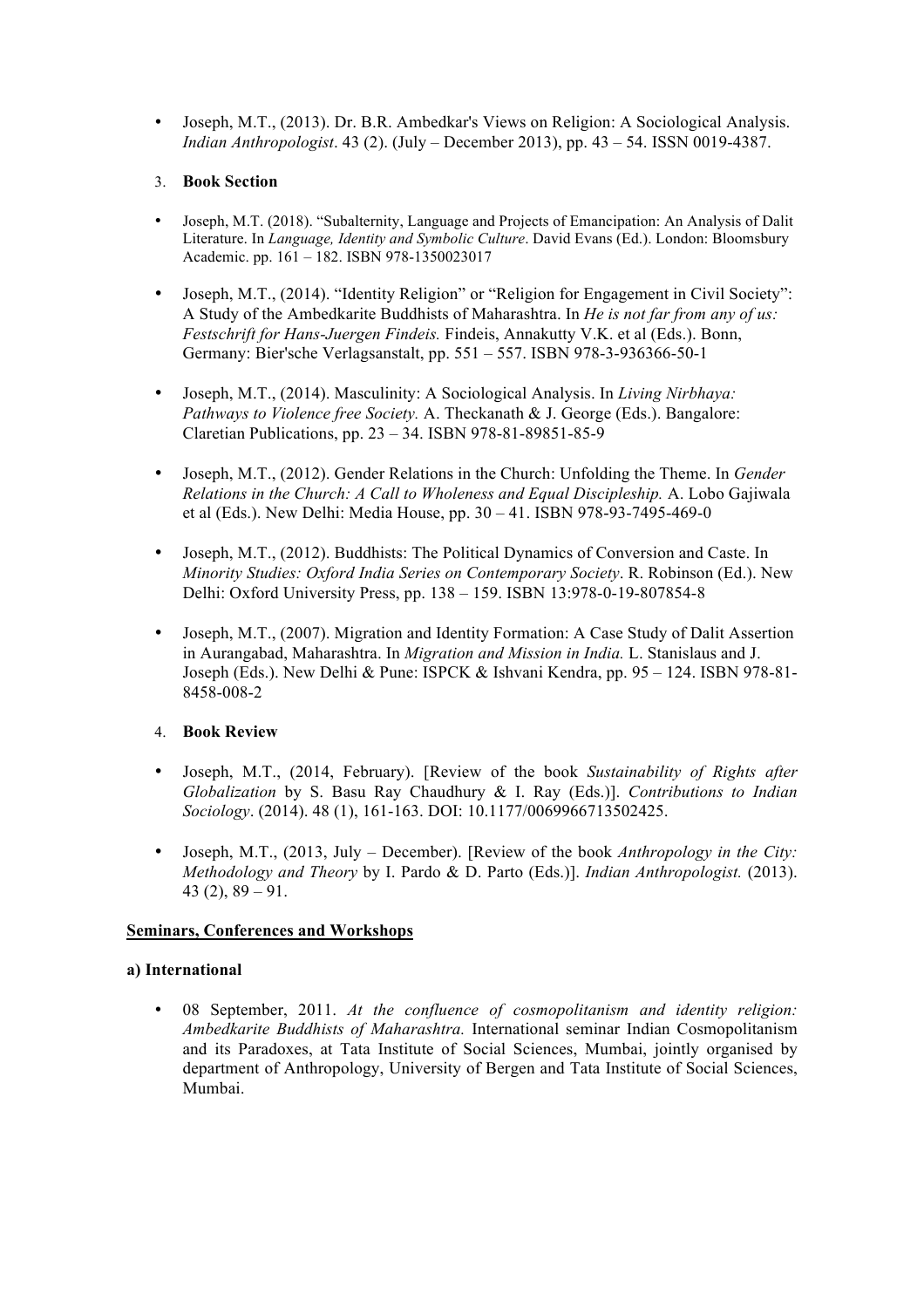- 25 28 April, 2012. *Conversion Movements and Mass Conversions in India: The Dynamics of Individualization and Communitarian Identities.* Conference on Individualization through Christian Missionary Activities? Max-Weber-Kolleg für kulturund sozialwissenschaftliche Studien, University of Erfurt, Germany.
- 29 30 September, 2014. *Navayana Buddhism as a Project for Social Recognition: An Analysis of some Dalit Self-Testimonies.* International Workshop on Marginality, Social Recognition and Humiliation with special reference to Dalits, Adivasis and Muslims. ICSSR – DFG workshop, Jawaharlal University, New Delhi.
- 25-28 August, 2015. *Engaged Buddhism' of Dalits in Maharashtra: Plurality of Perspectives and Practices.* Conference titled *Dynamics of Religion: Past and Present*, the  $21<sup>st</sup>$  World Conference of the International Association for the History of Religions (IAHR), University of Erfurt, Erfurt, Germany.
- 04 06 July, 2017. *Navayana Buddhism of Maharashtra and its Trajectories of Discourses and Debates: An Analysis*. Conference titled *Dalits and Religion*, International Conference at Max-Weber-Kolleg, University of Erfurt, Germany.

#### **b) National**

- 03 December, 2010: *The role Christianity in Dalit movement: the Maharashtra experience.* Paper Presented at the National Seminar on "Dalit movements in Maharashtra: Issues, Challenges and Vision for the future", organised by Centre for Study of Social Exclusion and Inclusive Policies, at the Tata Institute of Social Sciences, Mumbai.
- 19 January, 2011. *Projects of Empowerment: Identity Formation and the Civic Sphere.*  National Seminar "Understanding Marginalized Groups in India: Exploring Perspectives, Approaches and Methodologies" organised by the Department of Sociology, University of Mumbai at J.P. Naik Bhavan, Kalina Campus, University of Mumbai.
- 13 August, 2011. *Situating the Theme of the Seminar: Gender Relations in the Catholic Church in India.* National Seminar on Gender Relations in the Church: A Call to Wholeness and Equal Discipleship at Anugraha, Holy Spirit Hospital, Andheri East, Mumbai.
- 09 February, 2013. *At the intersection of culture and identity – are we all hybrids now?*  National Seminar on Culturalization and Its Impact at St. Andrew's College of Arts, Science and Commerce, Bandra West, Mumbai 50.
- 09 March, 2013. *Interrogating the interface between Culture and Social Stability.*  National Conference on Culture, Society and Development organised by the Marathi Anthropological Society at Yashwatrao Chavan Mahavidyalaya, Pachwad, Satara Dist, Maharashtra.
- 12 13 March, 2013. *The Notion of the Sarvajnik in Dalit Discourse.* National Seminar on Caste and Culture organised by Phule-Ambedkar Chair, University of Mumbai.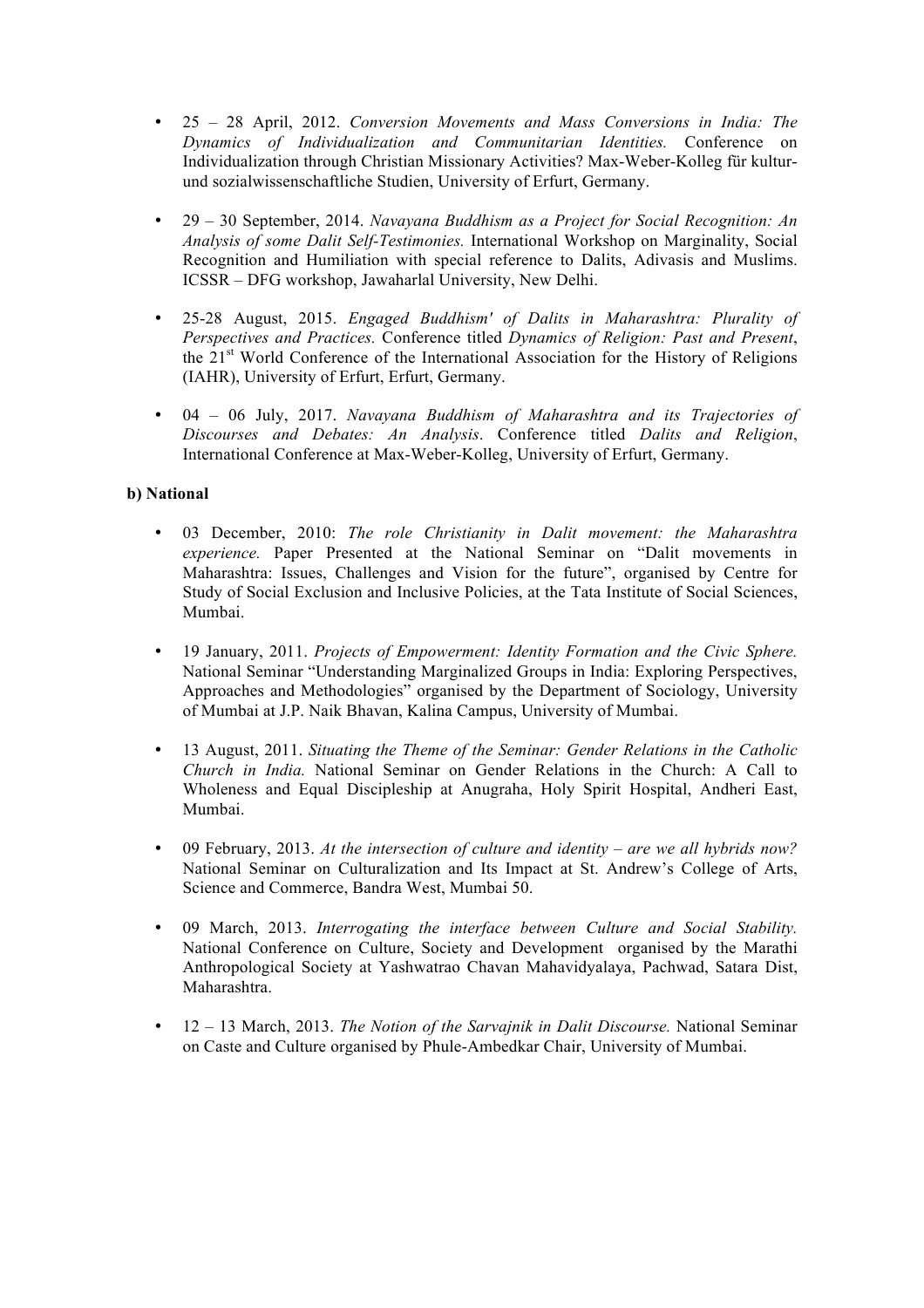- 09 11 August, 2013. *Masculinity: A Sociological Analysis.* Living Nirbhaya: Towards a Violence-free Society. National Seminar on Gender Relations in the Church and Society. Atmadarshan, Mumbai 93.
- 29 31 January, 2014. *Masculinity and Religion. Genders, Feminisms and Sociologies in India: Towards a State of 'Alteredness'. National Seminar Organized by the Department of Sociology, University of Mumbai under UGC-SAP. J.P Naik Bhavan Conference Hall, University of Mumbai, Mumbai 98.*
- *15 – 16 November, 2014. The Elwin – Ghurye Debate and the Practice of Cultural Anthropology in Contemporary India.* National Seminar on Verrier Elwin: Contributions to Contemporary Anthropology and Ethnology. Sanskriti, North Eastern Institute of Cultural Research, Guwahati.
- 21 22 January, 2016. *Forest Rights Act and Forest Dwelling Communities: Prospects and Problems*. Reframing the Environment: Resources, Risk & Resistance in Neoliberal India. National Seminar, Department of Sociology, University of Mumbai.
- 27 28 January 2016. *Globalization and Religion: Case studies of the intersection of politics and religion in a glocalised world*. Globalization and Religion: Interactions and Divergences. National Seminar at Institute of Indian Culture, Mahakali Caves Road, Andheri East, Mumbai.
- 03 December, 2016. *The Project of Annihilation of Caste: A Contemporary Appraisal*. "Legacy of Babasaheb Ambedkar: Analysis and Appraisal". National Seminar at Centre for Culture and Development, Sevasi Post, Vadodara, Gujarat. 01-03 December 2016.
- 28 December 2016. *Popular Religionsity in a Metropolis: A Case Study of Traditional Crosses at Public Places in Mumbai*. RC 16 – Urban and Industrial Studies, "Rethinking Sociological Traditions in India". 42<sup>nd</sup> All India Sociological Conference, Indian Sociological Society, Tezupur University, Assam.
- 28 December 2016. *Babsaheb Ambedkar's Ideas on Religion: An Analysis in Sociology of Religion*. RC 06 – Religion and Religious Communities, "Rethinking Sociological Traditions in India".  $42<sup>nd</sup>$  All India Sociological Conference, Indian Sociological Society, Tezupur University, Assam.
- 20 January, 2017. *Tribal Identity and Religion: An Analysis from Chhotanagpur*. "Tribes in Transition: Issues and Challenges in the Era of Globalization". National Seminar organised by the Department of Sociology, University of Mumbai.
- 27 January, 2017. *Understanding Caste in India: Trajectories of Sociological Explanations*. "Caste System and its Implications in Contemporary India". "Sanskruti", Arnold Bhavan, Habsiguda, Hyderabad.

#### **c) Local**

• 19 November, 2010. *A Sociological Understanding of Violence in Contemporary India.*  Paper presented at the Annual Staff-student Seminar at Jnana Deepa Vidyapeeth (Papal Athenaeum), Pune, India. November 19, 2010.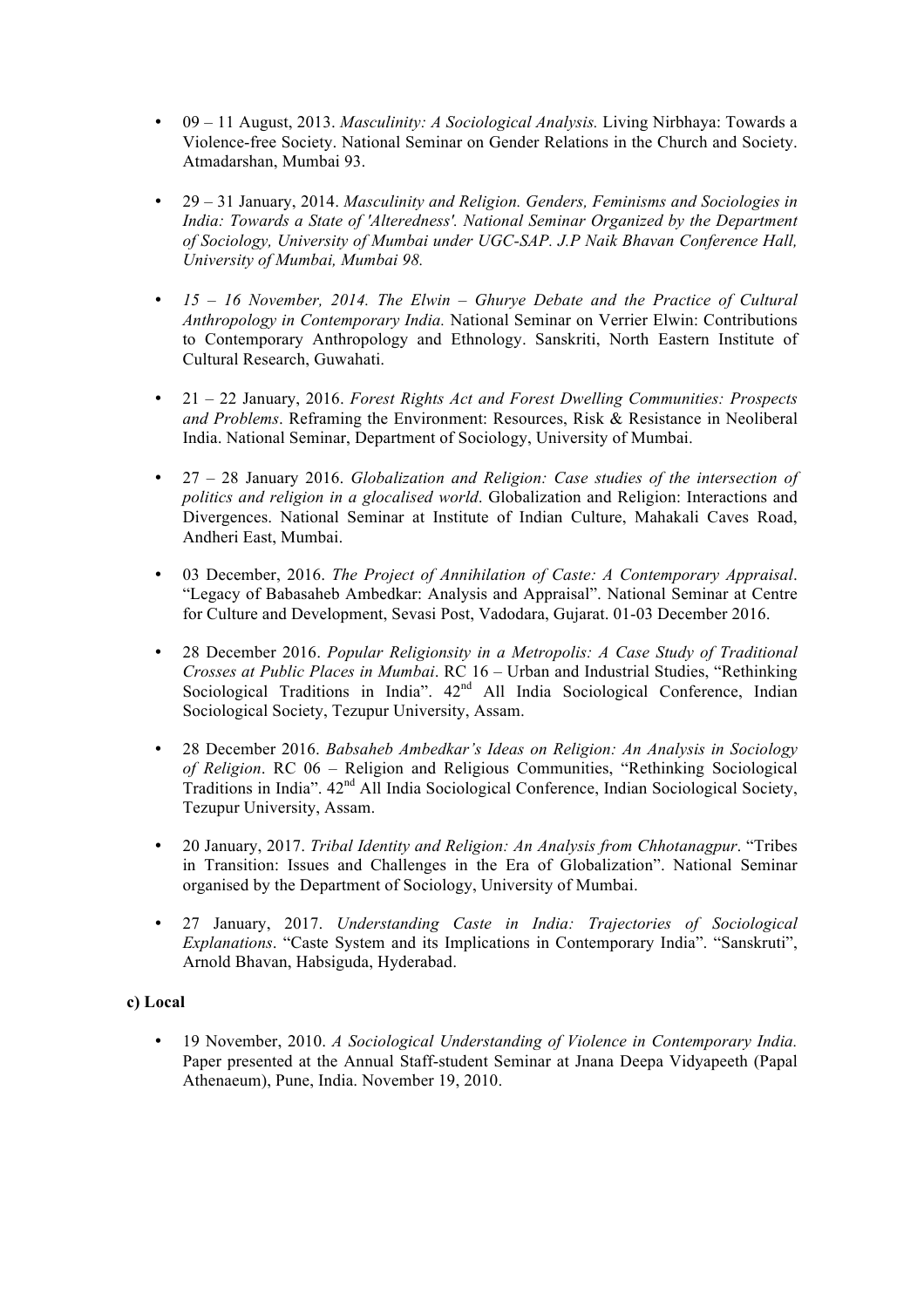• 03 July, 2011. *Democracy, Civil Society and the State: A Reflection on the Anti-Corruption of Crusade of 'Team Anna Hazare'.* Paper presented at Khrist Premalaya Regional Philosophate, Bhopal, Madhya Pradesh.

#### **Chairing Sessions in Seminars**

- 25 September, 2016: Chaired a panel discussion on *Impact of Religion and Culture on Women* at the National Consultation titled "Impact of Religion and Culture on Women's Empowerment – An Indian Perspective" at Montfort Social Institute, Church Colony, Ramantapur, Hyderabad.
- 22 March 2017. Chaired a plenary session at the International seminar on *Buddhism, Religion and Democracy*. Department of Philosophy, University of Mumbai.

#### **Panel Coordination at Seminars**

• 18 March 2017. Conceptualised and coordinated a panel titled *Peoples and Communities*. "Mumbai: Colonial to Megacity, Structures, Processes and Movements". Department of Sociology, University of Mumbai under UGC SAPIII.

#### **Workshops, Sessions and Lectures**

- 08 July, 2016. *Liberalization and Agrarian Crisis*. **Lecture-presentation** at International Symposium titled "Globalization: Its Colonial Roots and Neo Liberal Imaginaries" at St. Xavier's College and UC Berkeley Summer School 2016, held at St. Xavier's College, Mumbai.
- 26 & 27, August, 2016: Two day **workshop** on *Perspective Building Training on Gender and Sex* for the employees of Creative Handicrafts, Women's Self Employment Centre, DP Road 11, MIDC, Andheri East, Mumbai 400093.
- 14 January 2017: Special Lecture titled P*ursuit of Justice in India: Our Prophetic Response*. National Conference of Catholic Lawyers Forum, Jnana Deepa Vidyapeeth, Ramwadi, Pune 411014.
- 06 March, 2017. **Lecture** titled *Renewable Energy: A Social Science Perspective*. For the short term course on "Renewable Energy and Its Applications", under RUSA at UGC Human Resources Development Centre, University of Mumbai.
- 18 March, 2017. **Session** titled *Religious Cultures in India and Masculinity*. Short term course "Gender and Culture". Under RUSA, UGC Human Resources Development Centre, Mumbai.
- 01 April 2017. *Career Options with Sociology*. **Guest lectur**e for undergraduate students at L.S. Raheja College of Arts and Commerce, Juhu Road, Santacruz West, Mumbai 400054.
- 30 June 2017. *Liberalization and Agrarian Distress.* Session for students of Xaviers Berkeley Summer Programme 2017 at St. Xaviers College, Mumbai. 01.15 to 03.15 p.m.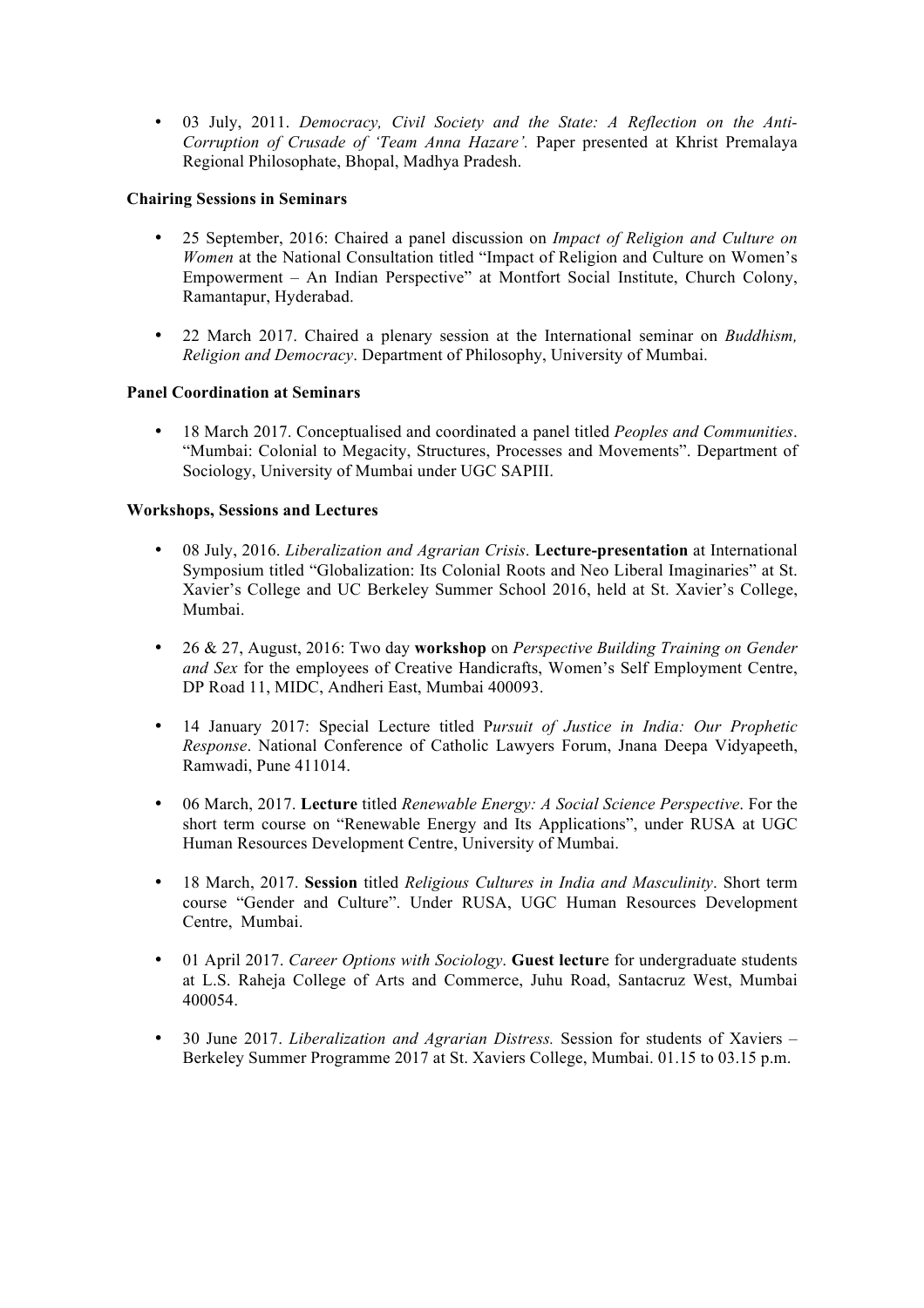- 08 September 2017. *Perspectives on Gender and Patriarchy.* Session for the orientation programme at Human Resource Development Centre, University of Mumbai. 10.00 to 11.30 a.m.
- 12 September 2017. *Qualitative Techniques: Ethnomethodology*. Session for the students at Sophia Centre for Women's Studies and Development, Sophia College, Mumbai. 1.30 to 03.30 p.m.
- 07 October 2017. *Gender, Patriarchy and Religion*. Session for the Refresher course titled *Women and the Social Sciences*. Human Resource Development Centre, University of Mumbai. 11.40 a.m. to 01.10 p.m.
- 22 November 2017. *Qualitative Research Methods: Theoretical Perspectives of Phenomenology and Ethnomethodology*. Ten-day national training course in research methodology in Sociology. Institute of Indian Culture, Mumbai 93.
- 25 November 2017. *Power, domination and marginalization: Social structure in Sociological Research*. Ten-day national training course in research methodology in Sociology. Institute of Indian Culture, Mumbai 93.
- 01 June 2018. *Perspectives on Gender and Patriarchy.* Session for the orientation programme at Human Resource Development Centre, University of Mumbai. 10.00 to  $11.30 a m$

#### **Membership in Associations and Bodies**

- Life member Indian Sociological Society. Membership number LMI3902
- Life member Marathi Samajshastra Parishad.
- Member of the Institutional Ethics Committee at Sunandan Devatia School of Science, SVKM's Narsee Monji Institute for Management Studies, Vile Parle (West), Mumbai 400056, since May 2016.
- Member, Board of Studies in Sociology, St. Xavier's College Autonomous, 5, Mahapalika Marg, Mumbai 400001. Since October 2012.

## **Dr. E. Varghese SVD**

#### **Books**

- 1996 *Applied Ethnobotany. A Case Study Among the Kharias of Central India*. New Delhi: Deep Publishers.
- 2000 *Ethnomedical Lore of the Paharias*. Mumbai: Centre for Human Ecology.